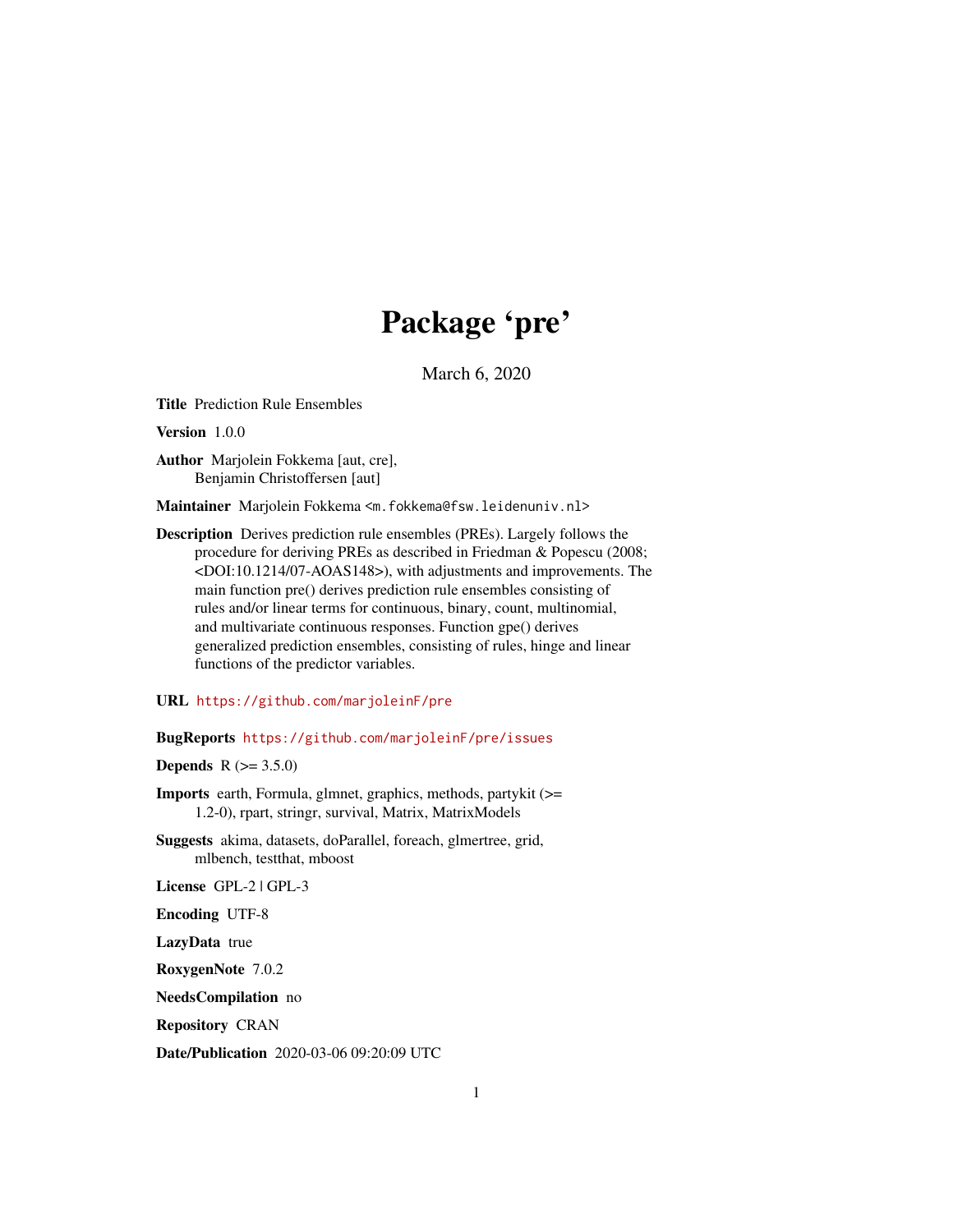# <span id="page-1-0"></span>R topics documented:

| $\overline{4}$<br>-5<br>$\overline{7}$<br>$\overline{7}$<br>-8<br>$\overline{10}$<br>cypre<br>11<br>-16<br>23<br>35<br>36<br>37<br>38<br>-39<br>40<br>42<br>43<br>44 |  | $\overline{2}$ |
|----------------------------------------------------------------------------------------------------------------------------------------------------------------------|--|----------------|
|                                                                                                                                                                      |  |                |
|                                                                                                                                                                      |  |                |
|                                                                                                                                                                      |  |                |
|                                                                                                                                                                      |  |                |
|                                                                                                                                                                      |  |                |
|                                                                                                                                                                      |  |                |
|                                                                                                                                                                      |  |                |
|                                                                                                                                                                      |  |                |
|                                                                                                                                                                      |  |                |
|                                                                                                                                                                      |  |                |
|                                                                                                                                                                      |  |                |
|                                                                                                                                                                      |  |                |
|                                                                                                                                                                      |  |                |
|                                                                                                                                                                      |  |                |
|                                                                                                                                                                      |  |                |
|                                                                                                                                                                      |  |                |
|                                                                                                                                                                      |  |                |
|                                                                                                                                                                      |  |                |
|                                                                                                                                                                      |  |                |
|                                                                                                                                                                      |  |                |
|                                                                                                                                                                      |  |                |
|                                                                                                                                                                      |  |                |
|                                                                                                                                                                      |  |                |
|                                                                                                                                                                      |  |                |
|                                                                                                                                                                      |  |                |
|                                                                                                                                                                      |  |                |
|                                                                                                                                                                      |  |                |

<span id="page-1-1"></span>bsnullinteract *Compute bootstrapped null interaction prediction rule ensembles*

# Description

bsnullinteract generates bootstrapped null interaction models, which can be used to derive a reference distribution of the test statistic calculated with [interact](#page-22-1).

# Usage

```
bsnullinteract(
 object,
 nsamp = 10,parallel = FALSE,
 penalty.par.val = "lambda.1se",
  verbose = FALSE
\mathcal{L}
```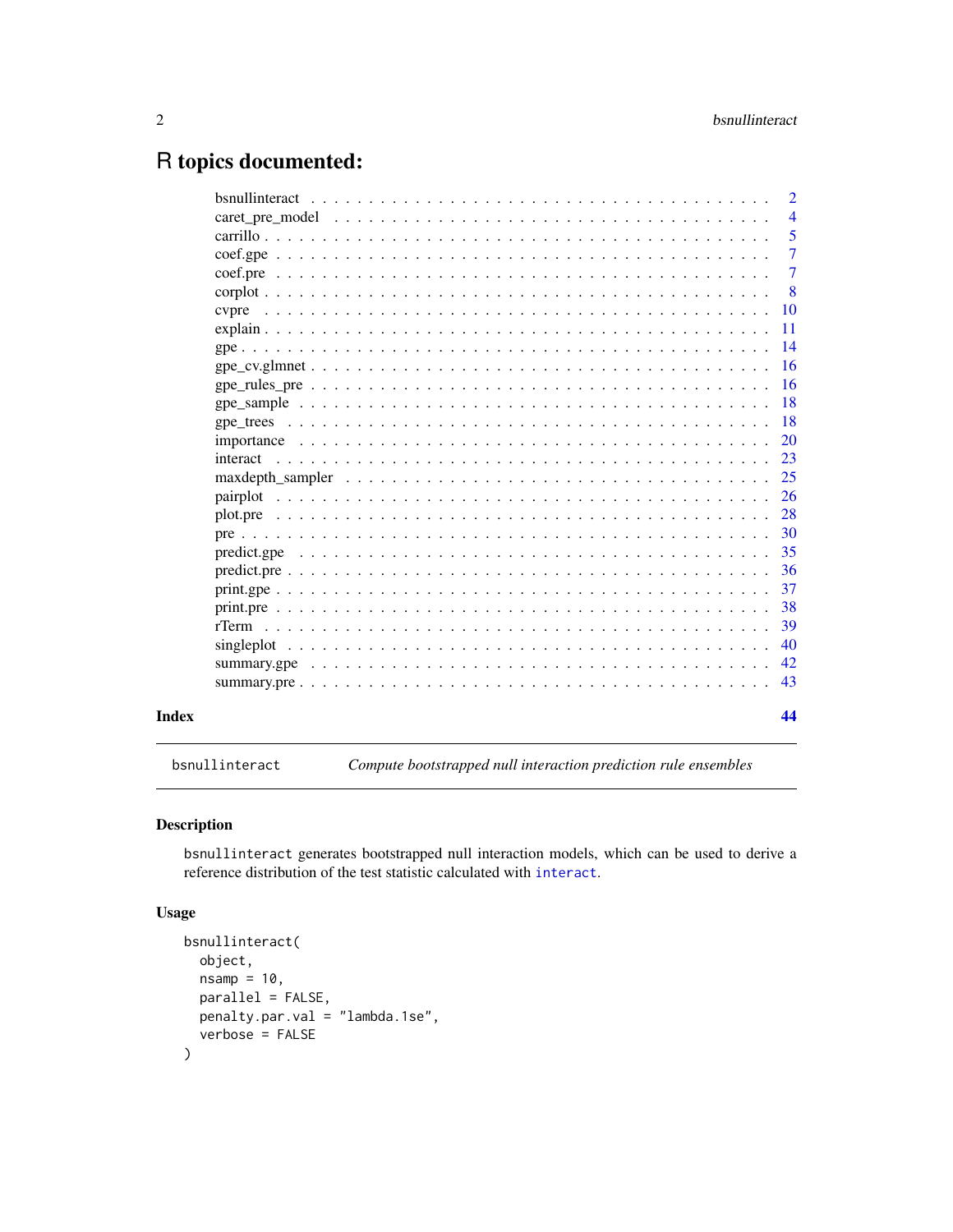#### <span id="page-2-0"></span>bsnullinteract 3

#### Arguments

| object          | object of class pre.                                                                                                                                                                                                                                                                                                                                                                                                                                                                                                                                                                                             |
|-----------------|------------------------------------------------------------------------------------------------------------------------------------------------------------------------------------------------------------------------------------------------------------------------------------------------------------------------------------------------------------------------------------------------------------------------------------------------------------------------------------------------------------------------------------------------------------------------------------------------------------------|
| nsamp           | numeric. Number of bootstrapped null interaction models to be derived.                                                                                                                                                                                                                                                                                                                                                                                                                                                                                                                                           |
| parallel        | logical. Should parallel foreach be used to generate initial ensemble? Must<br>register parallel beforehand, such as doMC or others.                                                                                                                                                                                                                                                                                                                                                                                                                                                                             |
| penalty.par.val |                                                                                                                                                                                                                                                                                                                                                                                                                                                                                                                                                                                                                  |
|                 | character or numeric. Value of the penalty parameter $\lambda$ to be employed for<br>selecting the final ensemble. The default "lambda.min" employs the $\lambda$ value<br>within 1 standard error of the minimum cross-validated error. Alternatively,<br>"lambda.min" may be specified, to employ the $\lambda$ value with minimum cross-<br>validated error, or a numeric value $> 0$ may be specified, with higher values<br>yielding a sparser ensemble. To evaluate the trade-off between accuracy and<br>sparsity of the final ensemble, inspect pre_object\$glmnet.fit and plot(pre_object\$glmnet.fit). |
| verbose         | logical. should progress be printed to the command line?                                                                                                                                                                                                                                                                                                                                                                                                                                                                                                                                                         |

# Details

Note that computation of bootstrapped null interaction models is computationally intensive. The default number of samples is set to 10, but for reliable results argument nsamp should be set to a higher value (e.g.,  $\geq 100$ ).

See also section 8.3 of Friedman & Popescu (2008).

#### Value

A list of length nsamp with null interaction models, to be used as input for [interact](#page-22-1).

#### References

Fokkema, M. (2020). Fitting prediction rule ensembles with R package pre. *Journal of Statistical Software, 92*(12), 1-30. <https://doi.org/10.18637/jss.v092.i12>

Friedman, J. H., & Popescu, B. E. (2008). Predictive learning via rule ensembles. *The Annals of Applied Statistics, 2*(3), 916-954.

## See Also

[pre](#page-29-1), [interact](#page-22-1)

```
set.seed(42)
airq.ens \leq pre(Ozone \leq., data=airquality[complete.cases(airquality),])
nullmods <- bsnullinteract(airq.ens)
interact(airq.ens, nullmods = nullmods, col = c("#7FBFF5", "#8CC876"))
```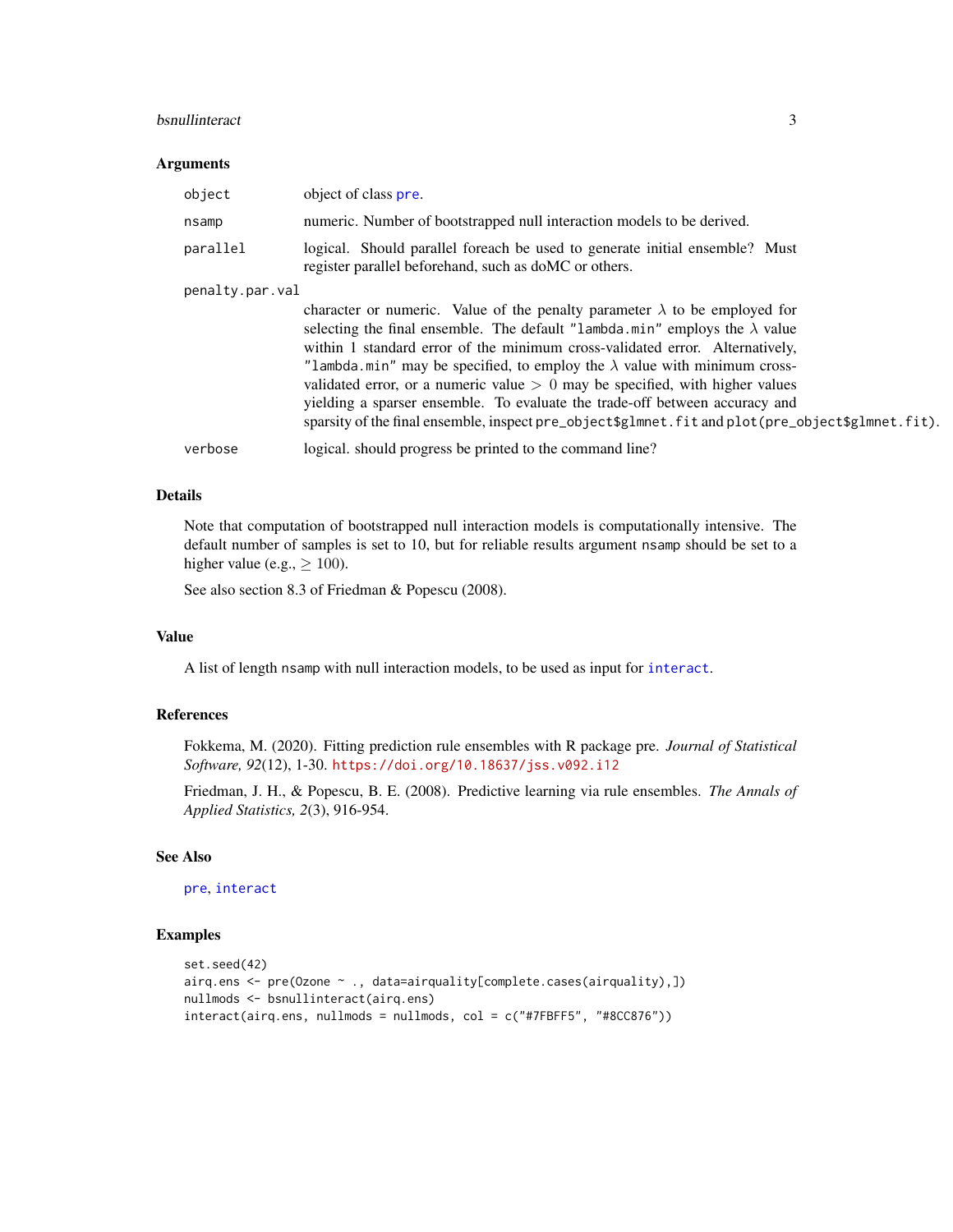<span id="page-3-0"></span>

caret\_pre\_model provides a model setup for the train function of package caret

# Usage

caret\_pre\_model

#### Format

An object of class list of length 17.

# Details

When tuning parameters of pre() with caret's train() function, always use the default S3 method (i.e., specify predictors and response variables through arguments x and y. When train.formula(), is used (i.e., when formula and data arguments are specified), train will internally call model.matrix() on data, which will code all categorical (factor) predictor variables as dummy variables, and will yield a different result than inputting the original factors, for most tree-based methods.

# Examples

## Not run:

```
library("caret")
## Prepare data:
airq <- airquality[complete.cases(airquality),]
y <- airq$Ozone
x \leftarrow \text{airq}[, -1]## Apply caret with only pre's default settings (trControl and ntrees argument
## are employed here only to reduce computation time):
set.seed(42)
prefit1 \le train(x = x, y = y, method = caret_pre_model,
                 trControl = trainControl(number = 1),
                 ntrees = 25L)
prefit1
## Create custom tuneGrid:
set.seed(42)
tuneGrid \leq caret_pre_model$grid(x = x, y = y,
                                  maxdepth = 3L:5L,learnrate = c(.01, .1),
                                  penalty.par.val = c("lambda.1se", "lambda.min"))
```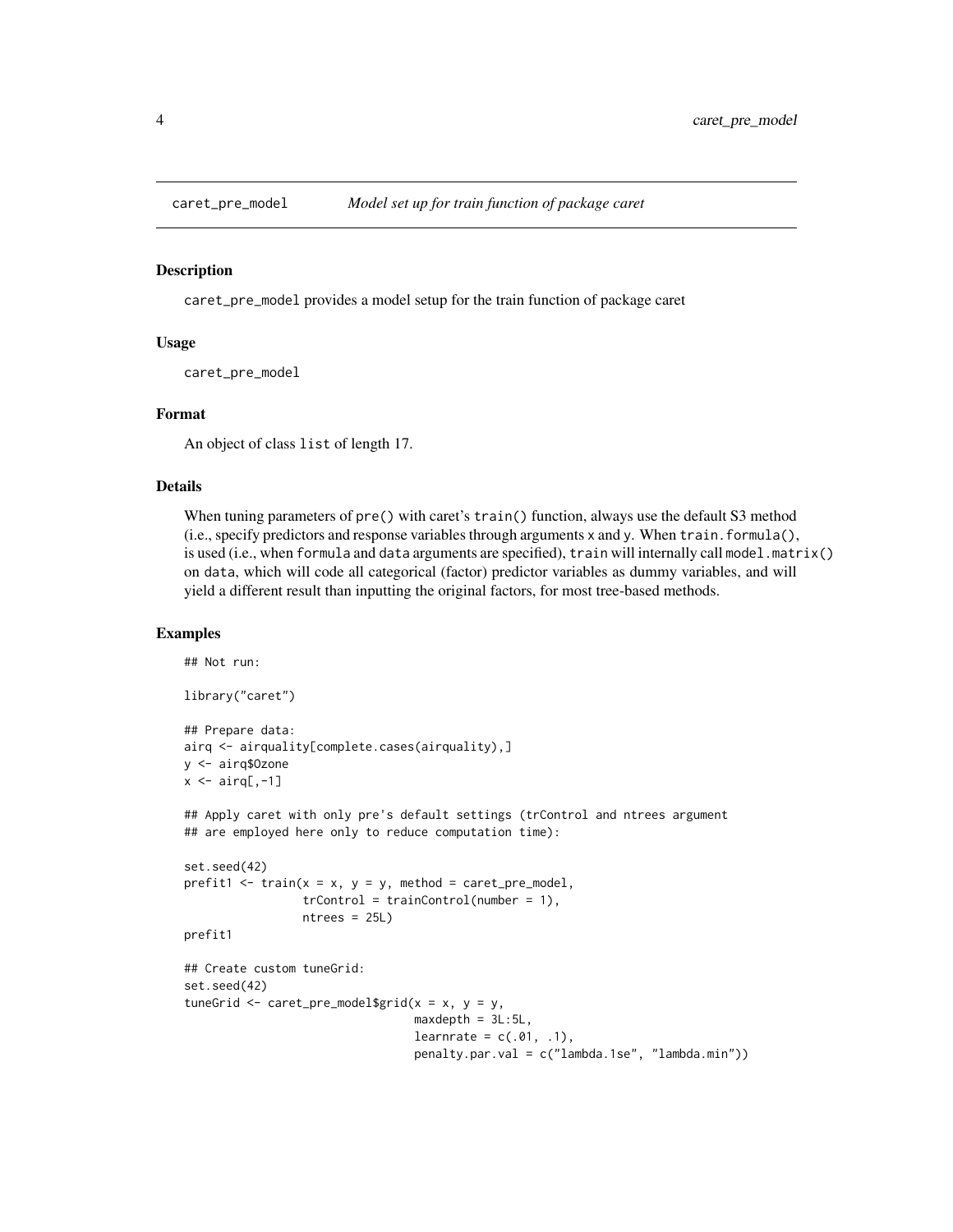#### <span id="page-4-0"></span>carrillo 5

```
tuneGrid
## Apply caret (again, ntrees and trControl set only to reduce computation time):
prefit2 \le train(x = x, y = y, method = caret_pre_model,
                 trControl = trainControl(number = 1),
                 tuneGrid = tuneGrid, ntrees = 25L)
prefit2
## Get best tuning parameter values:
prefit2$bestTune
## Get predictions from model with best tuning parameters:
predict(prefit2, newdata = x[1:10, ])
plot(prefit2)
## Obtain tuning grid through random search over the tuning parameter space:
set.seed(42)
tuneGrid2 <- caret_pre_model$grid(x = x, y = y, search = "random", len = 10)
tuneGrid2
set.seed(42)
prefit3 \le train(x = x, y = y, method = caret_pre_model,
                 trControl = trainControl(number = 1, verboseIter = TRUE),
                 tuneGrid = tuneGrid2, ntrees = 25L)
prefit3
## Count response:
set.seed(42)
prefit4 \le train(x = x, y = y, method = caret_pre_model,
                 trControl = trainControl(number = 1),
                 ntrees = 25L, family = "poisson")
prefit4
## Binary factor response:
y_bin <- factor(airq$Ozone > mean(airq$Ozone))
set.seed(42)
prefix5 < - train(x = x, y = y\_bin, method = caret\_pre\_model,trControl = trainControl(number = 1),
                 ntrees = 25L, family = "binomial")
prefit5
## Factor response with > 2 levels:
x_multin <- airq[,-5]
y_multin <- factor(airq$Month)
set.seed(42)
prefix 6 < - train(x = x_{multin}, y = y_{multin}, \text{ method} = \text{caretype}_{model},trControl = trainControl(number = 1),
                 ntrees = 25L, family = "multinomial")
prefit6
## End(Not run)
```
carrillo *Data on personality characteristics and depressive symptom severity*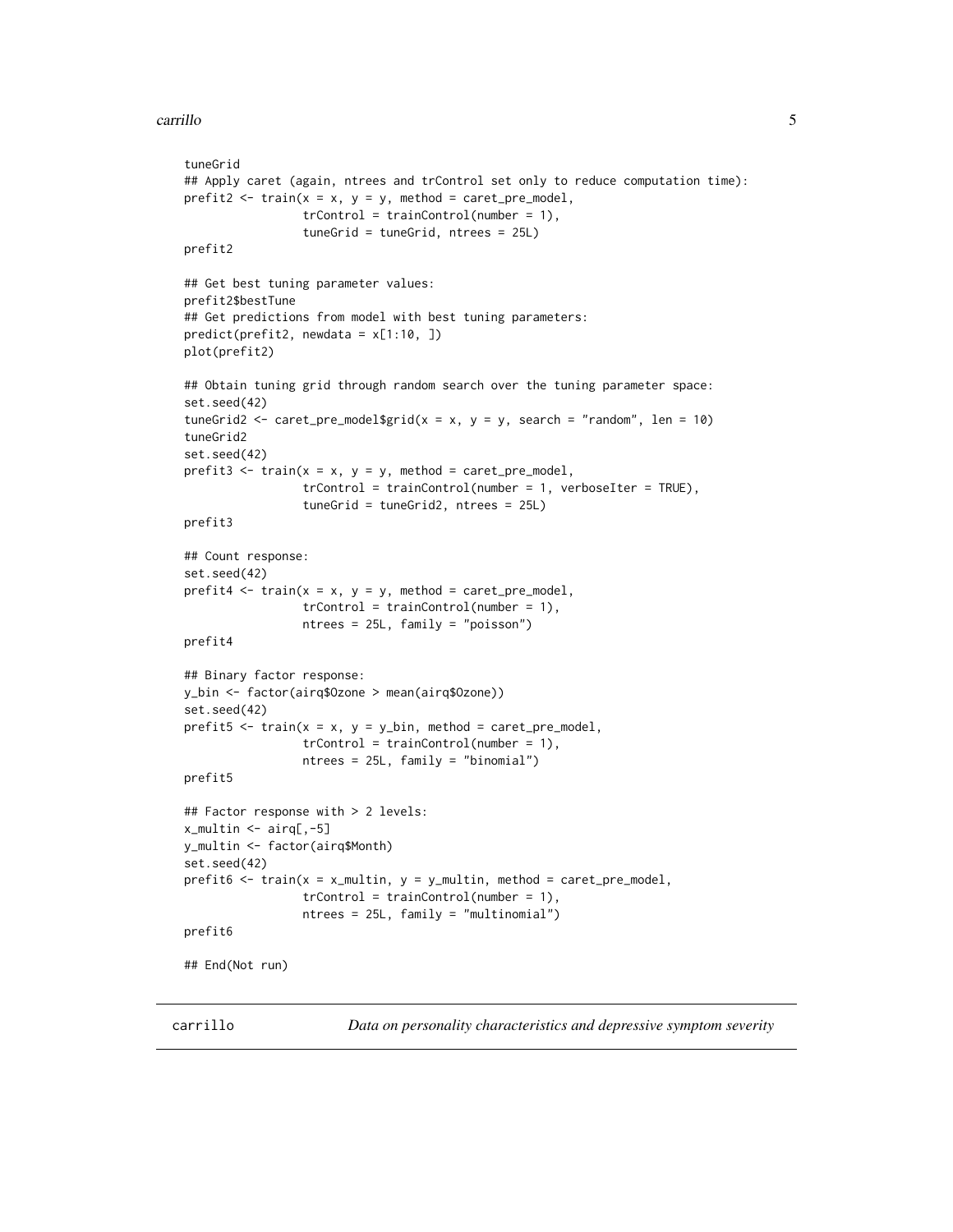Dataset from a study by Carrillo et al. (2001), who assessed the extent to which the subscales of the NEO Personality Inventory (NEO-PI; Costa and McCrae 1985) could predict depressive symptomatology, as measured by the Beck Depression Inventory (BDI; Beck, Steer, and Carbin 1988). The NEO-PI assesses five major personality dimensions (Neuroticism, Extraversion, Openness to Experience, Agreeableness and Conscientiousness). Each of these dimensions consist of six specific subtraits (facets). The NEO-PI and BDI were administered to 112 Spanish respondents. Respondents' age in years and sex were also recorded and included in the dataset.

# Usage

```
data(carrillo)
```
#### Format

A data frame with 112 observations and 26 variables

#### Details

- neuroticism facet and total scores: n1, n2, n3, n4, n5, n6, ntot
- extraversion facet and total scores: e1, e2, e3, e4, e5, e6, etot
- openness to experience facet and total scores: open1, open2, open3, open4, open5, open6, opentot
- altruism total score: altot
- conscientiousness total score: contot
- depression symptom severity: bdi
- sex: sexo
- age in years: edad

#### References

Beck, A.T., Steer, R.A. & Carbin, M.G. (1988). Psychometric properties of the Beck Depression Inventory: Twenty-five years of evaluation. *Clinical Psychology Review, 8*(1), 77-100.

Carrillo, J. M., Rojo, N., Sanchez-Bernardos, M. L., & Avia, M. D. (2001). Openness to experience and depression. *European Journal of Psychological Assessment, 17*(2), 130.

Costa, P.T. & McCrae, R.R. (1985). *The NEO Personality Inventory.* Psychological Assessment Resources, Odessa, FL.

```
data("carrillo")
summary(carrillo)
```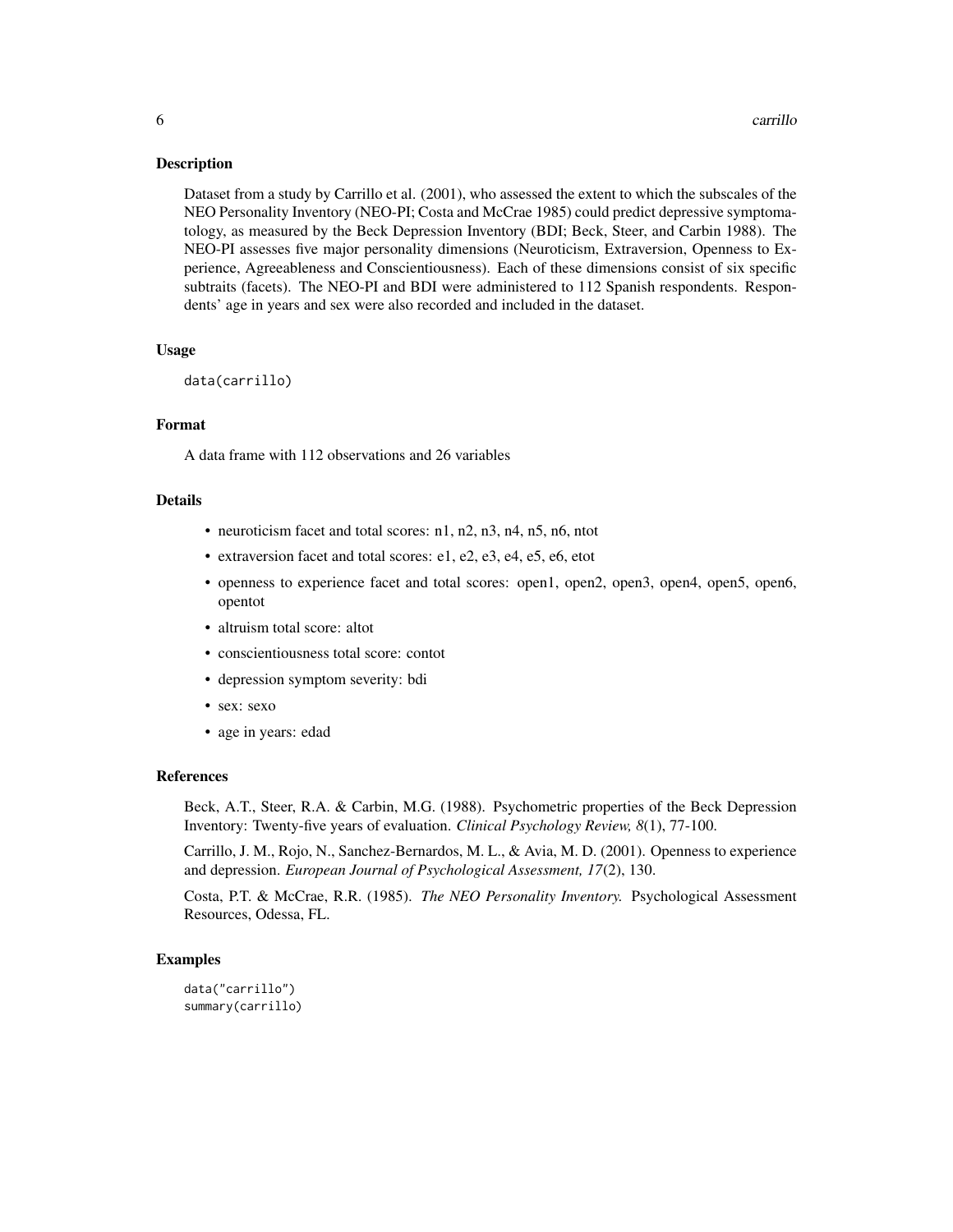<span id="page-6-2"></span><span id="page-6-0"></span>

coef function for [gpe](#page-13-1)

#### Usage

```
## S3 method for class 'gpe'
coef(object, penalty.par.val = "lambda.1se", ...)
```
#### Arguments

object object of class [pre](#page-29-1) penalty.par.val

> character or numeric. Value of the penalty parameter  $\lambda$  to be employed for selecting the final ensemble. The default "lambda.min" employs the  $\lambda$  value within 1 standard error of the minimum cross-validated error. Alternatively, "lambda.min" may be specified, to employ the  $\lambda$  value with minimum crossvalidated error, or a numeric value  $> 0$  may be specified, with higher values yielding a sparser ensemble. To evaluate the trade-off between accuracy and sparsity of the final ensemble, inspect pre\_object\$glmnet.fit and plot(pre\_object\$glmnet.fit).

```
... additional arguments to be passed to coef.cv.glmnet.
```
#### See Also

[coef.pre](#page-6-1), [gpe](#page-13-1)

<span id="page-6-1"></span>coef.pre *Coefficients for the final prediction rule ensemble*

#### Description

coef.pre returns coefficients for prediction rules and linear terms in the final ensemble

#### Usage

```
## S3 method for class 'pre'
coef(object, penalty.par.val = "lambda.1se", ...)
```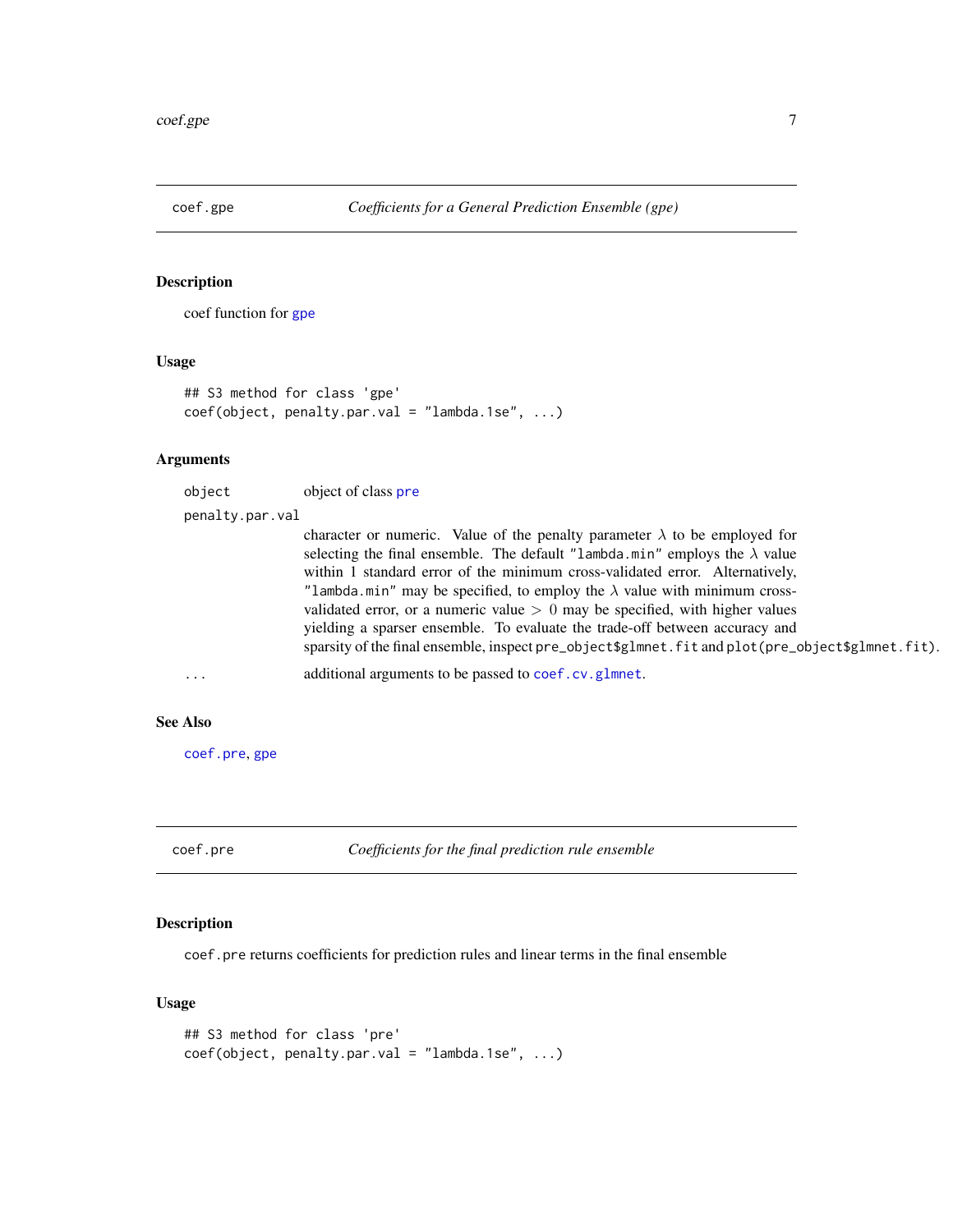#### <span id="page-7-0"></span>Arguments

| object          | object of class pre                                                                                                                                                                                                                                                                                                                                                                                                           |
|-----------------|-------------------------------------------------------------------------------------------------------------------------------------------------------------------------------------------------------------------------------------------------------------------------------------------------------------------------------------------------------------------------------------------------------------------------------|
| penalty.par.val |                                                                                                                                                                                                                                                                                                                                                                                                                               |
|                 | character or numeric. Value of the penalty parameter $\lambda$ to be employed for<br>selecting the final ensemble. The default "lambda.min" employs the $\lambda$ value<br>within 1 standard error of the minimum cross-validated error. Alternatively,<br>"lambda.min" may be specified, to employ the $\lambda$ value with minimum cross-<br>validated error, or a numeric value $> 0$ may be specified, with higher values |
|                 | yielding a sparser ensemble. To evaluate the trade-off between accuracy and<br>sparsity of the final ensemble, inspect pre_object\$g1mnet.fit and plot(pre_object\$g1mnet.fit).                                                                                                                                                                                                                                               |
| $\cdot$         | additional arguments to be passed to coef.cv.glmnet.                                                                                                                                                                                                                                                                                                                                                                          |

# Details

In some cases, duplicated variable names may appear in the model. For example, the first variable is a factor named 'V1' and there are also variables named 'V10' and/or 'V11' and/or 'V12' (etc). Then for for the binary factor V1, dummy contrast variables will be created, named 'V10', 'V11', 'V12' (etc). As should be clear from this example, this yields duplicated variable names, which may yield problems, for example in the calculation of predictions and importances, later on. This can be prevented by renaming factor variables with numbers in their name, prior to analysis.

#### Value

returns a dataframe with 3 columns: coefficient, rule (rule or variable name) and description (NA for linear terms, conditions for rules).

#### See Also

[pre](#page-29-1), [plot.pre](#page-27-1), [cvpre](#page-9-1), [importance](#page-19-1), [predict.pre](#page-35-1), [interact](#page-22-1), [print.pre](#page-37-1)

#### Examples

```
set.seed(42)
airq.ens <- pre(Ozone ~ ., data = airquality[complete.cases(airquality),])
coefs <- coef(airq.ens)
```

| corplot | Plot correlations between baselearners in a prediction rule ensemble |
|---------|----------------------------------------------------------------------|
|         | (pre)                                                                |

#### Description

corplot plots correlations between baselearners in a prediction rule ensemble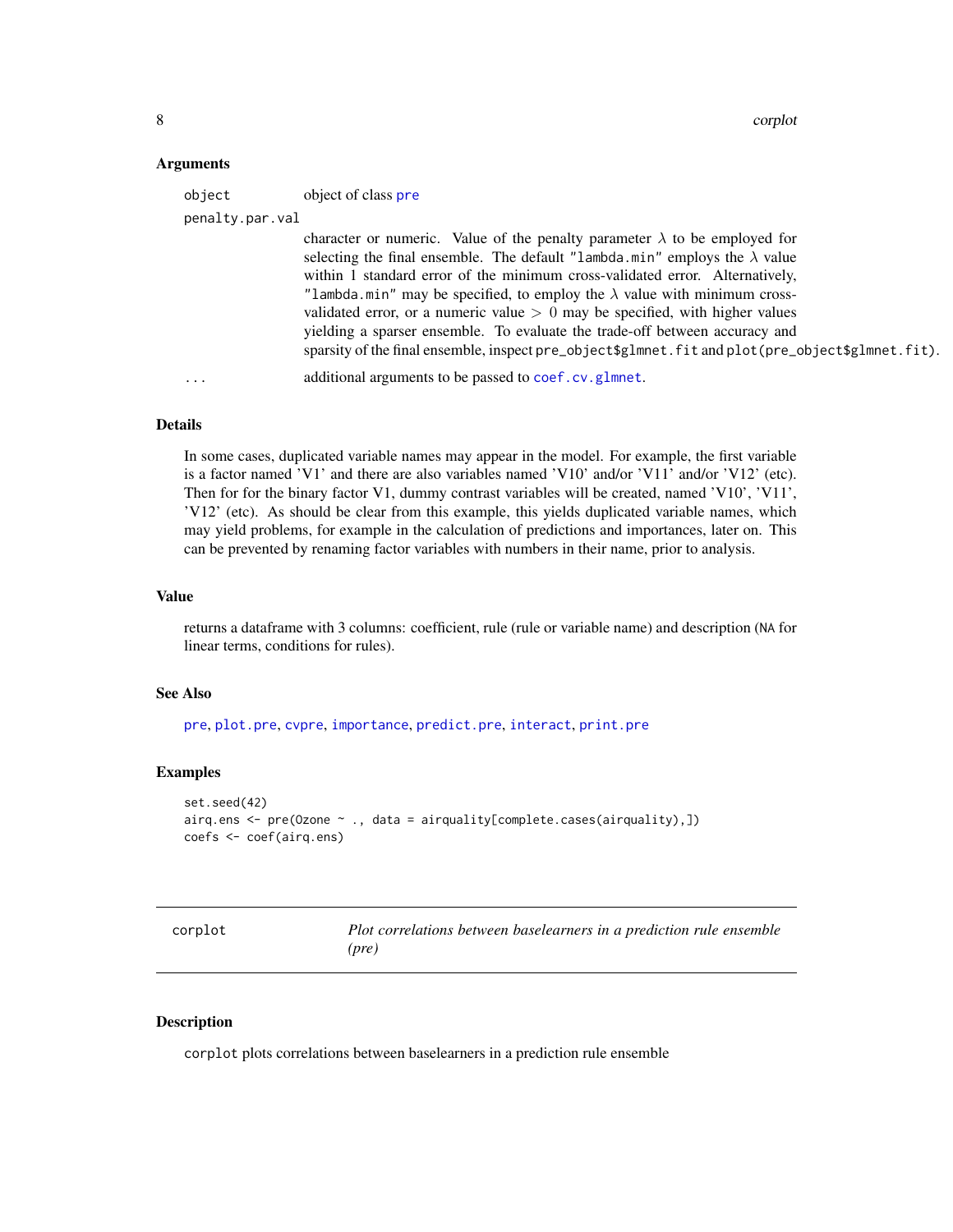#### <span id="page-8-0"></span>corplot that the control of the control of the control of the control of the control of the control of the control of the control of the control of the control of the control of the control of the control of the control of

# Usage

```
corplot(
  object,
  penalty.par.val = "lambda.1se",
  colors = NULL,
  fig.plot = c(0, 0.85, 0, 1),
  fig.legend = c(0.8, 0.95, 0, 1),
  legend.breaks = seq(-1, 1, by = 0.1)\mathcal{L}
```
# Arguments

object object of class pre

| penalty.par.val |                                                                                                                                                                                                                                                                                                                                                                                                                                                                                                                                                                                                                  |
|-----------------|------------------------------------------------------------------------------------------------------------------------------------------------------------------------------------------------------------------------------------------------------------------------------------------------------------------------------------------------------------------------------------------------------------------------------------------------------------------------------------------------------------------------------------------------------------------------------------------------------------------|
|                 | character or numeric. Value of the penalty parameter $\lambda$ to be employed for<br>selecting the final ensemble. The default "lambda.min" employs the $\lambda$ value<br>within 1 standard error of the minimum cross-validated error. Alternatively,<br>"lambda.min" may be specified, to employ the $\lambda$ value with minimum cross-<br>validated error, or a numeric value $> 0$ may be specified, with higher values<br>yielding a sparser ensemble. To evaluate the trade-off between accuracy and<br>sparsity of the final ensemble, inspect pre_object\$glmnet.fit and plot(pre_object\$glmnet.fit). |
| colors          | vector of contiguous colors to be used for plotting. If colors = NULL (default),<br>colorRampPalette is used to generate a sequence of 200 colors going from red<br>to white to blue. A different set of plotting colors can be specified here, for ex-<br>ample: cm.colors(100), colorspace::rainbow_hcl)(100) or colorRampPalette(c("red","yellow                                                                                                                                                                                                                                                              |
| fig.plot        | plotting region to be used for correlation plot. See fig under par.                                                                                                                                                                                                                                                                                                                                                                                                                                                                                                                                              |
| fig.legend      | plotting region to be used for legend. See fig under par.                                                                                                                                                                                                                                                                                                                                                                                                                                                                                                                                                        |
| legend.breaks   | numeric vector of breakpoints to be depicted in the plot's legend. Should be a<br>sequence from -1 to 1.                                                                                                                                                                                                                                                                                                                                                                                                                                                                                                         |

# See Also

See [rainbow\\_hcl](#page-0-0) and [colorRampPalette](#page-0-0).

```
set.seed(42)
airq.ens <- pre(Ozone ~ ., data = airquality[complete.cases(airquality),])
corplot(airq.ens)
```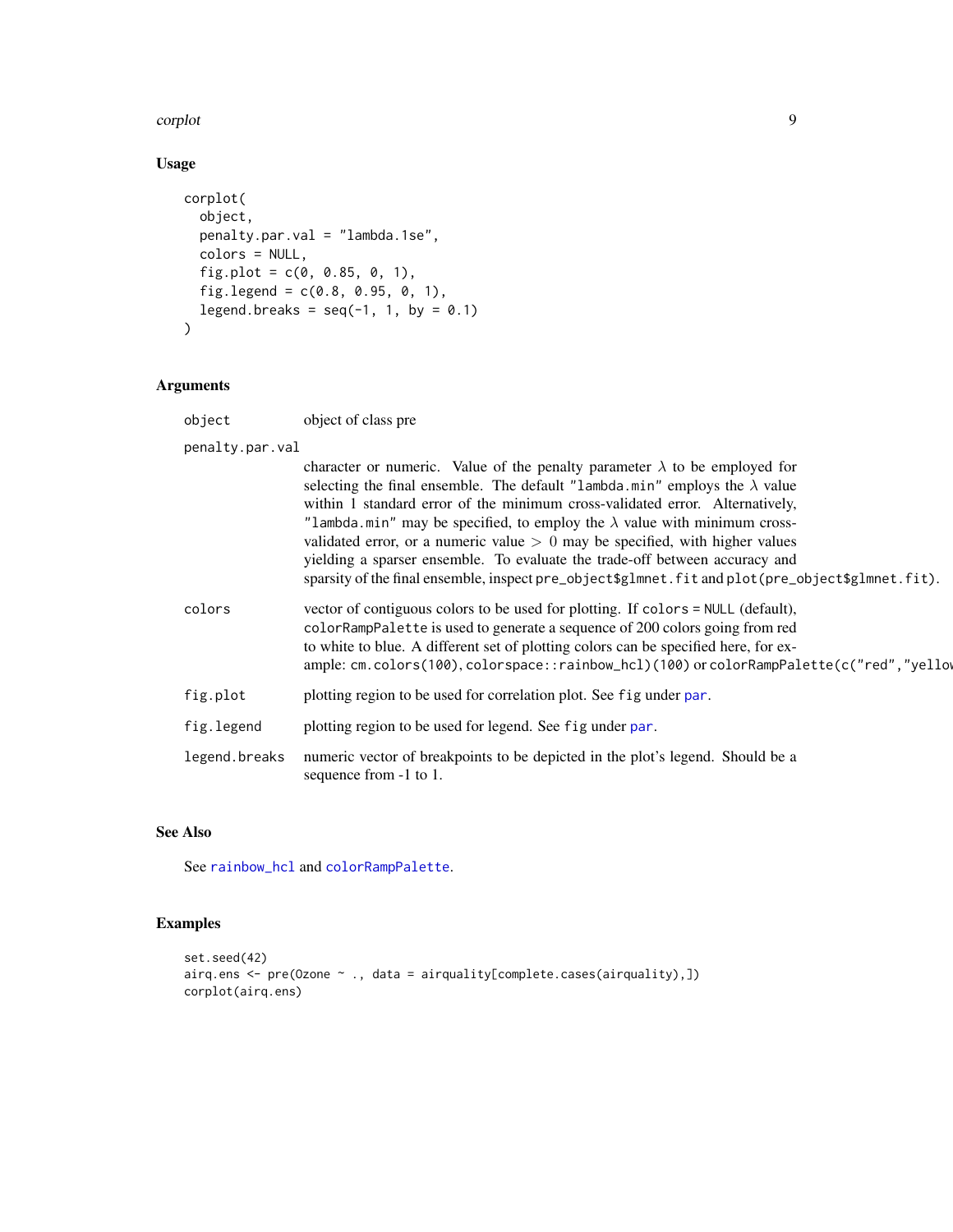<span id="page-9-1"></span><span id="page-9-0"></span>cvpre performs k-fold cross validation on the dataset used to create the specified prediction rule ensemble, providing an estimate of predictive accuracy on future observations.

# Usage

```
cvpre(
 object,
 k = 10,
 penalty.par.val = "lambda.1se",
 pclass = 0.5,
  foldids = NULL,
 verbose = FALSE,
 parallel = FALSE,
 print = TRUE
)
```

| object          | An object of class pre.                                                                                                                                                                                                                                                                                                                                                                                                                                                                                                                                                                                          |
|-----------------|------------------------------------------------------------------------------------------------------------------------------------------------------------------------------------------------------------------------------------------------------------------------------------------------------------------------------------------------------------------------------------------------------------------------------------------------------------------------------------------------------------------------------------------------------------------------------------------------------------------|
| k               | integer. The number of cross validation folds to be used.                                                                                                                                                                                                                                                                                                                                                                                                                                                                                                                                                        |
| penalty.par.val |                                                                                                                                                                                                                                                                                                                                                                                                                                                                                                                                                                                                                  |
|                 | character or numeric. Value of the penalty parameter $\lambda$ to be employed for<br>selecting the final ensemble. The default "lambda.min" employs the $\lambda$ value<br>within 1 standard error of the minimum cross-validated error. Alternatively,<br>"lambda.min" may be specified, to employ the $\lambda$ value with minimum cross-<br>validated error, or a numeric value $> 0$ may be specified, with higher values<br>yielding a sparser ensemble. To evaluate the trade-off between accuracy and<br>sparsity of the final ensemble, inspect pre_object\$glmnet.fit and plot(pre_object\$glmnet.fit). |
| pclass          | numeric. Only used for binary classification. Cut-off value for the predicted<br>probabilities that should be used to classify observations to the second class.                                                                                                                                                                                                                                                                                                                                                                                                                                                 |
| foldids         | numeric vector of length(nrow(object\$data)) (the number of observations<br>in the training data used to fit the original ensemble). Defaults to NULL, resulting<br>in the original training observations being randomly assigned to one of the $k$<br>folds. Depending on sample size, the number of factors in the data, the num-<br>ber of factor levels and their distributions, the default may yield errors. See<br>'Details'.                                                                                                                                                                             |
| verbose         | logical. Should progress of the cross validation be printed to the command line?                                                                                                                                                                                                                                                                                                                                                                                                                                                                                                                                 |
| parallel        | logical. Should parallel foreach be used? Must register parallel beforehand,<br>such as doMC or others.                                                                                                                                                                                                                                                                                                                                                                                                                                                                                                          |
| print           | logical. Should accuracy estimates be printed to the command line?                                                                                                                                                                                                                                                                                                                                                                                                                                                                                                                                               |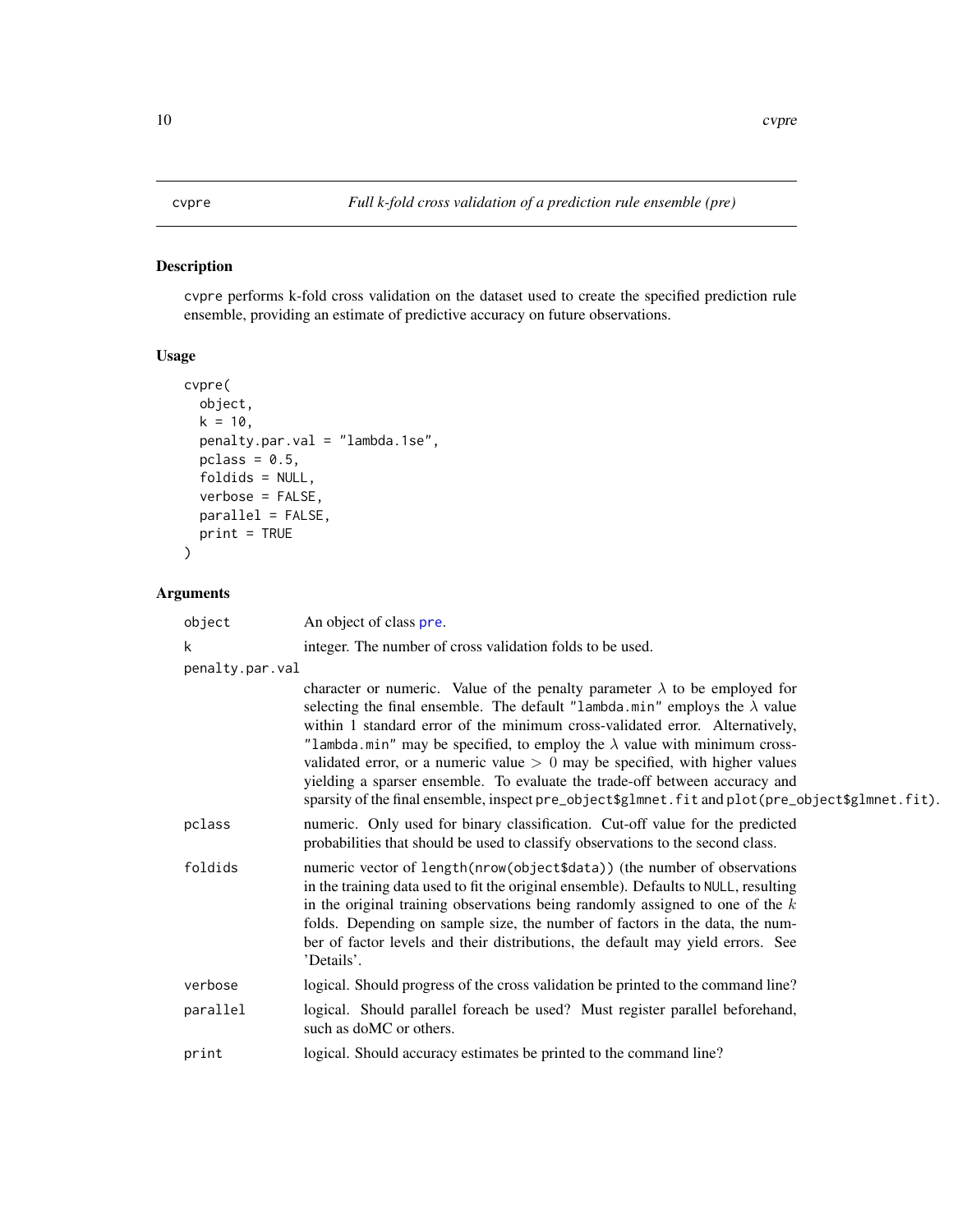#### <span id="page-10-0"></span>explain the contract of the contract of the contract of the contract of the contract of the contract of the contract of the contract of the contract of the contract of the contract of the contract of the contract of the co

#### Details

The random sampling employed by default may yield folds including all observations with a given level of a given factor. This results in an error, as it requires predictions for factor levels to be computed that were not observed in the training data, which is impossible. By manually specifying the foldids argument, users can make sure all class levels are represented in each of the  $k$  training partitions.

# Value

Calculates cross-validated estimates of predictive accuracy and prints these to the command line. For survival regression, accuracy is not calculated, as there is currently no agreed-upon way to best quantify accuracy in survival regression models. Users can compute their own accuracy estimates using the (invisibly returned) cross-validated predictions (\$cvpreds). Invisibly, a list of three objects is returned: accuracy (containing accuracy estimates), cvpreds (containing cross-validated predictions) and fold\_indicators (a vector indicating the cross validation fold each observation was part of). For (multivariate) continuous outcomes, accuracy is a list with elements \$MSE (mean squared error on test observations) and \$MAE (mean absolute error on test observations). For (binary and multiclass) classification, accuracy is a list with elements \$SEL (mean squared error on predicted probabilities), \$AEL (mean absolute error on predicted probabilities), \$MCR (average misclassification error rate) and \$table (proportion table with (mis)classification rates).

#### See Also

[pre](#page-29-1), [plot.pre](#page-27-1), [coef.pre](#page-6-1), [importance](#page-19-1), [predict.pre](#page-35-1), [interact](#page-22-1), [print.pre](#page-37-1)

#### Examples

```
set.seed(42)
airq.ens <- pre(Ozone ~ ., data = airquality[complete.cases(airquality),])
airq.cv <- cvpre(airq.ens)
```
explain *Explain predictions from final prediction rule ensemble*

#### **Description**

explain shows which rules apply to which observations and visualizes the contribution of rules and linear predictors to the predicted values

### Usage

```
explain(
  object,
  newdata,
  penalty.par.val = "lambda.1se",
  response = 1L,
  plot = TRUE,
```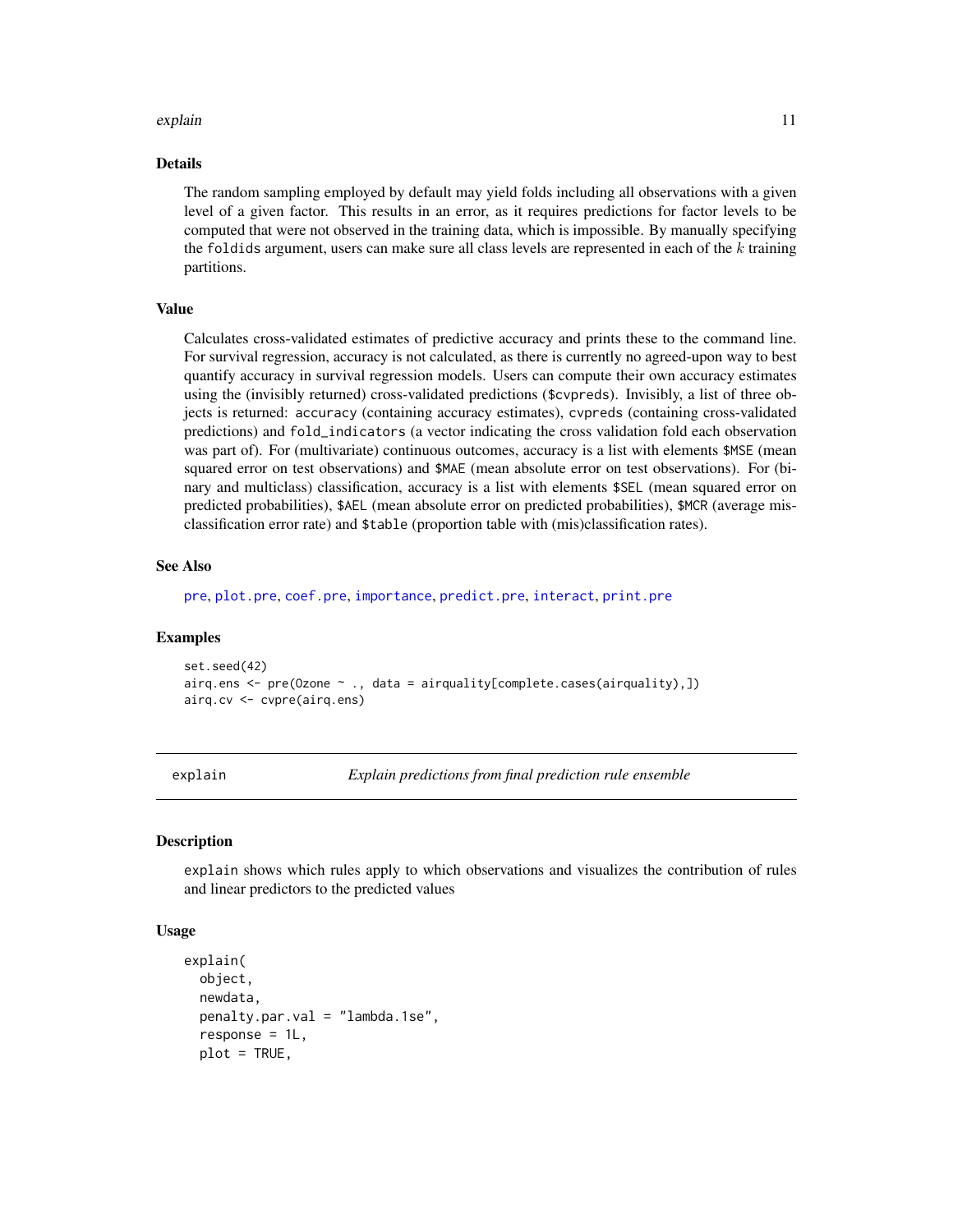```
intercept = FALSE,center.linear = FALSE,
 plot.max.nobs = 4,
 plot.dim = c(2, 2),
 plot.obs.names = TRUE,
 pred.type = "response",
 digits = 3L,
 cex = 0.8,
 ylab = "Contribution to linear predictor",
 bar.col = c("#E495A5", "#39BEB1"),
 rule.col = "darkgrey"
\mathcal{L}
```

| object          | object of class pre.                                                                                                                                                                                                                                                                                                                                                                                                                                                                                                                                                                                             |
|-----------------|------------------------------------------------------------------------------------------------------------------------------------------------------------------------------------------------------------------------------------------------------------------------------------------------------------------------------------------------------------------------------------------------------------------------------------------------------------------------------------------------------------------------------------------------------------------------------------------------------------------|
| newdata         | optional dataframe of new (test) observations, including all predictor variables<br>used for deriving the prediction rule ensemble.                                                                                                                                                                                                                                                                                                                                                                                                                                                                              |
| penalty.par.val |                                                                                                                                                                                                                                                                                                                                                                                                                                                                                                                                                                                                                  |
|                 | character or numeric. Value of the penalty parameter $\lambda$ to be employed for<br>selecting the final ensemble. The default "lambda.min" employs the $\lambda$ value<br>within 1 standard error of the minimum cross-validated error. Alternatively,<br>"lambda.min" may be specified, to employ the $\lambda$ value with minimum cross-<br>validated error, or a numeric value $> 0$ may be specified, with higher values<br>yielding a sparser ensemble. To evaluate the trade-off between accuracy and<br>sparsity of the final ensemble, inspect pre_object\$glmnet.fit and plot(pre_object\$glmnet.fit). |
| response        | numeric or character vector of length one. Specifies the name or number of the<br>response variable (for multivariate responses) or the name or number of the fac-<br>tor level (for multinomial responses) for which explanations and contributions<br>should be computed and/or plotted. Only used forpres fitted to multivariate or<br>multinomial responses.                                                                                                                                                                                                                                                 |
| plot            | logical. Should explanations be plotted?                                                                                                                                                                                                                                                                                                                                                                                                                                                                                                                                                                         |
| intercept       | logical. Specifies whether intercept should be included in explaining predic-<br>tions.                                                                                                                                                                                                                                                                                                                                                                                                                                                                                                                          |
| center.linear   | logical. Specifies whether linear terms should be centered with respect to the<br>training sample mean before computing their contribution to the predicted value.<br>If intercept = TRUE, this will also affect the intercept. That is, the value of<br>the intercept returned will differ from that of the value returned by the print<br>method.                                                                                                                                                                                                                                                              |
| plot.max.nobs   | numeric. Specifies maximum number of observations for which explanations<br>will be plotted. The default (4) plots the explanation for the first four observa-<br>tions supplied in newdata.                                                                                                                                                                                                                                                                                                                                                                                                                     |
| plot.dim        | numeric vector of length 2. Specifies the number of rows and columns in the<br>resulting plot.                                                                                                                                                                                                                                                                                                                                                                                                                                                                                                                   |
|                 | plot.obs.names logical vector of length 1, NULL, or character vector of length nrow(data) sup-<br>plying the names that should be used for individual observations' plots. If TRUE                                                                                                                                                                                                                                                                                                                                                                                                                               |
|                 |                                                                                                                                                                                                                                                                                                                                                                                                                                                                                                                                                                                                                  |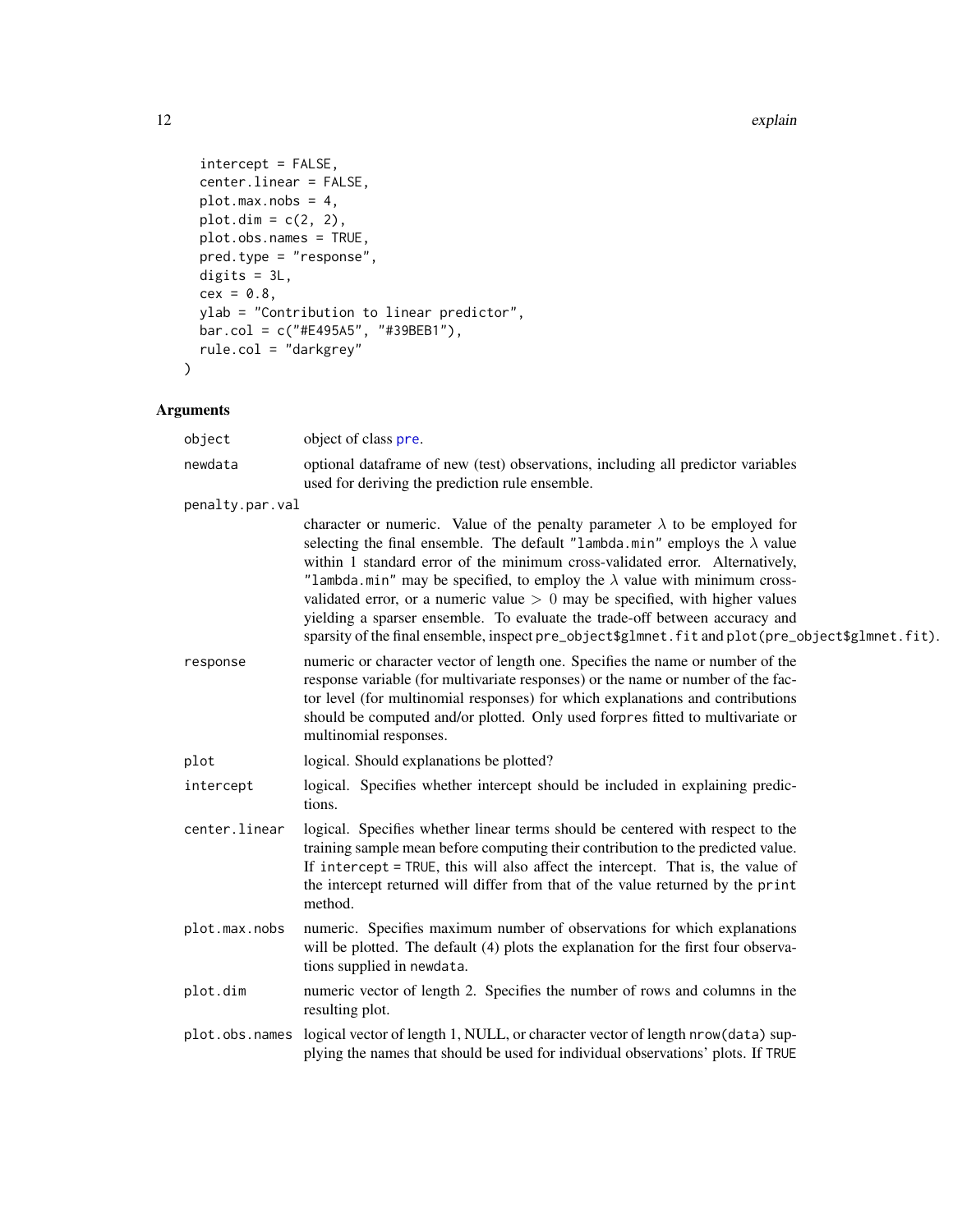#### <span id="page-12-0"></span>explain that the contract of the contract of the contract of the contract of the contract of the contract of the contract of the contract of the contract of the contract of the contract of the contract of the contract of t

|           | (default), rownames (newdata) will be used as titles. If NULL, paste ("Observation", 1: nrow (newdata)<br>will be used as titles. If FALSE, no titles will be plotted.                                                             |
|-----------|------------------------------------------------------------------------------------------------------------------------------------------------------------------------------------------------------------------------------------|
| pred.type | character. Specifies the type of predicted values to be computed, returned and<br>provided in the plot(s). Note that the computed contributions must be additive<br>and are therefore always on the scale of the linear predictor. |
| digits    | integer. Specifies the number of digits used in depcting the predicted values in<br>the plot.                                                                                                                                      |
| cex       | numeric. Specifies the relative text size of title, tick and axis labels.                                                                                                                                                          |
| ylab      | character. Specifies the label for the horizonantal (y-) axis.                                                                                                                                                                     |
| bar.col   | character vector of length two. Specifies the colors to be used for plotting the<br>positive and negative contributions to the predictions, respectively.                                                                          |
| rule.col  | character. Specifies the color to be used for plotting the rule descriptions. If<br>NULL, rule descriptions are not plotted.                                                                                                       |

#### Details

Provides a graphical depiction of the contribution of rules and linear terms to the individual predictions (if plot = TRUE. Invisibly returns a list with objects predictors and contribution. predictors contains the values of the rules and linear terms for each observation in newdata, for those rules and linear terms included in the final ensemble with the specified value of penalty.par.val. contribution contains the values of predictors, multiplied by the estimated values of the coefficients in the final ensemble selected with the specified value of penalty.par.val. All contributions are calculated w.r.t. the intercept, by default. Thus, if a given rule applies to an observation in newdata, the contribution of that rule equals the estimated coefficient of that rule. If a given rule does not apply to an observation in newdata, the contribution of that rule equals 0. For linear terms, contributions can be centered, or not (the default). Thus, by default the contribution of a linear terms for an observation in newdata equals the obeservation's value of the linear term, times the estimated coefficient of the linear term. If center.linear = TRUE, the contribution of a linear term for an observation in newdata equals (the value of the linear temr, minus the mean value of the linear term in the training data) times the estimated coefficient for the linear term.

#### See Also

[pre](#page-29-1), [plot.pre](#page-27-1), [coef.pre](#page-6-1), [importance](#page-19-1), [cvpre](#page-9-1), [interact](#page-22-1), [print.pre](#page-37-1)

```
airq <- airquality[complete.cases(airquality), ]
set.seed(1)
train <- sample(1:nrow(airq), size = 100)
set.seed(42)
airq.ens < - pre(0zone ~ ., data = airq[train,])airq.ens.exp <- explain(airq.ens, newdata = airq[-train,])
airq.ens.exp$predictors
airq.ens.exp$contribution
```

```
## Can also include intercept in explanation:
airq.ens.exp <- explain(airq.ens, newdata = airq[-train,])
```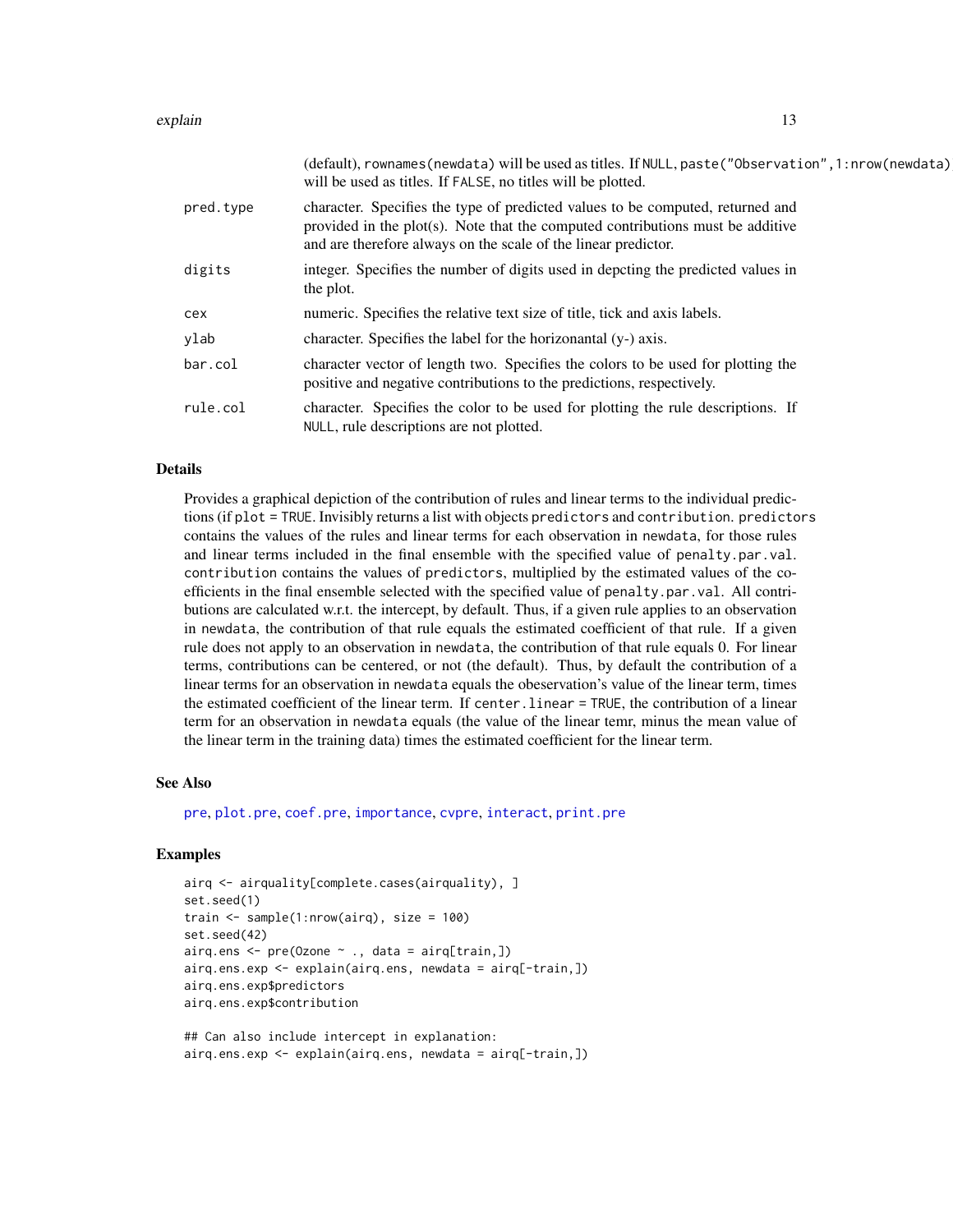```
## Fit PRE with linear terms only to illustrate effect of center.linear:
set.seed(42)
airq.ens2 <- pre(Ozone \sim ., data = airq[train,], type = "linear")
## When not centered around their means, Month has negative and
## Day has positive contribution:
explain(airq.ens2, newdata = airq[-train,][1:2,],
       penalty.par.val = "lambda.min")$contribution
## After mean centering, contributions of Month and Day have switched
## sign (for these two observations):
explain(airq.ens2, newdata = airq[-train,][1:2,],
       penalty.par.val = "lambda.min", center.linear = TRUE)$contribution
```
<span id="page-13-1"></span>gpe *Derive a General Prediction Ensemble (gpe)*

#### Description

Provides an interface for deriving sparse prediction ensembles where basis functions are selected through L1 penalization.

#### Usage

```
gpe(
  formula,
  data,
  base_learners = list(gpe_trees(), gpe_linear()),
 weights = rep(1, times = new(data)),sample_func = gpe_sample(),
  verbose = FALSE,
  penalized_trainer = gpe_cv.glmnet(),
 model = TRUE)
```

| formula       | Symbolic description of the model to be fit of the form $y \sim x1 + x2 +  + xn$ .<br>If the output variable (left-hand side of the formula) is a factor, an ensemble<br>for binary classification is created. Otherwise, an ensemble for prediction of a<br>continuous variable is created. |
|---------------|----------------------------------------------------------------------------------------------------------------------------------------------------------------------------------------------------------------------------------------------------------------------------------------------|
| data          | data. frame containing the variables in the model.                                                                                                                                                                                                                                           |
| base_learners | List of functions which has formal arguments formula, data, weights, sample_func,<br>verbose, and family and returns a vector of characters with terms for the final<br>formula passed to cv.glmnet. See gpe_linear, gpe_trees, and gpe_earth.                                               |
| weights       | Case weights with length equal to number of rows in data.                                                                                                                                                                                                                                    |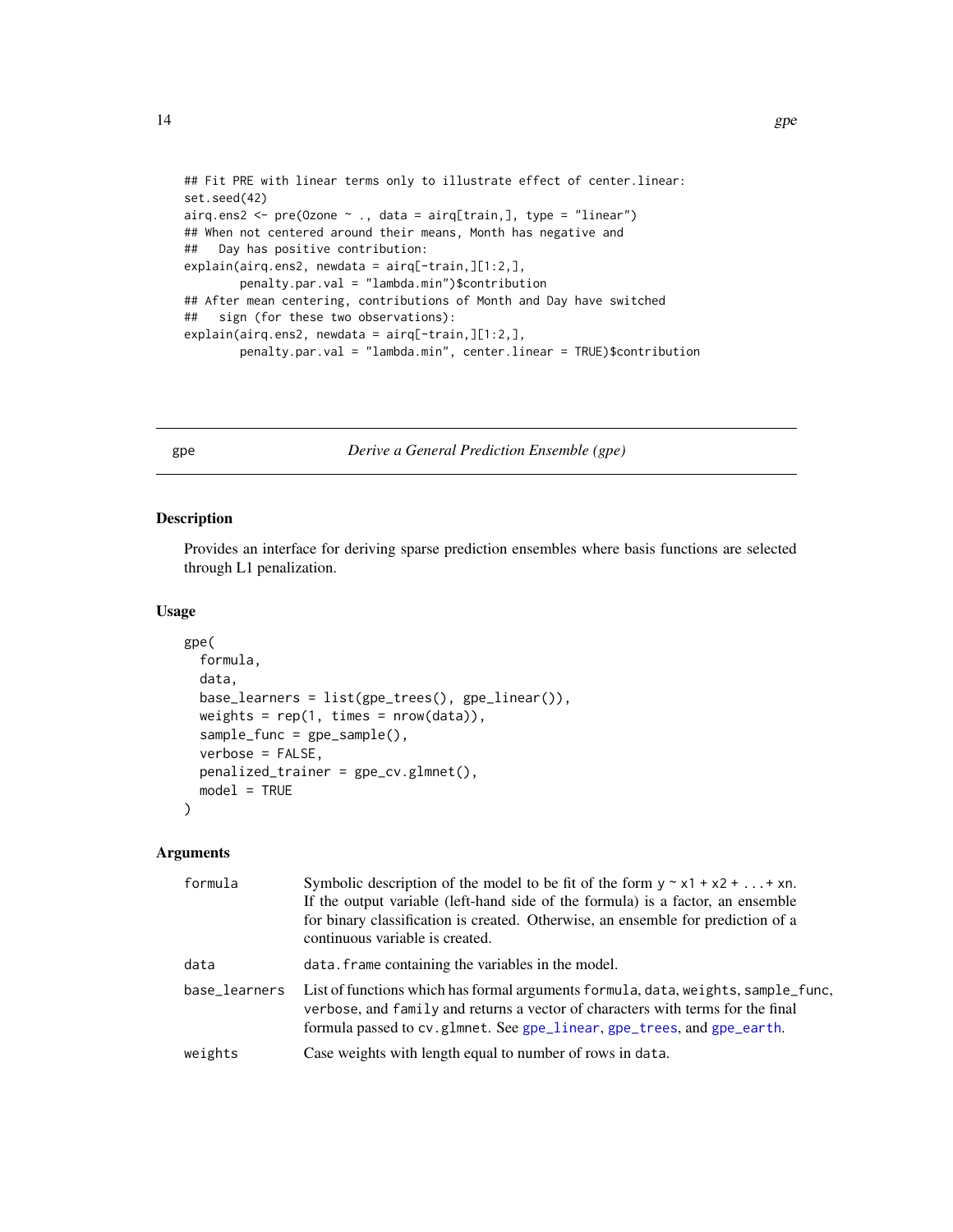<span id="page-14-0"></span>

| sample_func       | Function used to sample when learning with base learners. The function should<br>have formal argument n and weights and return a vector of indices. See gpe_sample.                                                                                                                                                                 |  |
|-------------------|-------------------------------------------------------------------------------------------------------------------------------------------------------------------------------------------------------------------------------------------------------------------------------------------------------------------------------------|--|
| verbose           | TRUE if comments should be posted throughout the computations.                                                                                                                                                                                                                                                                      |  |
| penalized_trainer |                                                                                                                                                                                                                                                                                                                                     |  |
|                   | Function with formal arguments x, y, weights, family which returns a fit ob-<br>ject. This can be changed to test other "penalized trainers" (like other function<br>that perform an L1 penalty or L2 penalty and elastic net penalty). Not using<br>cv.glmnet may cause other function for gpe objects to fail. See gpe_cv.glmnet. |  |
| model             | TRUE if the data should added to the returned object.                                                                                                                                                                                                                                                                               |  |
|                   |                                                                                                                                                                                                                                                                                                                                     |  |

# Details

Provides a more general framework for making a sparse prediction ensemble than [pre](#page-29-1).

By default, a similar fit to [pre](#page-29-1) is obtained. In addition, multivariate adaptive regression splines (Friedman, 1991) can be included with gpe\_earth. See examples.

Other customs base learners can be implemented. See [gpe\\_trees](#page-17-2), [gpe\\_linear](#page-17-1) or [gpe\\_earth](#page-17-1) for details of the setup. The sampling function given by sample\_func can also be replaced by a custom sampling function. See [gpe\\_sample](#page-17-3) for details of the setup.

#### Value

An object of class gpe.

#### References

Friedman, J. H., & Popescu, B. E. (2008). Predictive learning via rule ensembles. *The Annals of Applied Statistics, 2*(3), 916-954. Friedman, J. H. (1991). Multivariate adaptive regression splines. *The Annals of Statistics, 19*(1), 1-67.

#### See Also

[pre](#page-29-1), [gpe\\_trees](#page-17-2), [gpe\\_linear](#page-17-1), [gpe\\_earth](#page-17-1), [gpe\\_sample](#page-17-3), [gpe\\_cv.glmnet](#page-15-1)

```
## Not run:
## Obtain similar fit to \code{\link{pre}}:
gpe.rules <- gpe(Ozone ~ ., data = airquality[complete.cases(airquality),],
 base_learners = list(gpe_linear(), gpe_trees()))
gpe.rules
## Also include products of hinge functions using MARS:
gpe.hinge <- gpe(Ozone ~ ., data = airquality[complete.cases(airquality),],
 base_learners = list(gpe_linear(), gpe_trees(), gpe_earth()))
```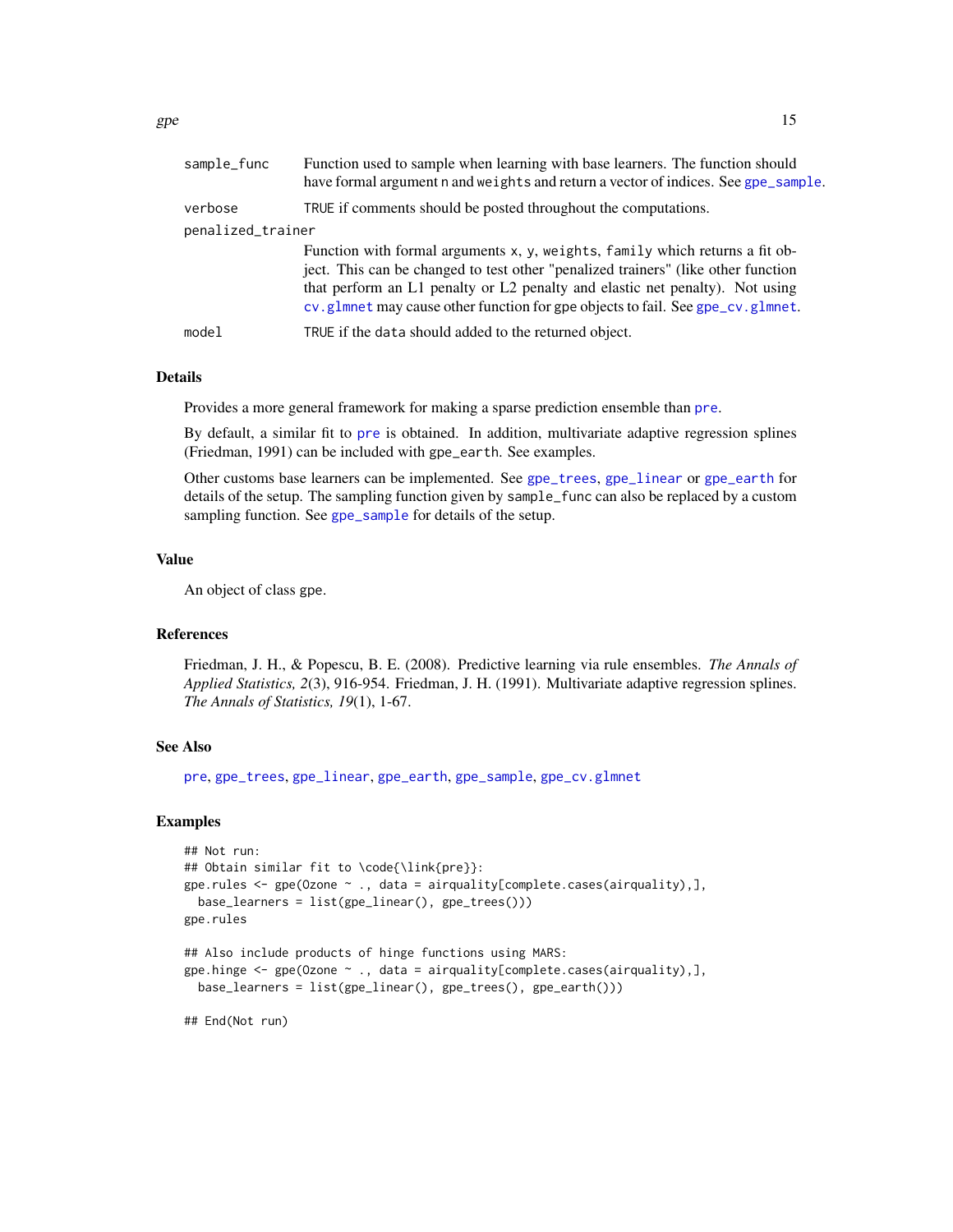<span id="page-15-1"></span><span id="page-15-0"></span>

Default "penalizer function" generator [gpe](#page-13-1) which uses [cv.glmnet](#page-0-0).

# Usage

```
gpe_cv.glmnet(...)
```
#### Arguments

... arguments to [cv.glmnet](#page-0-0). x, y, weights and family will not be used.

#### Value

Returns a function with formal arguments x, y, weights, family and returns a fit object.

#### See Also

[gpe](#page-13-1)

gpe\_rules\_pre *Get rule learner for gpe which mimics behavior of pre*

# Description

gpe\_rules\_pre generates a learner which generates rules like [pre](#page-29-1), which can be supplied to the [gpe](#page-13-1) base\_learner argument.

# Usage

```
gpe_rules_pre(
  learnrate = 0.01,
  par.init = FALSE,
 mtry = Inf,
  maxdepth = 3L,ntrees = 500,
  tree.control = tree\_control(),use.grad = TRUE,
  removeduplicates = TRUE,
  removecomplements = TRUE,
  tree.unbiased = TRUE
\mathcal{E}
```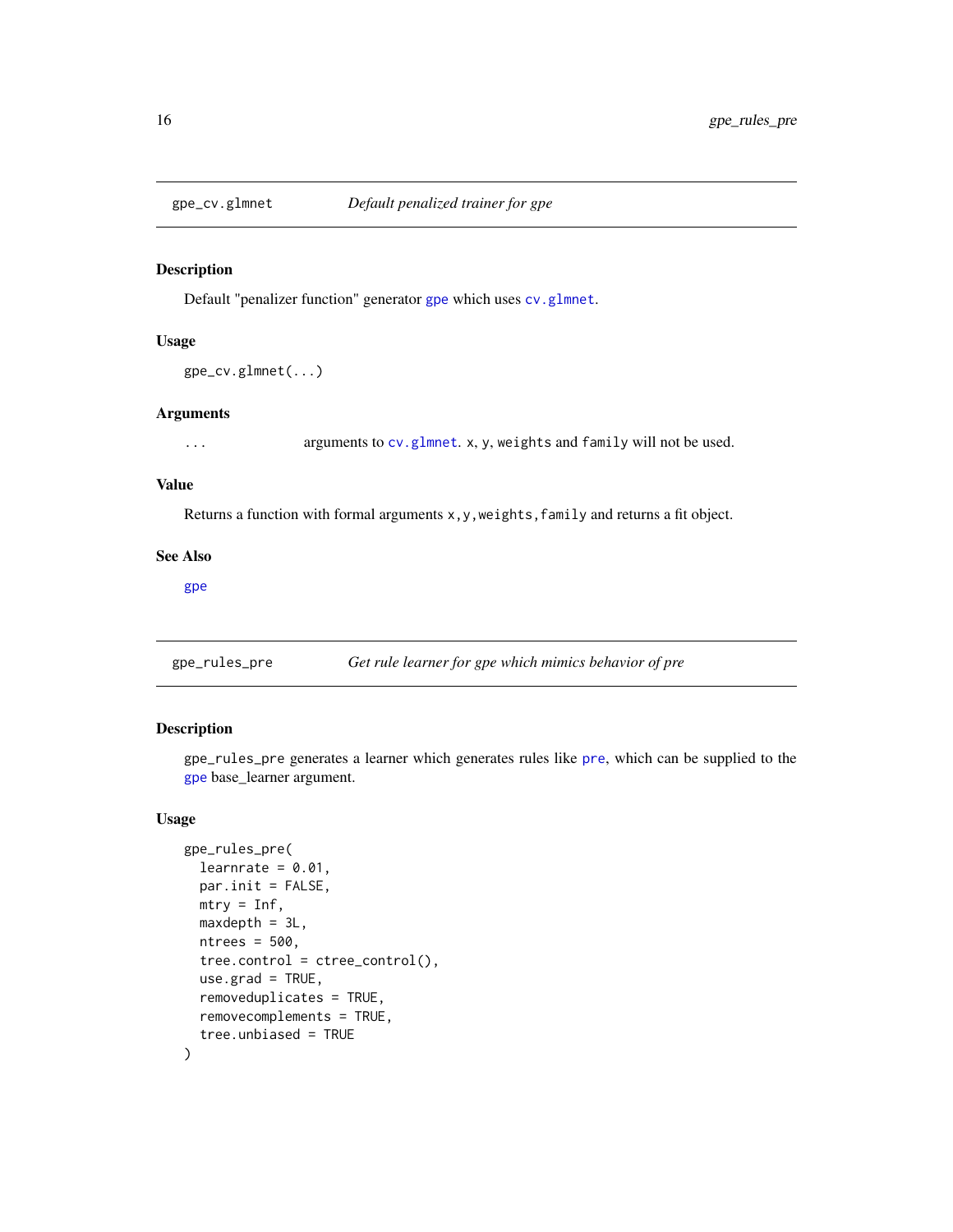# <span id="page-16-0"></span>gpe\_rules\_pre 17

# Arguments

| learnrate         | numeric value $> 0$ . Learning rate or boosting parameter.                                                                                                                                                                                                                                                                                                                                                                                                             |
|-------------------|------------------------------------------------------------------------------------------------------------------------------------------------------------------------------------------------------------------------------------------------------------------------------------------------------------------------------------------------------------------------------------------------------------------------------------------------------------------------|
| par.init          | logical. Should parallel foreach be used to generate initial ensemble? Only<br>used when learnrate == $0$ . Note: Must register parallel beforehand, such as<br>doMC or others. Furthermore, setting par . init = TRUE will likely only increase<br>computation time for smaller datasets.                                                                                                                                                                             |
| mtry              | positive integer. Number of randomly selected predictor variables for creating<br>each split in each tree. Ignored when tree.unbiased=FALSE.                                                                                                                                                                                                                                                                                                                           |
| maxdepth          | positive integer. Maximum number of conditions in rules. If length (maxdepth)<br>== 1, it specifies the maximum depth of of each tree grown. If length (maxdepth)<br>== ntrees, it specifies the maximum depth of every consecutive tree grown. Al-<br>ternatively, a random sampling function may be supplied, which takes argument<br>ntrees and returns integer values. See also maxdepth_sampler.                                                                  |
| ntrees            | positive integer value. Number of trees to generate for the initial ensemble.                                                                                                                                                                                                                                                                                                                                                                                          |
| tree.control      | list with control parameters to be passed to the tree fitting function, generated us-<br>ing ctree_control, mob_control (if use.grad = FALSE), or rpart.control<br>$(if tree. unbiased = FALSE).$                                                                                                                                                                                                                                                                      |
| use.grad          | logical. Should gradient boosting with regression trees be employed when learnrate<br>> 0? If TRUE, use trees fitted by ctree or rpart as in Friedman (2001), but with-<br>out the line search. If use.grad = FALSE, glmtree instead of ctree will be em-<br>ployed for rule induction, yielding longer computation times, higher complexity,<br>but possibly higher predictive accuracy. See Details for supported combinations<br>of family, use.grad and learnrate. |
| removeduplicates  |                                                                                                                                                                                                                                                                                                                                                                                                                                                                        |
|                   | logical. Remove rules from the ensemble which are identical to an earlier rule?                                                                                                                                                                                                                                                                                                                                                                                        |
| removecomplements |                                                                                                                                                                                                                                                                                                                                                                                                                                                                        |
|                   | logical. Remove rules from the ensemble which are identical to (1 - an earlier<br>rule)?                                                                                                                                                                                                                                                                                                                                                                               |
| tree.unbiased     | logical. Should an unbiased tree generation algorithm be employed for rule gen-<br>eration? Defaults to TRUE, if set to FALSE, rules will be generated employing the<br>CART algorithm (which suffers from biased variable selection) as implemented<br>in rpart. See details below for possible combinations with family, use grad<br>and learnrate.                                                                                                                  |

```
## Obtain same fits with pre and gpe
set.seed(42)
gpe.mod <- gpe(Ozone ~ ., data = airquality[complete.cases(airquality),],
              base_learners = list(gpe_rules_pre(), gpe_linear()))
gpe.mod
set.seed(42)
pre.mod <- pre(Ozone ~ ., data = airquality[complete.cases(airquality),],)
pre.mod
```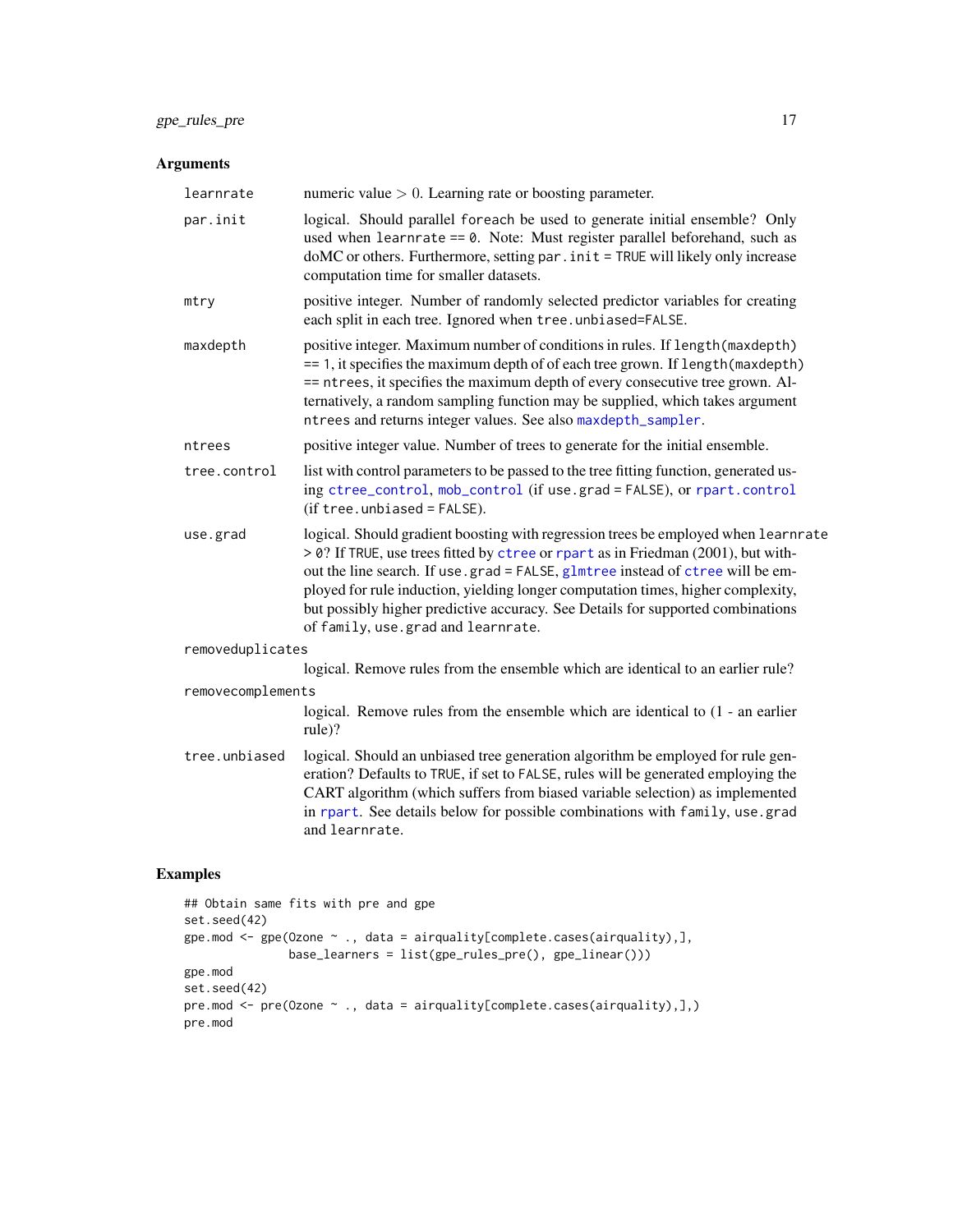<span id="page-17-3"></span><span id="page-17-0"></span>

Provides a sample function for [gpe](#page-13-1).

#### Usage

```
gpe\_sample(sampfrac = 0.5)
```
# Arguments

sampfrac Fraction of n to use for sampling. It is the  $\eta/N$  in Friedman & Popescu (2008).

# Value

Returns a function that takes an n argument for the number of observations and a weights argument for the case weights. The function returns a vector of indices.

#### References

Friedman, J. H., & Popescu, B. E. (2008). Predictive learning via rule ensembles. *The Annals of Applied Statistics, 2*(3), 916-954.

#### See Also

[gpe](#page-13-1)

<span id="page-17-2"></span>gpe\_trees *Learner Functions Generators for gpe*

# <span id="page-17-1"></span>Description

Functions to get "learner" functions for [gpe](#page-13-1).

#### Usage

```
gpe_trees(
  ...,
  remove_duplicates_complements = TRUE,
 mtry = Inf,ntrees = 500,
 maxdepth = 3L,learnrate = 0.01,
 parallel = FALSE,
```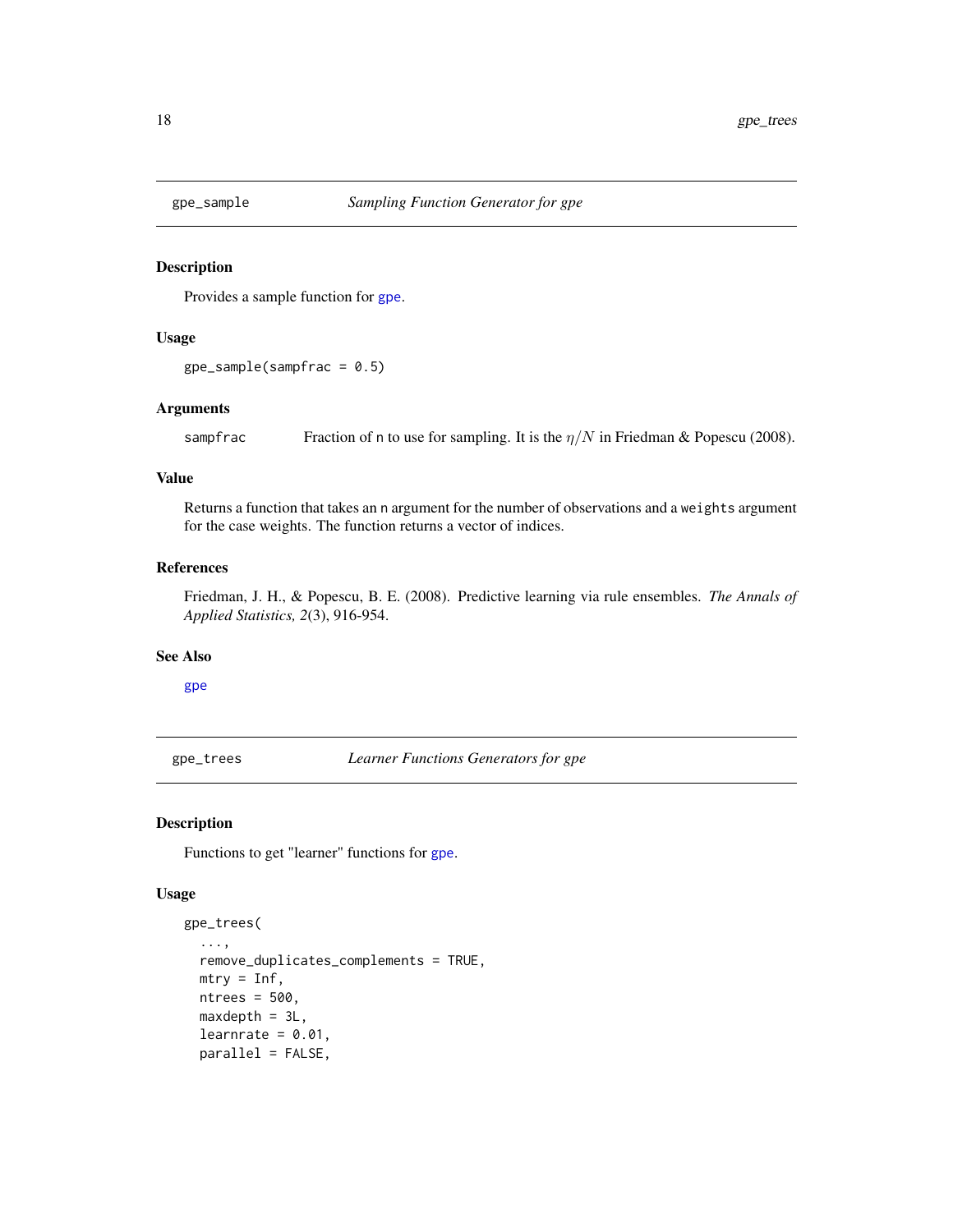#### <span id="page-18-0"></span>gpe\_trees 19

```
use\_grad = TRUE,tree.control = ctree_control(mtry = mtry, maxdepth = maxdepth)
\mathcal{L}gpe\_linear(..., winsfrac = 0.025, normalize = TRUE)gpe_earth(
  ...,
  degree = 3,
  nk = 8,normalize = TRUE,
  ntrain = 100,learnrate = 0.1,
cor_{thresh} = 0.99
\lambda
```

| .                             | Currently not used.                                                                                                                                                                                                                                                                                                                                |
|-------------------------------|----------------------------------------------------------------------------------------------------------------------------------------------------------------------------------------------------------------------------------------------------------------------------------------------------------------------------------------------------|
| remove_duplicates_complements |                                                                                                                                                                                                                                                                                                                                                    |
|                               | TRUE. Should rules with complementary or duplicate support be removed?                                                                                                                                                                                                                                                                             |
| mtry                          | Number of input variables randomly sampled as candidates at each node for<br>random forest like algorithms. The argument is passed to the tree methods in<br>the partykit package.                                                                                                                                                                 |
| ntrees                        | Number of trees to fit. Will not have an effect if tree, control is used.                                                                                                                                                                                                                                                                          |
| maxdepth                      | Maximum depth of trees. Will not have an effect if tree. control is used.                                                                                                                                                                                                                                                                          |
| learnrate                     | Learning rate for methods. Corresponds to the $\nu$ parameter in Friedman &<br>Popescu (2008).                                                                                                                                                                                                                                                     |
| parallel                      | TRUE. Should basis functions be found in parallel?                                                                                                                                                                                                                                                                                                 |
| use_grad                      | TRUE. Should binary outcomes use gradient boosting with regression trees when<br>learnrate $> 0$ ? That is, use ctree instead of glmtree as in Friedman (2001)<br>with a second order Taylor expansion instead of first order as in Chen and<br>Guestrin (2016).                                                                                   |
| tree.control                  | ctree_control with options for the ctree function.                                                                                                                                                                                                                                                                                                 |
| winsfrac                      | Quantile to winsorize linear terms. The value should be in $[0, 0.5)$                                                                                                                                                                                                                                                                              |
| normalize                     | TRUE. Should value be scaled by .4 times the inverse standard deviation? If TRUE,<br>gives linear terms the same influence as a typical rule.                                                                                                                                                                                                      |
| degree                        | Maximum degree of interactions in earth model.                                                                                                                                                                                                                                                                                                     |
| nk                            | Maximum number of basis functions in earth model.                                                                                                                                                                                                                                                                                                  |
| ntrain                        | Number of models to fit.                                                                                                                                                                                                                                                                                                                           |
| cor_thresh                    | A threshold on the pairwise correlation for removal of basis functions. This is<br>similar to remove_duplicates_complements. One of the basis functions in<br>pairs where the correlation exceeds the threshold is excluded. NULL implies no<br>exclusion. Setting a value closer to zero will decrease the time needed to fit the<br>final model. |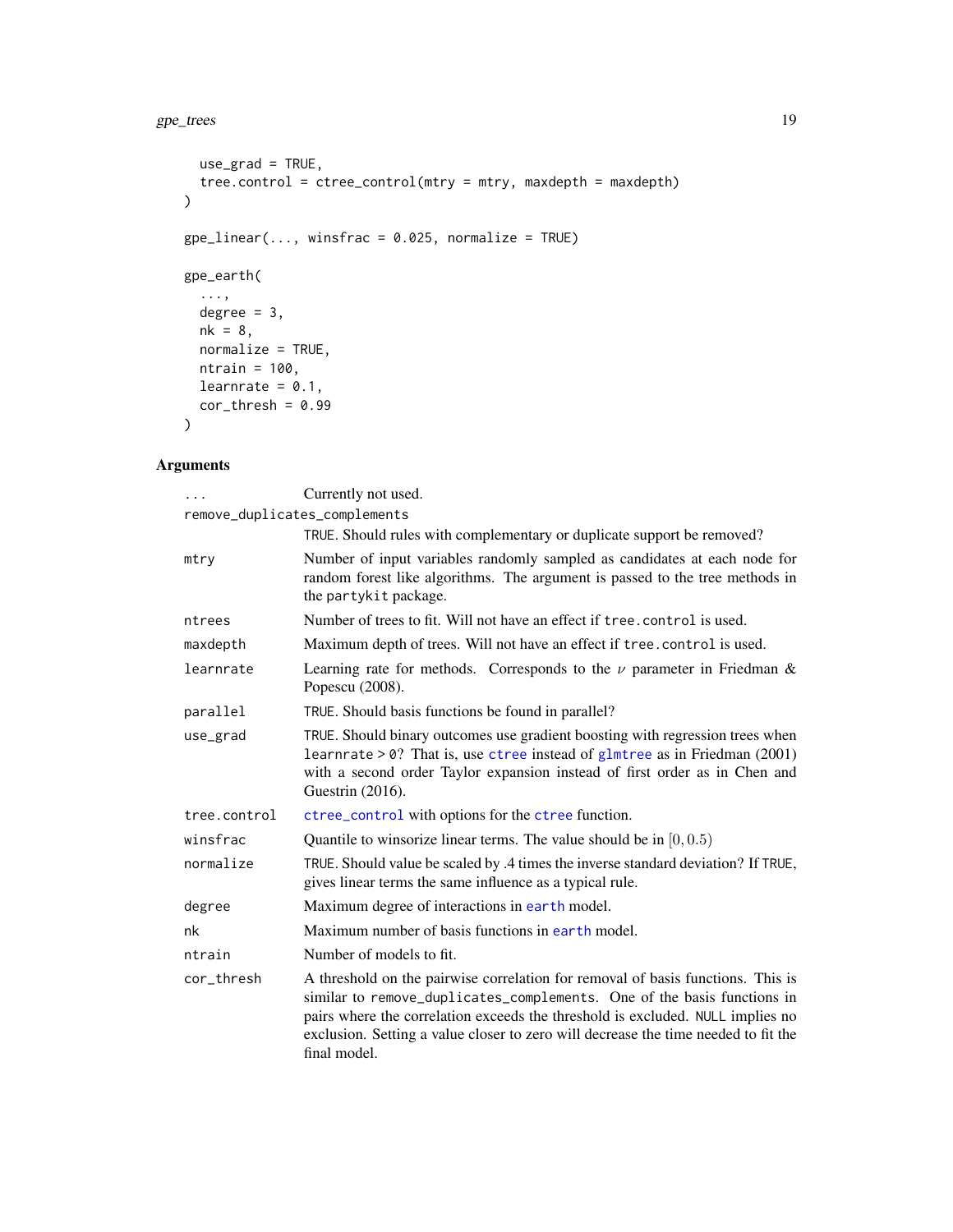#### <span id="page-19-0"></span>Details

gpe\_trees provides learners for tree method. Either [ctree](#page-0-0) or [glmtree](#page-0-0) from the partykit package will be used.

gpe\_linear provides linear terms for the gpe.

gpe\_earth provides basis functions where each factor is a hinge function. The model is estimated with [earth](#page-0-0).

# Value

A function that has formal arguments formula, data, weights, sample\_func, verbose, family, .... The function returns a vector with character where each element is a term for the final formula in the call to [cv.glmnet](#page-0-0)

#### References

Hothorn, T., & Zeileis, A. (2015). partykit: A modular toolkit for recursive partytioning in R. *Journal of Machine Learning Research, 16*, 3905-3909.

Friedman, J. H. (1991). Multivariate adaptive regression splines. *The Annals Statistics, 19*(1), 1-67.

Friedman, J. H. (2001). Greedy function approximation: a gradient boosting machine. *The Annals of Applied Statistics, 29*(5), 1189-1232.

Friedman, J. H. (1993). Fast MARS. Dept. of Statistics Technical Report No. 110, Stanford University.

Friedman, J. H., & Popescu, B. E. (2008). Predictive learning via rule ensembles. *The Annals of Applied Statistics, 2*(3), 916-954.

Chen T., & Guestrin C. (2016). Xgboost: A scalable tree boosting system. *Proceedings of the 22Nd ACM SIGKDD International Conference on Knowledge Discovery and Data Mining*. ACM, 2016.

#### See Also

[gpe](#page-13-1), [rTerm](#page-38-1), [lTerm](#page-38-2), [eTerm](#page-38-2)

<span id="page-19-1"></span>

| importance | Calculate importances of baselearners and input variables in a pre- |
|------------|---------------------------------------------------------------------|
|            | diction rule ensemble (pre)                                         |

# Description

importance calculates importances for rules, linear terms and input variables in the prediction rule ensemble (pre), and creates a bar plot of variable importances.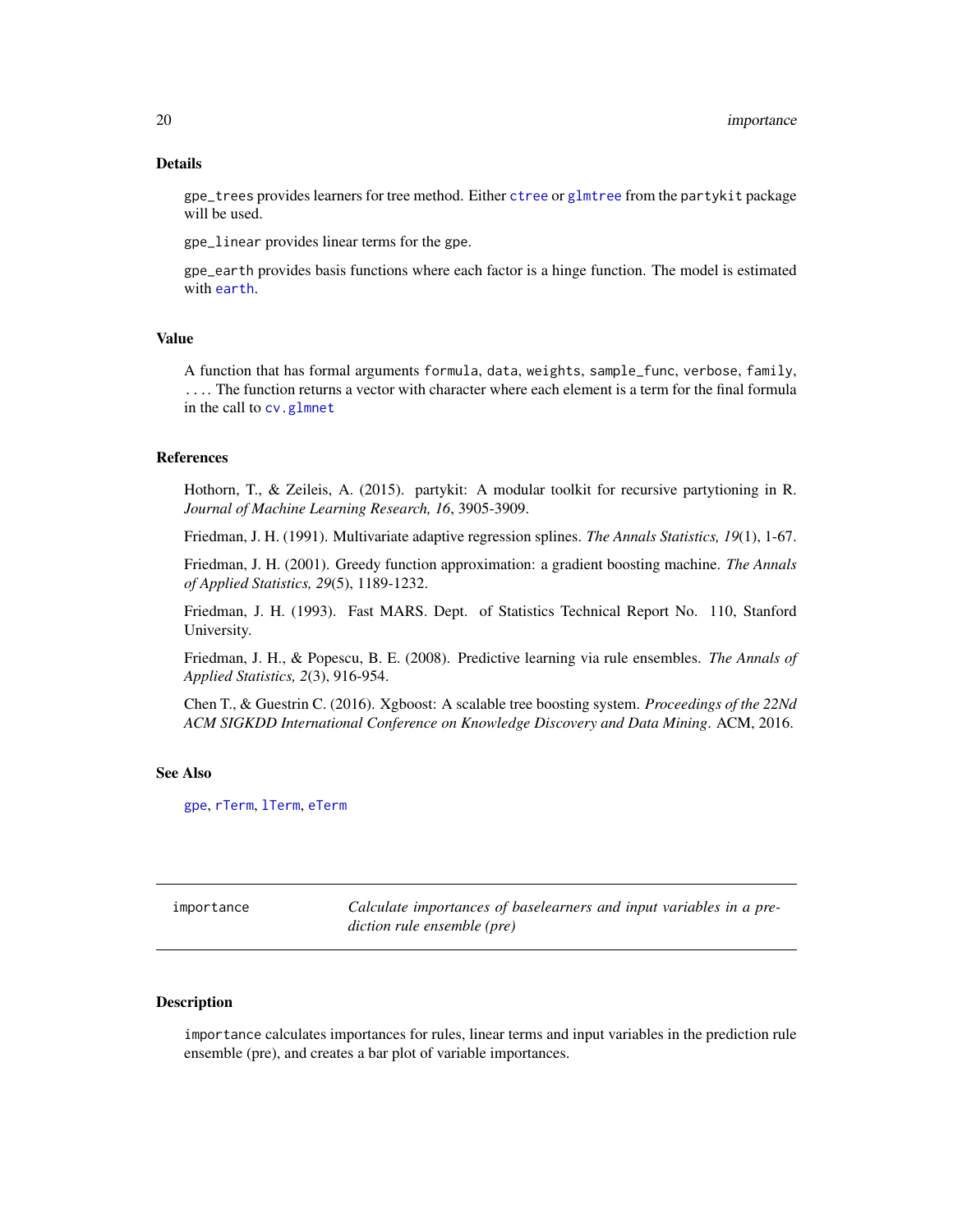# <span id="page-20-0"></span>importance 21

# Usage

```
importance(
 object,
  standardize = FALSE,
 global = TRUE,
 quantprobs = c(0.75, 1),
 penalty.par.val = "lambda.1se",
 round = NA,
 plot = TRUE,
 ylab = "Importance",
 main = "Variable importances",
 abbreviate = 10L,
 diag.xlab = TRUE,
 diag.xlab.hor = 0,
 diag.xlab.vert = 2,
 cex. axis = 1,legend = "topright",
  ...
\mathcal{L}
```

| object          | an object of class pre                                                                                                                                                                                                                                                                                                                                                                                                                                                                                                                                                                                           |  |  |  |  |  |
|-----------------|------------------------------------------------------------------------------------------------------------------------------------------------------------------------------------------------------------------------------------------------------------------------------------------------------------------------------------------------------------------------------------------------------------------------------------------------------------------------------------------------------------------------------------------------------------------------------------------------------------------|--|--|--|--|--|
| standardize     | logical. Should baselearner importances be standardized with respect to the<br>outcome variable? If TRUE, baselearner importances have a minimum of 0 and<br>a maximum of 1. Only used for ensembles with numeric (non-count) response<br>variables.                                                                                                                                                                                                                                                                                                                                                             |  |  |  |  |  |
| global          | logical. Should global importances be calculated? If FALSE, local importances<br>will be calculated, given the quantiles of the predictions $F(x)$ in quantprobs.                                                                                                                                                                                                                                                                                                                                                                                                                                                |  |  |  |  |  |
| quantprobs      | optional numeric vector of length two. Only used when global = FALSE. Prob-<br>abilities for calculating sample quantiles of the range of $F(X)$ , over which local<br>importances are calculated. The default provides variable importances calcu-<br>lated over the $25\%$ highest values of $F(X)$ .                                                                                                                                                                                                                                                                                                          |  |  |  |  |  |
| penalty.par.val |                                                                                                                                                                                                                                                                                                                                                                                                                                                                                                                                                                                                                  |  |  |  |  |  |
|                 | character or numeric. Value of the penalty parameter $\lambda$ to be employed for<br>selecting the final ensemble. The default "lambda.min" employs the $\lambda$ value<br>within 1 standard error of the minimum cross-validated error. Alternatively,<br>"lambda.min" may be specified, to employ the $\lambda$ value with minimum cross-<br>validated error, or a numeric value $> 0$ may be specified, with higher values<br>yielding a sparser ensemble. To evaluate the trade-off between accuracy and<br>sparsity of the final ensemble, inspect pre_object\$glmnet.fit and plot(pre_object\$glmnet.fit). |  |  |  |  |  |
| round           | integer. Number of decimal places to round numeric results to. If NA (default),<br>no rounding is performed.                                                                                                                                                                                                                                                                                                                                                                                                                                                                                                     |  |  |  |  |  |
| plot            | logical. Should variable importances be plotted?                                                                                                                                                                                                                                                                                                                                                                                                                                                                                                                                                                 |  |  |  |  |  |
| ylab            | character string. Plotting label for y-axis. Only used when plot = TRUE.                                                                                                                                                                                                                                                                                                                                                                                                                                                                                                                                         |  |  |  |  |  |
| main            | character string. Main title of the plot. Only used when plot = TRUE.                                                                                                                                                                                                                                                                                                                                                                                                                                                                                                                                            |  |  |  |  |  |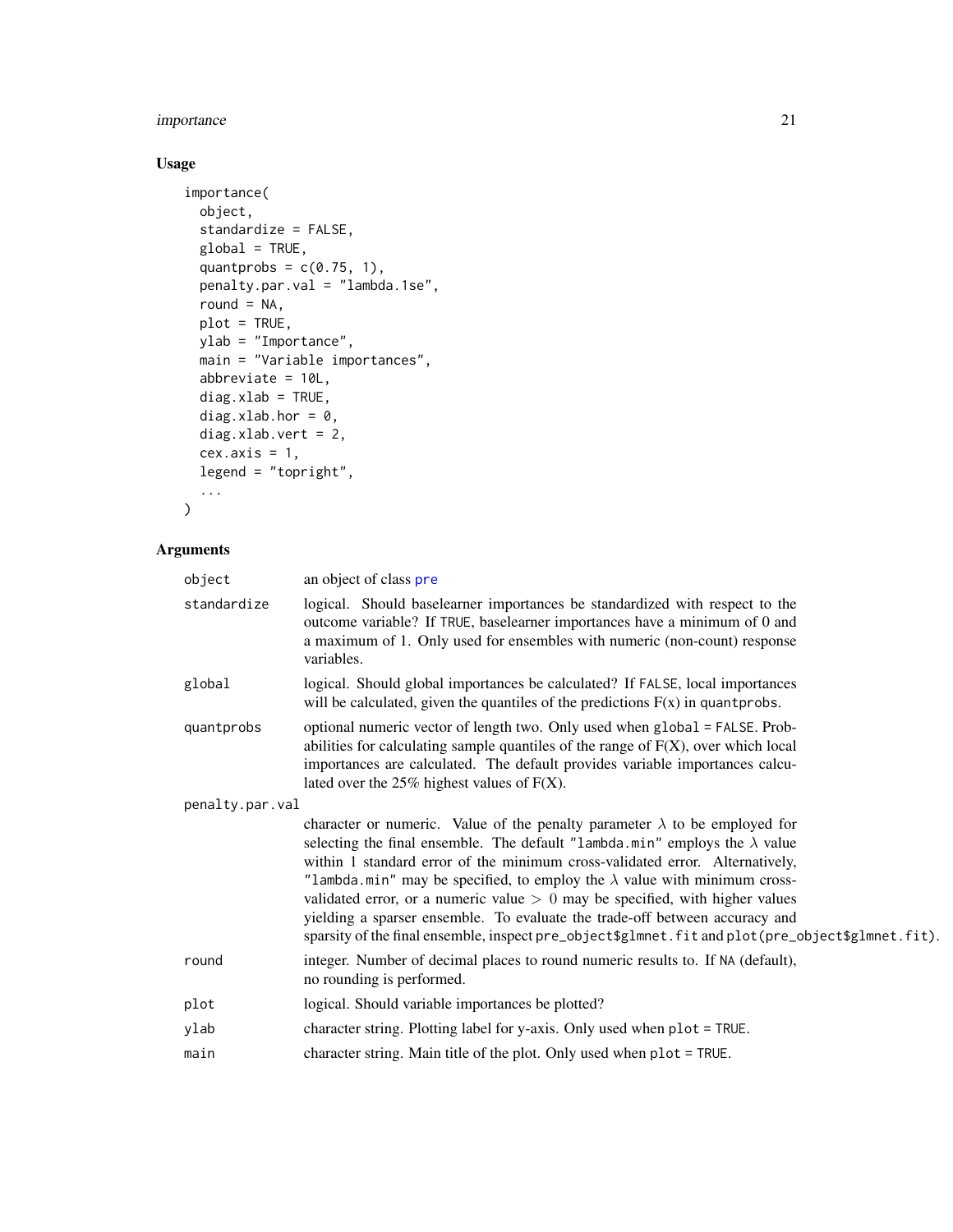| abbreviate     | integer or logical. Number of characters to abbreviate x axis names to. If FALSE,<br>no abbreviation is performed.                                                                                                                                                                                                                                                           |  |  |  |  |  |
|----------------|------------------------------------------------------------------------------------------------------------------------------------------------------------------------------------------------------------------------------------------------------------------------------------------------------------------------------------------------------------------------------|--|--|--|--|--|
| diag.xlab      | logical. Should variable names be printed diagonally (that is, in a 45 degree<br>angle)? Alternatively, variable names may be printed vertically by specifying<br>$diag.xlab = FALSE and las = 2.$                                                                                                                                                                           |  |  |  |  |  |
| diag.xlab.hor  | numeric. Horizontal adjustment for lining up variable names with bars in the<br>plot if variable names are printed diagonally.                                                                                                                                                                                                                                               |  |  |  |  |  |
| diag.xlab.vert | positive integer. Vertical adjustment for position of variable names, if printed<br>diagonally. Corresponds to the number of character spaces added after variable<br>names.                                                                                                                                                                                                 |  |  |  |  |  |
| cex.axis       | numeric. The magnification to be used for axis annotation relative to the current<br>setting of cex.                                                                                                                                                                                                                                                                         |  |  |  |  |  |
| legend         | logical or character. Should legend be plotted for multinomial or multivariate<br>responses and if so, where? Defaults to "topright", which puts the legend<br>in the top-right corner of the plot. Alternatively, "bottomright", "bottom",<br>"bottomleft", "left", "topleft", "top", "topright", "right", "center"<br>and FALSE (which omits the legend) can be specified. |  |  |  |  |  |
| $\ddots$ .     | further arguments to be passed to barplot (only used when plot = TRUE).                                                                                                                                                                                                                                                                                                      |  |  |  |  |  |

# Details

See also sections 6 and 7 of Friedman & Popecus (2008).

#### Value

A list with two dataframes: \$baseimps, giving the importances for baselearners in the ensemble, and \$varimps, giving the importances for all predictor variables.

#### References

Fokkema, M. (2020). Fitting prediction rule ensembles with R package pre. *Journal of Statistical Software, 92*(12), 1-30. <https://doi.org/10.18637/jss.v092.i12>

Friedman, J. H., & Popescu, B. E. (2008). Predictive learning via rule ensembles. *The Annals of Applied Statistics, 2*(3), 916-954.

#### See Also

[pre](#page-29-1)

```
set.seed(42)
airq.ens <- pre(Ozone ~ ., data = airquality[complete.cases(airquality),])
# calculate global importances:
importance(airq.ens)
# calculate local importances (default: over 25% highest predicted values):
importance(airq.ens, global = FALSE)
# calculate local importances (custom: over 25% lowest predicted values):
importance(airq.ens, global = FALSE, quantprobs = c(0, .25))
```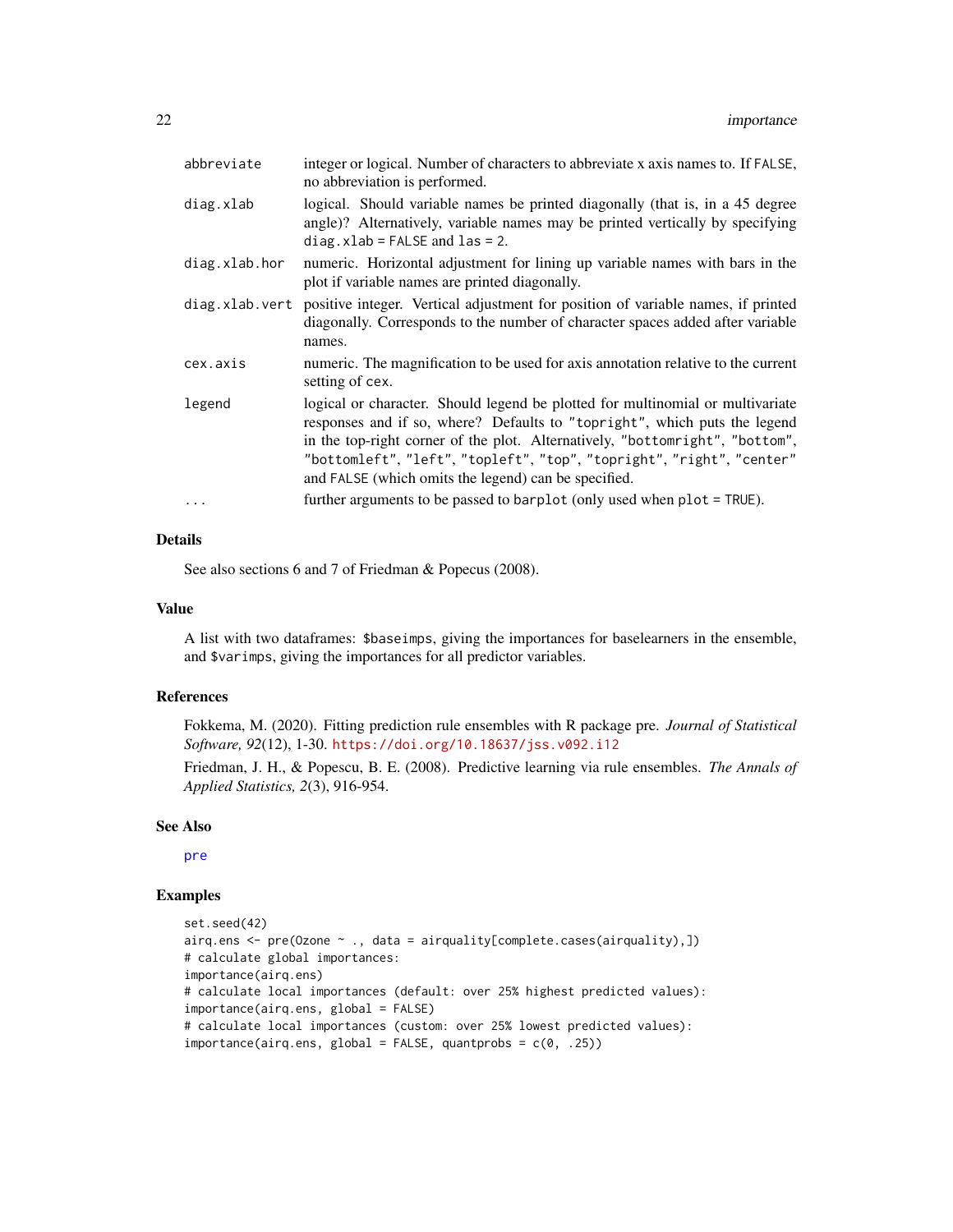<span id="page-22-1"></span><span id="page-22-0"></span>interact *Calculate interaction statistics for variables in a prediction rule ensemble (pre)*

# Description

interact calculates test statistics for assessing the strength of interactions between a set of userspecified input variable(s), and all other input variables.

#### Usage

```
interact(
 object,
 varnames = NULL,
  nullmods = NULL,
 penalty.par.val = "lambda.1se",
  quantprobs = c(0.05, 0.95),
 plot = TRUE,
 col = c("darkgrey", "lightgrey"),
 ylab = "Interaction strength",
 main = "Interaction test statistics",
  se.linewidth = 0.05,
  legend.text = c("observed", "null model median"),
 parallel = FALSE,
 k = 10,
  verbose = FALSE,
  ...
\mathcal{L}
```

| object          | an object of class pre.                                                                                                                                                                                                                   |  |  |  |  |
|-----------------|-------------------------------------------------------------------------------------------------------------------------------------------------------------------------------------------------------------------------------------------|--|--|--|--|
| varnames        | character vector. Names of variables for which interaction statistics should be<br>calculated. If NULL, interaction statistics for all predictor variables with non-zeor<br>coefficients will be calculated (which may take a long time). |  |  |  |  |
| nullmods        | object with bootstrapped null interaction models, resulting from application of<br>bsnullinteract.                                                                                                                                        |  |  |  |  |
| penalty.par.val |                                                                                                                                                                                                                                           |  |  |  |  |
|                 | character or numeric. Value of the penalty parameter $\lambda$ to be employed for                                                                                                                                                         |  |  |  |  |
|                 | selecting the final ensemble. The default "lambda.min" employs the $\lambda$ value<br>within 1 standard error of the minimum cross-validated error. Alternatively,                                                                        |  |  |  |  |
|                 | "lambda min" may be specified, to employ the $\lambda$ value with minimum cross-                                                                                                                                                          |  |  |  |  |
|                 | validated error, or a numeric value $> 0$ may be specified, with higher values                                                                                                                                                            |  |  |  |  |
|                 | yielding a sparser ensemble. To evaluate the trade-off between accuracy and                                                                                                                                                               |  |  |  |  |
|                 | sparsity of the final ensemble, inspect pre_object\$glmnet.fit and plot(pre_object\$glmnet.fit).                                                                                                                                          |  |  |  |  |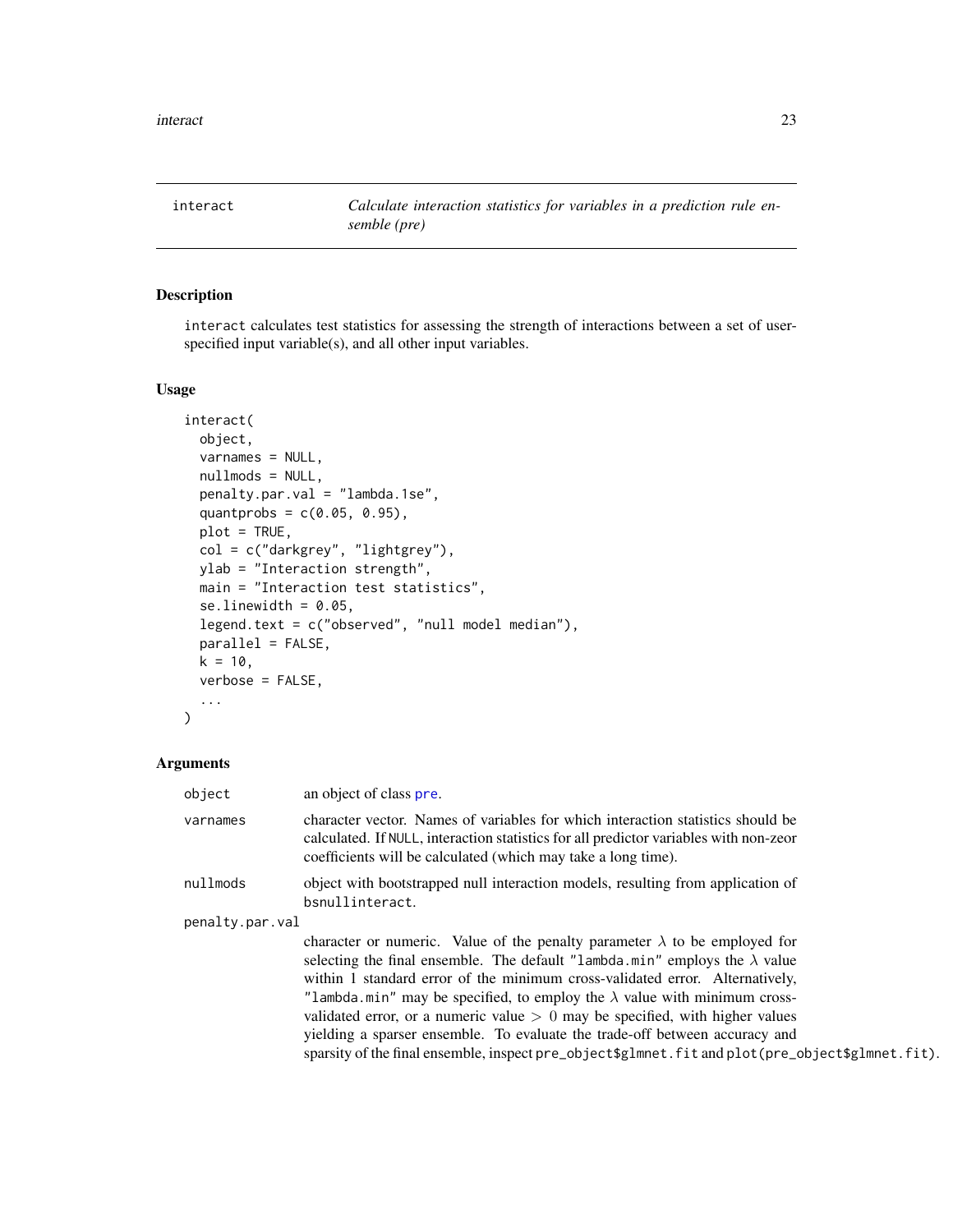| quantprobs   | numeric vector of length two. Probabilities that should be used for plotting<br>the range of bootstrapped null interaction model statistics. Only used when<br>nullmods argument is specified and plot = TRUE. The default yields sample<br>quantiles corresponding to .05 and .95 probabilities.                                                                     |  |  |  |  |  |
|--------------|-----------------------------------------------------------------------------------------------------------------------------------------------------------------------------------------------------------------------------------------------------------------------------------------------------------------------------------------------------------------------|--|--|--|--|--|
| plot         | logical. Should interaction statistics be plotted?                                                                                                                                                                                                                                                                                                                    |  |  |  |  |  |
| col          | character vector of length one or two. The first value specifies the color to be<br>used for plotting the interaction statistic from the training data, the second color<br>is used for plotting the interaction statistic from the bootstrapped null interaction<br>models. Only used when plot = TRUE. Only the first element will be used if<br>$nullmods = NULL.$ |  |  |  |  |  |
| ylab         | character string. Label to be used for plotting y-axis.                                                                                                                                                                                                                                                                                                               |  |  |  |  |  |
| main         | character. Main title for the bar plot.                                                                                                                                                                                                                                                                                                                               |  |  |  |  |  |
| se.linewidth | numeric. Width of the whiskers of the plotted standard error bars (in inches).                                                                                                                                                                                                                                                                                        |  |  |  |  |  |
| legend.text  | character vector of length two to be used for plotting the legend. Only used<br>when nullmods is specified. If FALSE, no legend is plotted.                                                                                                                                                                                                                           |  |  |  |  |  |
| parallel     | logical. Should parallel foreach be used? Must register parallel beforehand,<br>such as doMC or others.                                                                                                                                                                                                                                                               |  |  |  |  |  |
| k            | integer. Calculating interaction test statistics is computationally intensive, so<br>calculations are split up in several parts to prevent memory allocation errors. If<br>a memory allocation error still occurs, increase k.                                                                                                                                        |  |  |  |  |  |
| verbose      | logical. Should progress information be printed to the command line?                                                                                                                                                                                                                                                                                                  |  |  |  |  |  |
| $\ddotsc$    | Additional arguments to be passed to barplot.                                                                                                                                                                                                                                                                                                                         |  |  |  |  |  |

# Details

Can be computationally intensive, especially when nullmods is specified, in which case setting parallel = TRUE may improve speed.

#### Value

Function interact() returns and plots interaction statistics for the specified predictor variables. If nullmods is not specified, it returns and plots only the interaction test statistics for the specified fitted prediction rule ensemble. If nullmods is specified, the function returns a list, with elements \$fittedH2, containing the interaction statistics of the fitted ensemble, and \$nullH2, which contains the interaction test statistics for each of the bootstrapped null interaction models.

If plot = TRUE (the default), a barplot is created with the interaction test statistic from the fitted prediction rule ensemble. If nullmods is specified, bars representing the median of the distribution of interaction test statistics of the bootstrapped null interaction models are plotted. In addition, error bars representing the quantiles of the distribution (their value specified by the quantprobs argument) are plotted. These allow for testing the null hypothesis of no interaction effect for each of the input variables.

Note that the error rates of null hypothesis tests of interaction effects have not yet been studied in detail, but results are likely to get more reliable when the number of bootstrapped null interaction models is larger. The default of the bsnullinteract function is to generate 10 bootstrapped null interaction datasets, to yield shorter computation times. To obtain a more reliable result, however, users are advised to set the nsamp argument  $> 100$ .

See also section 8 of Friedman & Popescu (2008).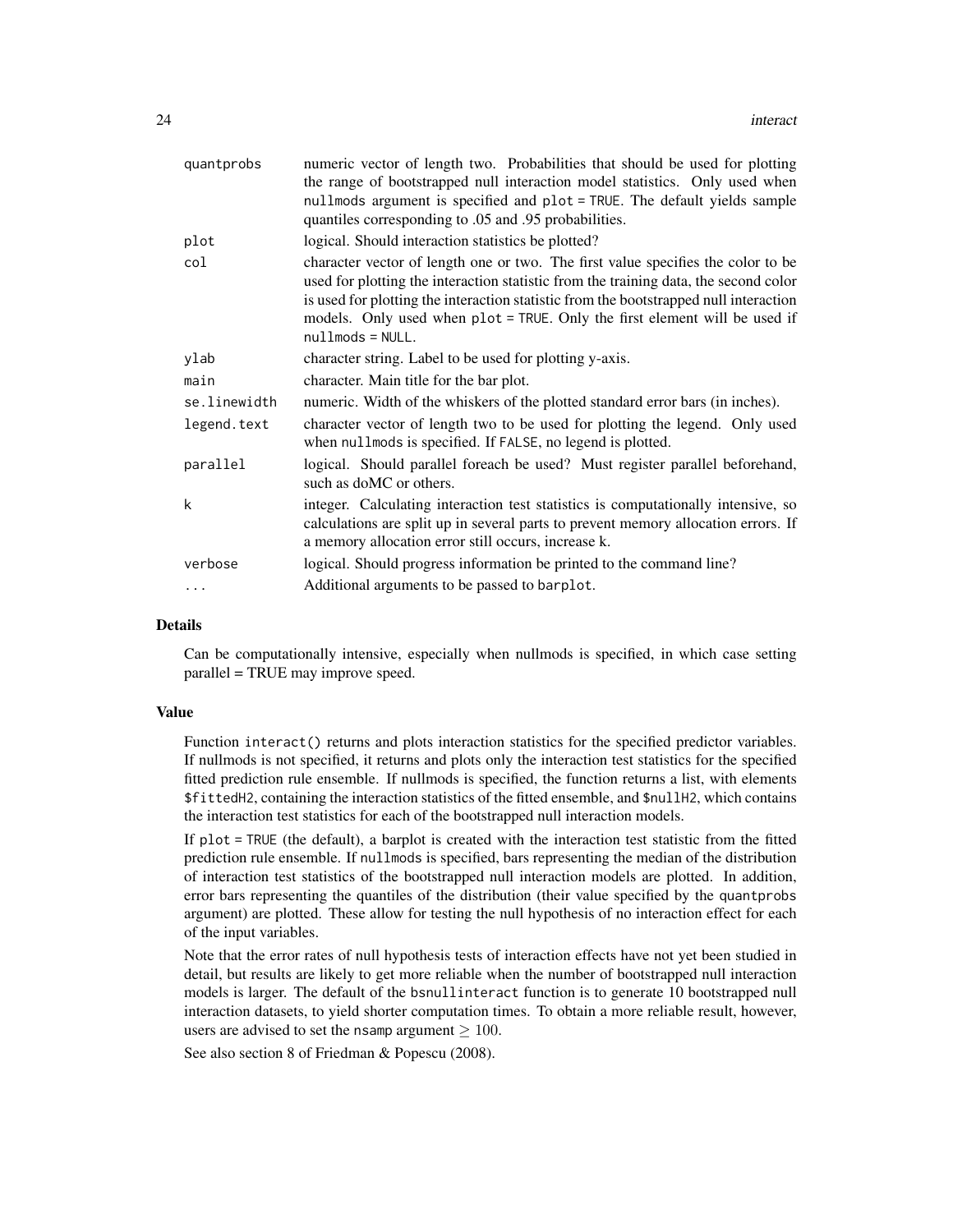#### <span id="page-24-0"></span>References

Fokkema, M. (2020). Fitting prediction rule ensembles with R package pre. *Journal of Statistical Software, 92*(12), 1-30. <https://doi.org/10.18637/jss.v092.i12>

Friedman, J. H., & Popescu, B. E. (2008). Predictive learning via rule ensembles. *The Annals of Applied Statistics, 2*(3), 916-954.

# See Also

[pre](#page-29-1), [bsnullinteract](#page-1-1)

#### Examples

```
set.seed(42)
airq.ens <- pre(Ozone ~ ., data=airquality[complete.cases(airquality),])
 interact(airq.ens, c("Temp", "Wind", "Solar.R"))
```
<span id="page-24-1"></span>

| maxdepth_sampler | Sampling function generator for specifying varying maximum tree |  |  |  |
|------------------|-----------------------------------------------------------------|--|--|--|
|                  | depth in a prediction rule ensemble (pre)                       |  |  |  |

# **Description**

maxdepth\_sampler generates a random sampling function, governed by a pre-specified average tree depth.

#### Usage

```
maxdepth_sampler(av.no.term.nodes = 4L, av.tree.depth = NULL)
```
#### Arguments

```
av.no.term.nodes
```
integer of length one. Specifies the average number of terminal nodes in trees used for rule inducation.

av.tree.depth integer of length one. Specifies the average maximum tree depth in trees used for rule induction.

#### Details

The original RuleFit implementation varying tree sizes for rule induction. Furthermore, it defined tree size in terms of the number of terminal nodes. In contrast, function [pre](#page-29-1) defines the maximum tree size in terms of a (constant) tree depth. Function maxdepth\_sampler allows for mimicing the behavior of the orignal RuleFit implementation. In effect, the maximum tree depth is sampled from an exponential distribution with learning rate  $1/(\bar{L}-2)$ , where  $\bar{L} \geq 2$  represents the average number of terminal nodes for trees in the ensemble. See Friedman & Popescu (2008, section 3.3).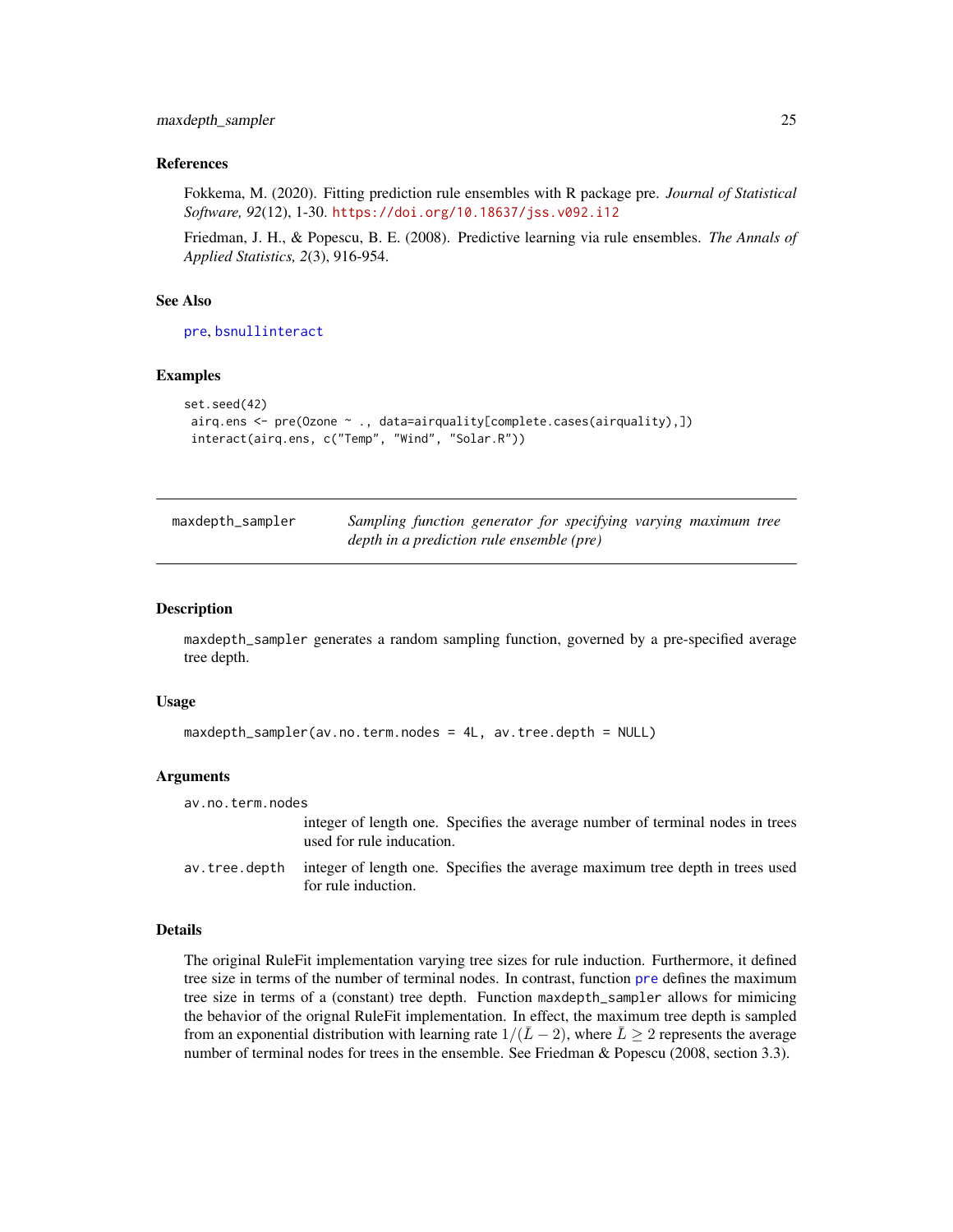#### <span id="page-25-0"></span>Value

Returns a random sampling function with single argument 'ntrees', which can be supplied to the maxdepth argument of function [pre](#page-29-1) to specify varying tree depths.

#### References

Friedman, J. H., & Popescu, B. E. (2008). Predictive learning via rule ensembles. *The Annals of Applied Statistics, 2*(3), 916-954.

#### See Also

[pre](#page-29-1)

#### Examples

```
## RuleFit default is max. 4 terminal nodes, on average:
func1 <- maxdepth_sampler()
set.seed(42)
func1(10)
mean(func1(1000))
## Max. 16 terminal nodes, on average (equals average maxdepth of 4):
func2 <- maxdepth_sampler(av.no.term.nodes = 16L)
set.seed(42)
func2(10)
mean(func2(1000))
## Max. tree depth of 3, on average:
func3 <- maxdepth_sampler(av.tree.depth = 3)
set.seed(42)
func3(10)
mean(func3(1000))
## Max. 2 of terminal nodes, on average (always yields maxdepth of 1):
func4 <- maxdepth_sampler(av.no.term.nodes = 2L)
set.seed(42)
func4(10)
mean(func4(1000))
## Create rule ensemble with varying maxdepth:
set.seed(42)
airq.ens <- pre(Ozone ~ ., data = airquality[complete.cases(airquality),],
                maxdepth = func1)airq.ens
```
<span id="page-25-1"></span>pairplot *Create partial dependence plot for a pair of predictor variables in a prediction rule ensemble (pre)*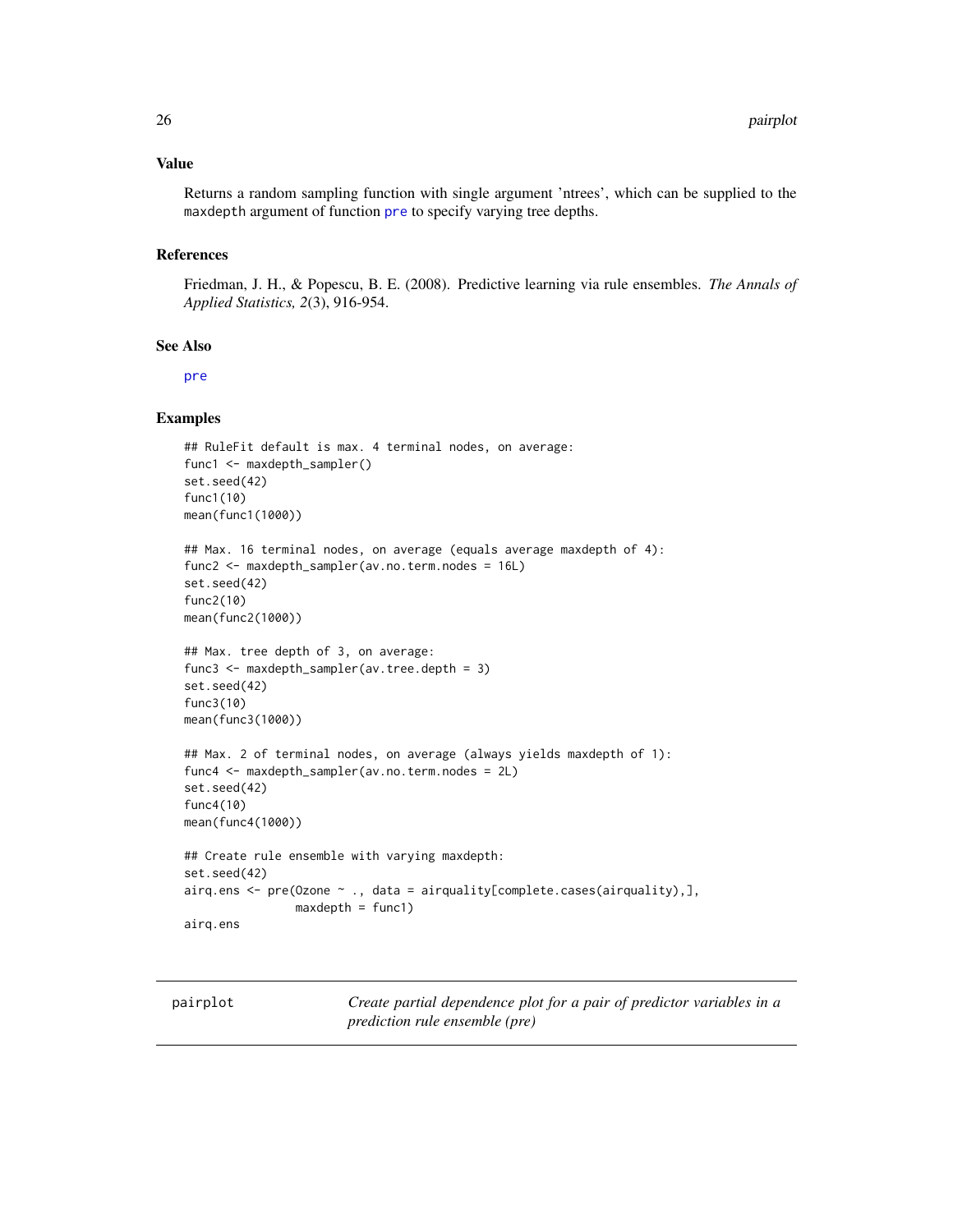#### <span id="page-26-0"></span>pairplot that the contract of the contract of the contract of the contract of the contract of the contract of the contract of the contract of the contract of the contract of the contract of the contract of the contract of

# Description

pairplot creates a partial dependence plot to assess the effects of a pair of predictor variables on the predictions of the ensemble. Note that plotting partial dependence is computationally intensive. Computation time will increase fast with increasing numbers of observations and variables. For large datasets, package 'plotmo' (Milborrow, 2019) provides more efficient functions for plotting partial dependence and also supports 'pre' models.

# Usage

```
pairplot(
 object,
  varnames,
  type = "both",
 penalty.par.val = "lambda.1se",
 nvals = c(20L, 20L),pred.type = "response",
  ...
)
```

| object          | an object of class pre                                                                                                                                                                                                                                                                                                                                                                                                                                                                                                                                                                                           |  |  |  |  |  |
|-----------------|------------------------------------------------------------------------------------------------------------------------------------------------------------------------------------------------------------------------------------------------------------------------------------------------------------------------------------------------------------------------------------------------------------------------------------------------------------------------------------------------------------------------------------------------------------------------------------------------------------------|--|--|--|--|--|
| varnames        | character vector of length two. Currently, pairplots can only be requested for<br>non-nominal variables. If varnames specifies the name(s) of variables of class<br>"factor", an error will be printed.                                                                                                                                                                                                                                                                                                                                                                                                          |  |  |  |  |  |
| type            | character string. Type of plot to be generated. type = "heatmap" yields a<br>heatmap plot, type = "contour" yields a contour plot, type = "both" yields<br>a heatmap plot with added contours, type = "perspective" yields a three di-<br>mensional plot.                                                                                                                                                                                                                                                                                                                                                        |  |  |  |  |  |
| penalty.par.val |                                                                                                                                                                                                                                                                                                                                                                                                                                                                                                                                                                                                                  |  |  |  |  |  |
|                 | character or numeric. Value of the penalty parameter $\lambda$ to be employed for<br>selecting the final ensemble. The default "lambda.min" employs the $\lambda$ value<br>within 1 standard error of the minimum cross-validated error. Alternatively,<br>"lambda.min" may be specified, to employ the $\lambda$ value with minimum cross-<br>validated error, or a numeric value $> 0$ may be specified, with higher values<br>yielding a sparser ensemble. To evaluate the trade-off between accuracy and<br>sparsity of the final ensemble, inspect pre_object\$glmnet.fit and plot(pre_object\$glmnet.fit). |  |  |  |  |  |
| nvals           | optional numeric vector of length 2. For how many values of x1 and x2 should<br>partial dependence be plotted? If NULL, all observed values for the two predictor<br>variables specified will be used (see details).                                                                                                                                                                                                                                                                                                                                                                                             |  |  |  |  |  |
| pred.type       | character string. Type of prediction to be plotted on z-axis. pred. type = "response"<br>gives fitted values for continuous outputs and fitted probabilities for nominal<br>outputs. pred. type = "link" gives fitted values for continuous outputs and lin-<br>ear predictor values for nominal outputs.                                                                                                                                                                                                                                                                                                        |  |  |  |  |  |
| .               | Additional arguments to be passed to image, contour or persp (depending on<br>whether type is specified to be "heatmap", "contour", "both" or "perspective").                                                                                                                                                                                                                                                                                                                                                                                                                                                    |  |  |  |  |  |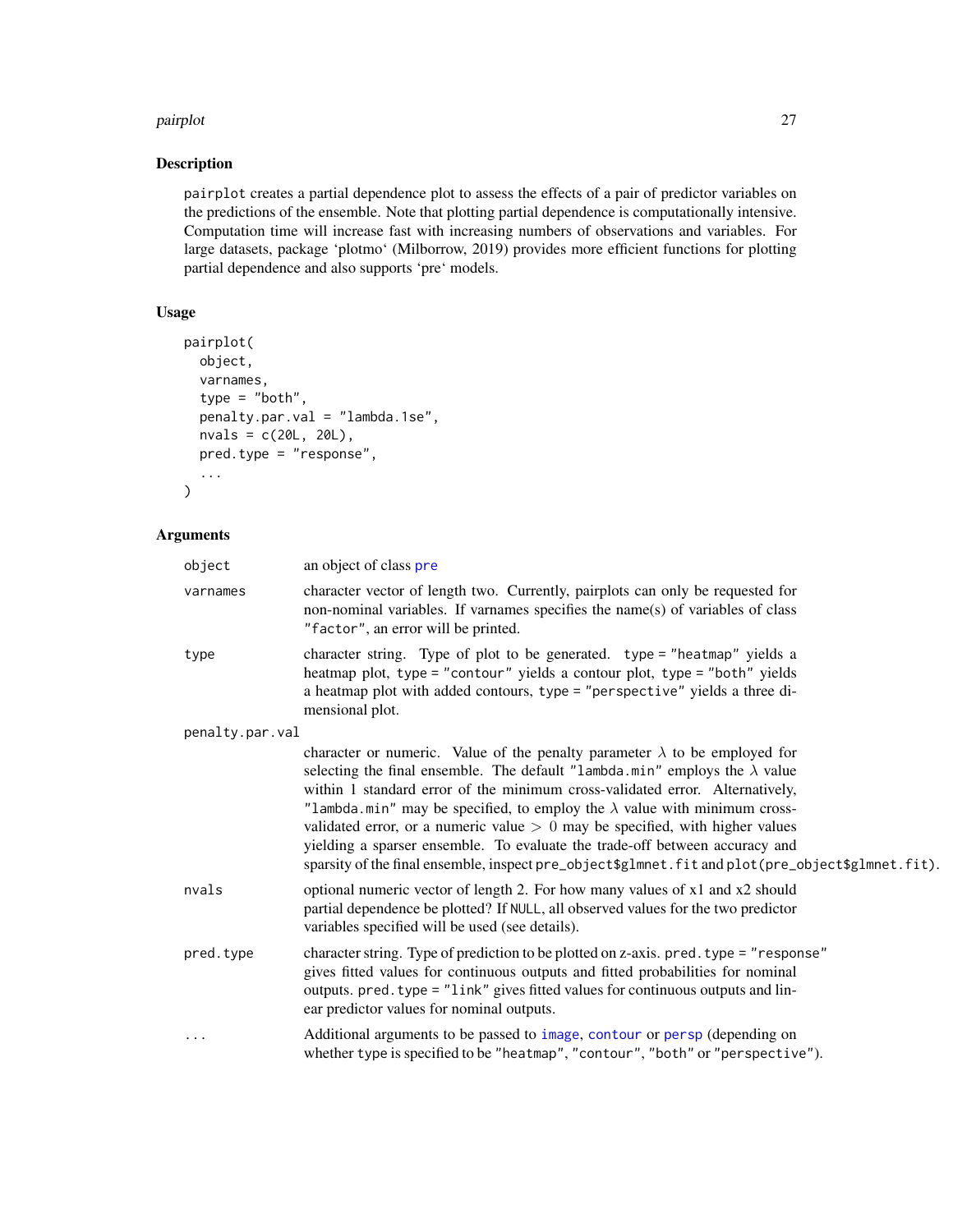#### <span id="page-27-0"></span>Details

By default, partial dependence will be plotted for each combination of 20 values of the specified predictor variables. When nvals = NULL is specified a dependence plot will be created for every combination of the unique observed values of the two predictor variables specified. Therefore, using nvals = NULL will often result in long computation times, and / or memory allocation errors. Also, [pre](#page-29-1) ensembles derived from training datasets that are very wide or long may result in long computation times and / or memory allocation errors. In such cases, reducing the values supplied to nvals will reduce computation time and / or memory allocation errors. When the nvals argument is supplied, values for the minimum, maximum, and nvals - 2 intermediate values of the predictor variable will be plotted. Furthermore, if none of the variables specified appears in the final prediction rule ensemble, an error will occur.

See also section 8.1 of Friedman & Popescu (2008).

#### **Note**

Function pairplot uses package akima to construct interpolated surfaces and has an ACM license that restricts applications to non-commercial usage, see [https://www.acm.org/publications/](https://www.acm.org/publications/policies/software-copyright-notice) [policies/software-copyright-notice](https://www.acm.org/publications/policies/software-copyright-notice) Function pairplot prints a note referring to this ACM licence.

#### References

Fokkema, M. (2020). Fitting prediction rule ensembles with R package pre. *Journal of Statistical Software, 92*(12), 1-30. <https://doi.org/10.18637/jss.v092.i12>

Friedman, J. H., & Popescu, B. E. (2008). Predictive learning via rule ensembles. *The Annals of Applied Statistics, 2*(3), 916-954.

Milborrow, S. (2019). plotmo: Plot a model's residuals, response, and partial dependence plots. <https://CRAN.R-project.org/package=plotmo>

#### See Also

[pre](#page-29-1), [singleplot](#page-39-1)

#### Examples

```
set.seed(42)
airq.ens <- pre(Ozone ~ ., data = airquality[complete.cases(airquality),])
pairplot(airq.ens, c("Temp", "Wind"))
```
<span id="page-27-1"></span>plot.pre *Plot method for class pre*

#### **Description**

plot.pre creates one or more plots depicting the rules in the final ensemble as simple decision trees.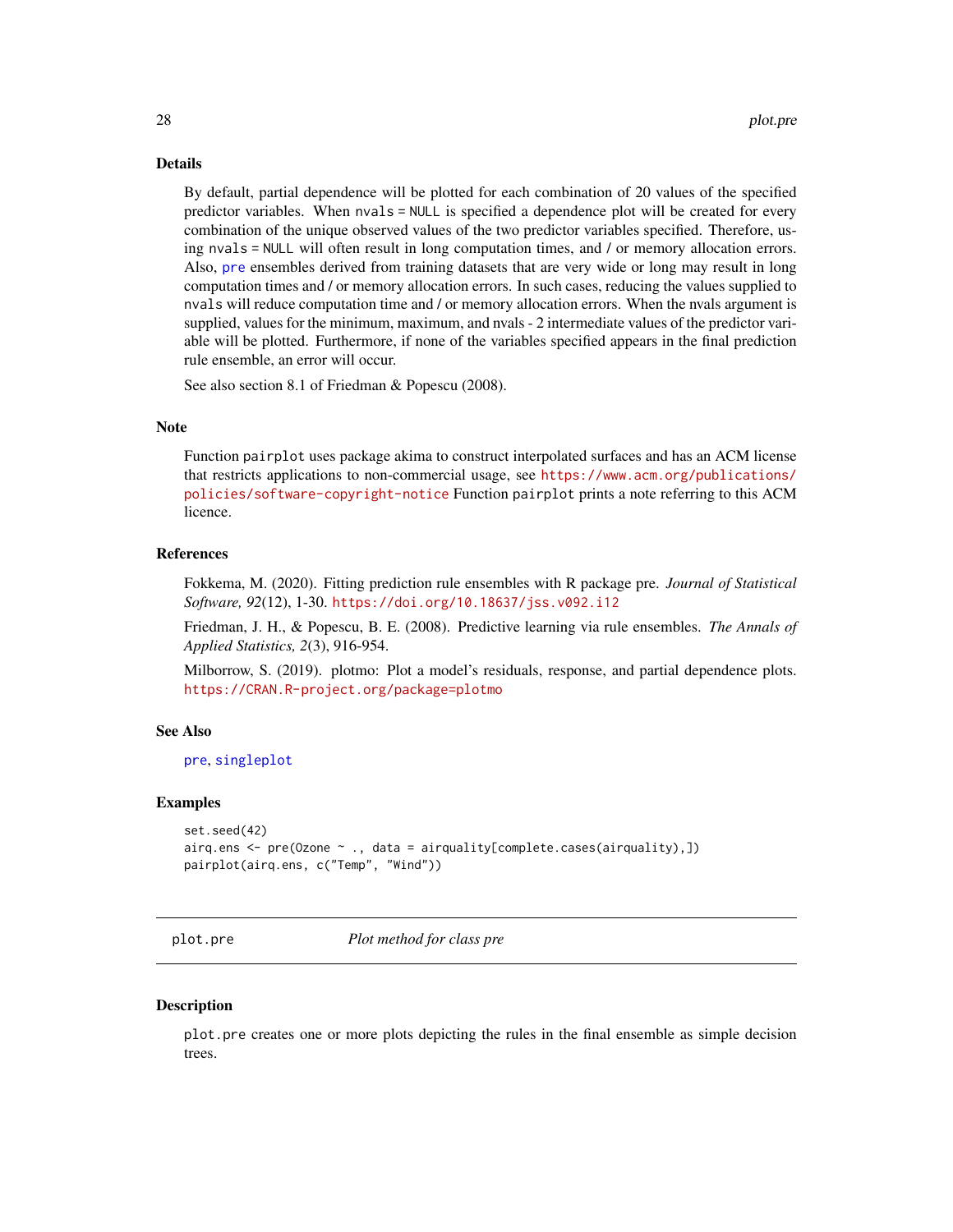#### <span id="page-28-0"></span>plot.pre 29

# Usage

```
## S3 method for class 'pre'
plot(
  x,
  penalty.par.val = "lambda.1se",
  linear.terms = TRUE,
  nterms = NULL,
 fill = "white",
  ask = FALSE,exit.label = "0",standardize = FALSE,
  plot.dim = c(3, 3),
  ...
\mathcal{L}
```
# Arguments

x an object of class [pre](#page-29-1).

| penalty.par.val |                                                                                                                                                                                                                                                                                                                                                                                                                                                                                                                                                                                                                  |  |  |  |  |
|-----------------|------------------------------------------------------------------------------------------------------------------------------------------------------------------------------------------------------------------------------------------------------------------------------------------------------------------------------------------------------------------------------------------------------------------------------------------------------------------------------------------------------------------------------------------------------------------------------------------------------------------|--|--|--|--|
|                 | character or numeric. Value of the penalty parameter $\lambda$ to be employed for<br>selecting the final ensemble. The default "lambda.min" employs the $\lambda$ value<br>within 1 standard error of the minimum cross-validated error. Alternatively,<br>"lambda.min" may be specified, to employ the $\lambda$ value with minimum cross-<br>validated error, or a numeric value $> 0$ may be specified, with higher values<br>yielding a sparser ensemble. To evaluate the trade-off between accuracy and<br>sparsity of the final ensemble, inspect pre_object\$glmnet.fit and plot(pre_object\$glmnet.fit). |  |  |  |  |
| linear.terms    | logical. Should linear terms be included in the plot?                                                                                                                                                                                                                                                                                                                                                                                                                                                                                                                                                            |  |  |  |  |
| nterms          | numeric. The total number of terms (or rules, if linear . terms = FALSE) being<br>plotted. Default is NULL, resulting in all terms of the final ensemble to be plotted.                                                                                                                                                                                                                                                                                                                                                                                                                                          |  |  |  |  |
| fill            | character of length 1 or 2. Background color(s) for terminal panels. If one color<br>is specified, all terminal panels will have the specified background color. If two<br>colors are specified (the default, the first color will be used as the background<br>color for rules with a positively valued coefficient; the second color for rules<br>with a negatively valued coefficient.                                                                                                                                                                                                                        |  |  |  |  |
| ask             | logical. Should user be prompted before starting a new page of plots?                                                                                                                                                                                                                                                                                                                                                                                                                                                                                                                                            |  |  |  |  |
| exit.label      | character string. Label to be printed in nodes to which the rule does not apply<br>("exit nodes")?                                                                                                                                                                                                                                                                                                                                                                                                                                                                                                               |  |  |  |  |
| standardize     | logical. Should printed importances be standardized? See importance.                                                                                                                                                                                                                                                                                                                                                                                                                                                                                                                                             |  |  |  |  |
| plot.dim        | integer vector of length two. Specifies the number of rows and columns in the<br>plot. The default yields a plot with three rows and three columns, depicting nine<br>baselearners per plotting page.                                                                                                                                                                                                                                                                                                                                                                                                            |  |  |  |  |
| $\cdots$        | Arguments to be passed to gpar.                                                                                                                                                                                                                                                                                                                                                                                                                                                                                                                                                                                  |  |  |  |  |

#### See Also

[pre](#page-29-1), [print.pre](#page-37-1)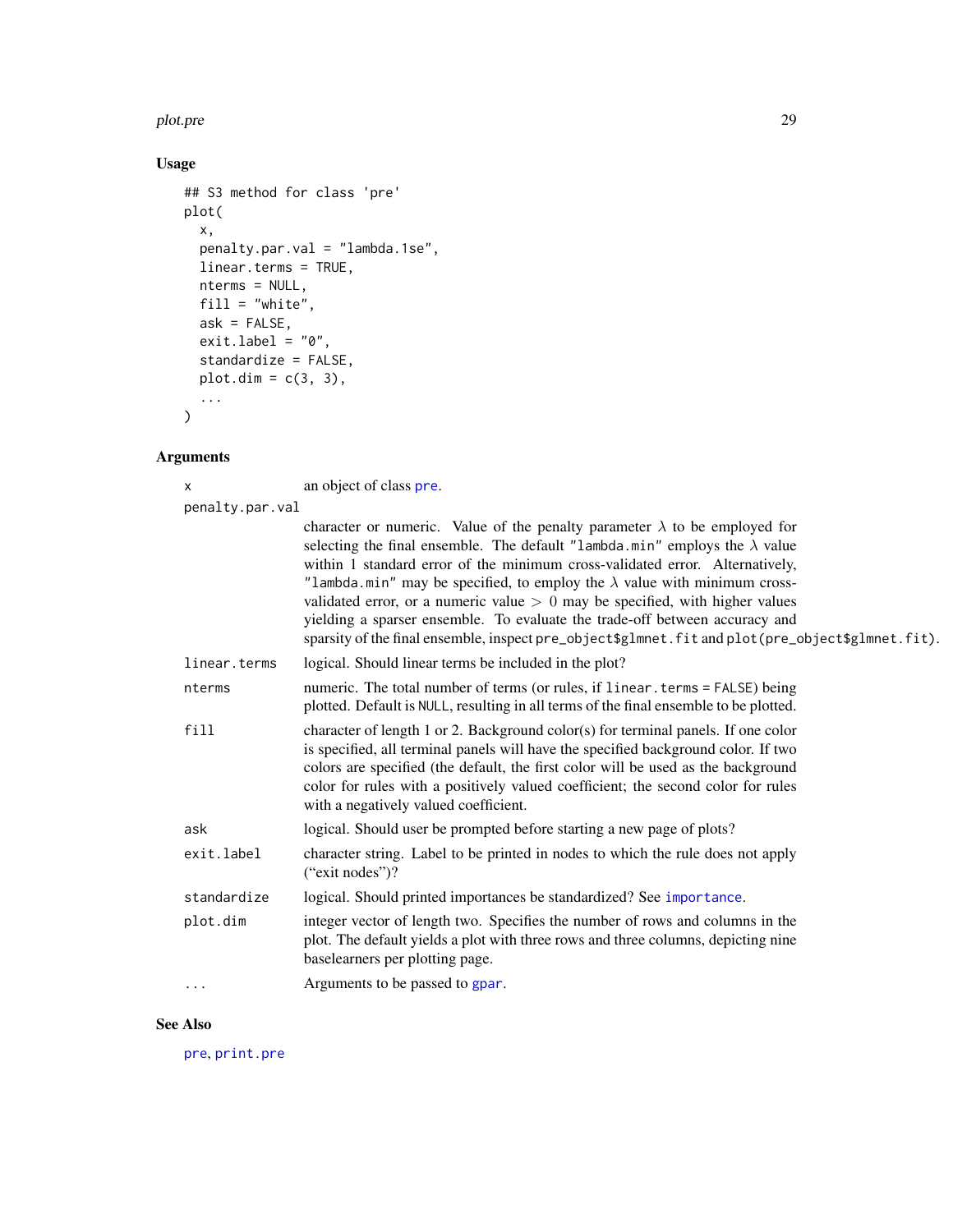# Examples

```
set.seed(42)
airq.ens <- pre(Ozone ~ ., data = airquality[complete.cases(airquality),])
plot(airq.ens)
```
<span id="page-29-1"></span>pre *Derive a prediction rule ensemble*

#### Description

pre derives a sparse ensemble of rules and/or linear functions for prediction of a continuous, binary, count, multinomial, multivariate continuous or survival response.

#### Usage

```
pre(
  formula,
  data,
  family = gaussian,
  use.grad = TRUE,
  weights,
  type = "both",sampfrac = 0.5,
  maxdepth = 3L,learnrate = 0.01,
  mtry = Inf,ntrees = 500,
  confirmatory = NULL,
  removecomplements = TRUE,
  removeduplicates = TRUE,
  winsfrac = 0.025,
  normalize = TRUE,
  standardize = FALSE,
  ordinal = TRUE,nfolds = 10L,
  tree.control,
  tree.unbiased = TRUE,
  verbose = FALSE,
  par.init = FALSE,par.final = FALSE,
  sparse = FALSE,
  ...
\mathcal{L}
```
<span id="page-29-0"></span>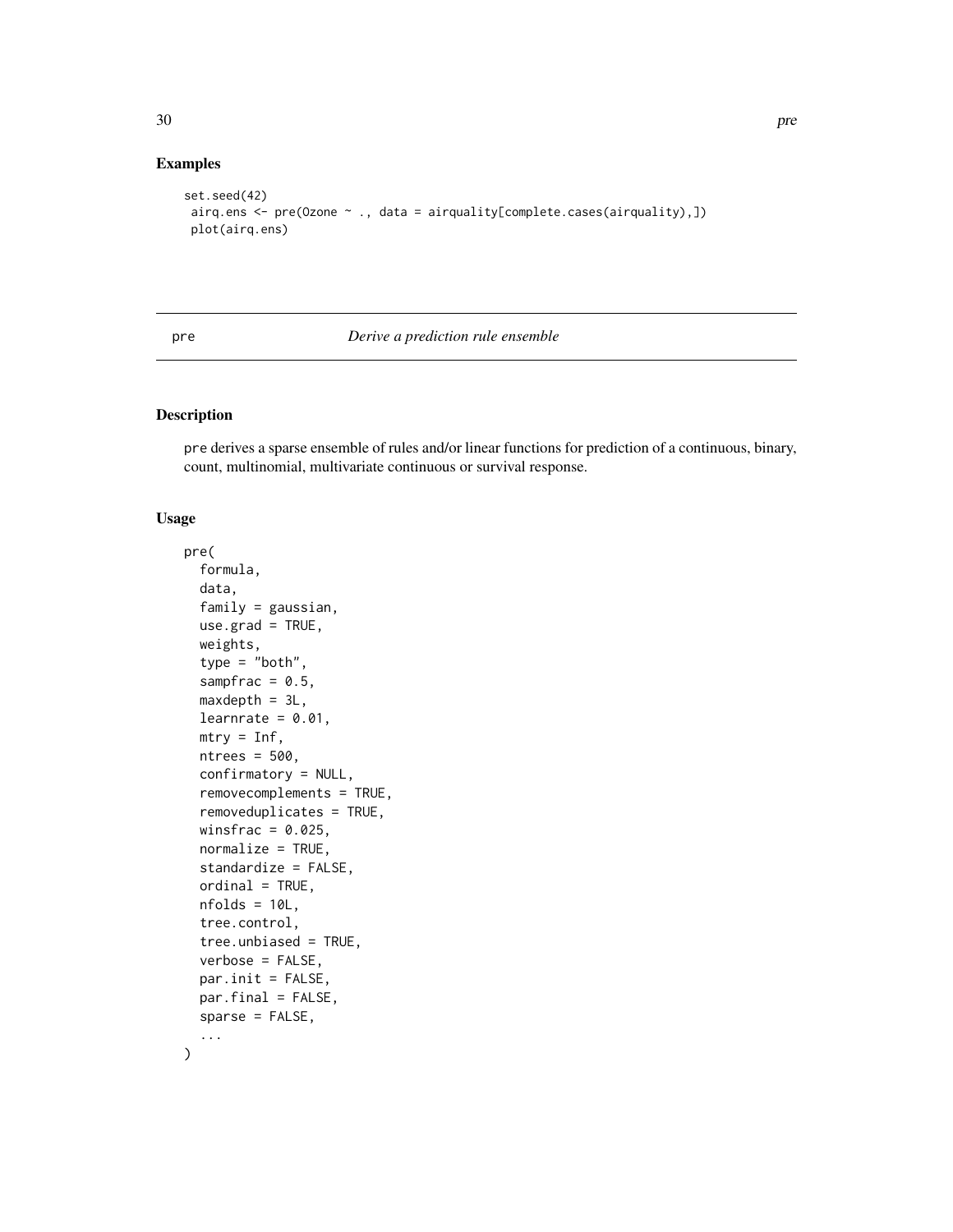<span id="page-30-0"></span>

| a symbolic description of the model to be fit of the form $y \sim x1 + x2 +  + xn$ .<br>Response (left-hand side of the formula) should be of class numeric (for family<br>= "gaussian" or "mgaussian"), integer (for family = "poisson"), factor (for<br>family = "binomial" or "multinomial"). See Examples below. Note that the<br>minus sign $(-)$ may not be used in the formula to omit the intercept or variables in<br>data, and neither should $+$ 0 be used to omit the intercept. To omit the intercept<br>from the final ensemble, add intercept = FALSE to the call (although omitting<br>the intercept from the final ensemble will only very rarely be appropriate). To<br>omit variables from the final ensemble, make sure they are excluded from data. |  |  |  |
|--------------------------------------------------------------------------------------------------------------------------------------------------------------------------------------------------------------------------------------------------------------------------------------------------------------------------------------------------------------------------------------------------------------------------------------------------------------------------------------------------------------------------------------------------------------------------------------------------------------------------------------------------------------------------------------------------------------------------------------------------------------------------|--|--|--|
| data. frame containing the variables in the model. Response must be of class<br>factor for classification, numeric for (count) regression, Surv for survival re-<br>gression. Input variables must be of class numeric, factor or ordered factor.<br>Otherwise, pre will attempt to recode.                                                                                                                                                                                                                                                                                                                                                                                                                                                                              |  |  |  |
| specifies a glm family object. Can be a character string (i.e., "gaussian",<br>"binomial", "poisson", "multinomial", "cox" or "mgaussian"), or a cor-<br>responding family object (e.g., gaussian, binomial or poisson, see family).<br>Specification of argument family is strongly advised but not required. If family<br>is not specified, Otherwise, the program will try to make an informed guess,<br>based on the class of the response variable specified in formula. als see Exam-<br>ples below.                                                                                                                                                                                                                                                               |  |  |  |
| logical. Should gradient boosting with regression trees be employed when learnrate<br>> 0? If TRUE, use trees fitted by ctree or rpart as in Friedman (2001), but with-<br>out the line search. If use.grad = FALSE, glmtree instead of ctree will be em-<br>ployed for rule induction, yielding longer computation times, higher complexity,<br>but possibly higher predictive accuracy. See Details for supported combinations<br>of family, use.grad and learnrate.                                                                                                                                                                                                                                                                                                   |  |  |  |
| optional vector of observation weights to be used for deriving the ensemble.                                                                                                                                                                                                                                                                                                                                                                                                                                                                                                                                                                                                                                                                                             |  |  |  |
| character. Specifies type of base learners to include in the ensemble. Defaults<br>to "both" (initial ensemble will include both rules and linear functions). Other<br>option are "rules" (prediction rules only) or "linear" (linear functions only).                                                                                                                                                                                                                                                                                                                                                                                                                                                                                                                   |  |  |  |
| numeric value $> 0$ and $\leq 1$ . Specifies the fraction of randomly selected training<br>observations used to produce each tree. Values $< 1$ will result in sampling<br>without replacement (i.e., subsampling), a value of 1 will result in sampling<br>with replacement (i.e., bootstrap sampling). Alternatively, a sampling function<br>may be supplied, which should take arguments n (sample size) and weights.                                                                                                                                                                                                                                                                                                                                                 |  |  |  |
| positive integer. Maximum number of conditions in rules. If length (maxdepth)<br>== 1, it specifies the maximum depth of of each tree grown. If length (maxdepth)<br>== ntrees, it specifies the maximum depth of every consecutive tree grown. Al-<br>ternatively, a random sampling function may be supplied, which takes argument<br>ntrees and returns integer values. See also maxdepth_sampler.                                                                                                                                                                                                                                                                                                                                                                    |  |  |  |
| numeric value $> 0$ . Learning rate or boosting parameter.                                                                                                                                                                                                                                                                                                                                                                                                                                                                                                                                                                                                                                                                                                               |  |  |  |
| positive integer. Number of randomly selected predictor variables for creating<br>each split in each tree. Ignored when tree.unbiased=FALSE.                                                                                                                                                                                                                                                                                                                                                                                                                                                                                                                                                                                                                             |  |  |  |
| positive integer value. Number of trees to generate for the initial ensemble.                                                                                                                                                                                                                                                                                                                                                                                                                                                                                                                                                                                                                                                                                            |  |  |  |
|                                                                                                                                                                                                                                                                                                                                                                                                                                                                                                                                                                                                                                                                                                                                                                          |  |  |  |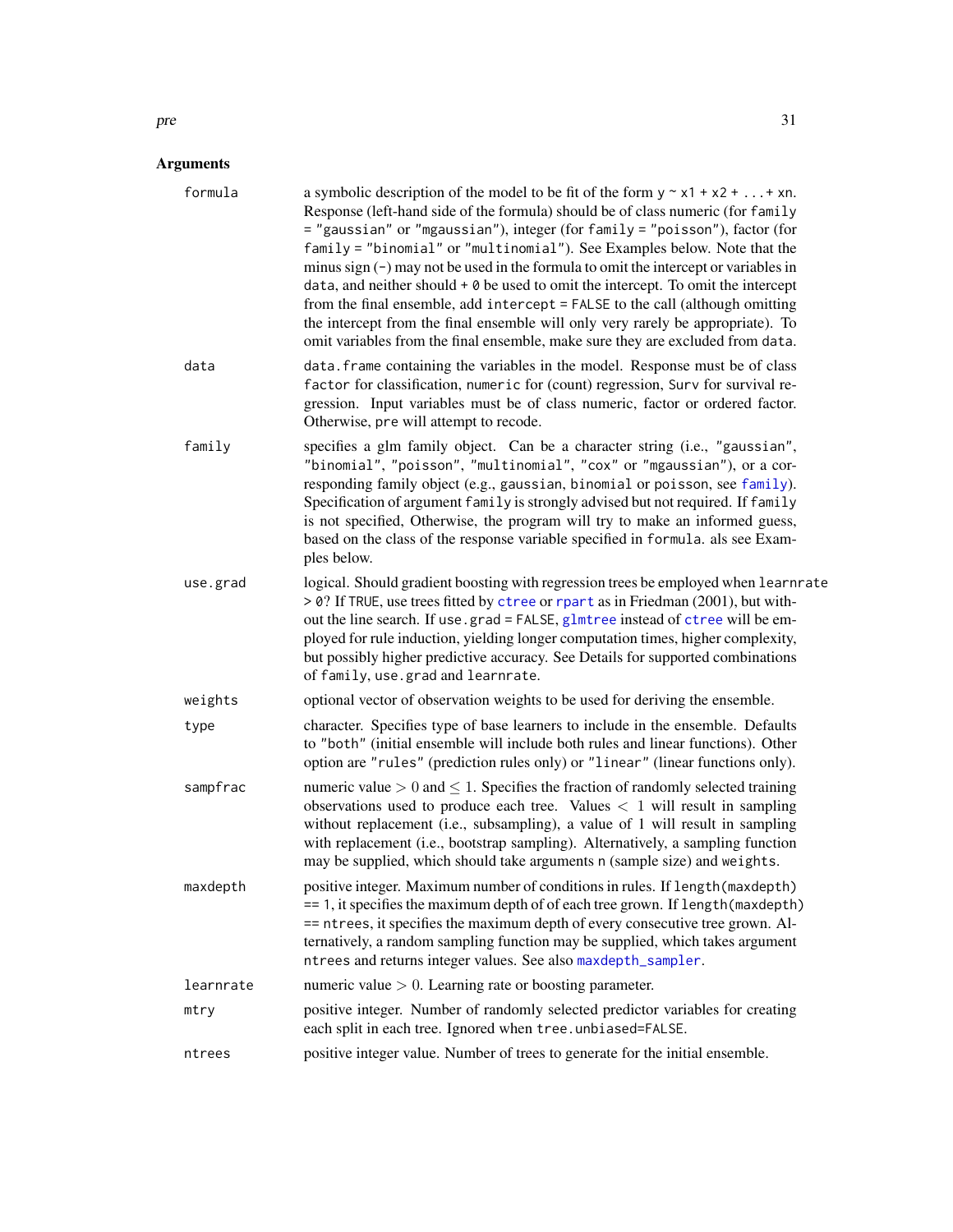<span id="page-31-0"></span>

| confirmatory      | character vector. Specifies one or more confirmatory terms to be included in the<br>final ensemble. Linear terms can be specified as the name of a predictor variable<br>included in data, rules can be specified as, for example, " $x1 > 6$ & $x2 < = 8$ ",<br>where x1 and x2 should be names of variables in data. Terms thus specified<br>will be included in the final ensemble, as their coefficients will not be penalized<br>in the estimation. |  |  |  |
|-------------------|----------------------------------------------------------------------------------------------------------------------------------------------------------------------------------------------------------------------------------------------------------------------------------------------------------------------------------------------------------------------------------------------------------------------------------------------------------|--|--|--|
| removecomplements |                                                                                                                                                                                                                                                                                                                                                                                                                                                          |  |  |  |
|                   | logical. Remove rules from the ensemble which are identical to $(1 - an earlier)$<br>rule)?                                                                                                                                                                                                                                                                                                                                                              |  |  |  |
| removeduplicates  |                                                                                                                                                                                                                                                                                                                                                                                                                                                          |  |  |  |
|                   | logical. Remove rules from the ensemble which are identical to an earlier rule?                                                                                                                                                                                                                                                                                                                                                                          |  |  |  |
| winsfrac          | numeric value $> 0$ and $\leq 0.5$ . Quantiles of data distribution to be used for<br>winsorizing linear terms. If set to 0, no winsorizing is performed. Note that<br>ordinal variables are included as linear terms in estimating the regression model<br>and will also be winsorized.                                                                                                                                                                 |  |  |  |
| normalize         | logical. Normalize linear variables before estimating the regression model?<br>Normalizing gives linear terms the same a priori influence as a typical rule, by<br>dividing the (winsorized) linear term by 2.5 times its SD.                                                                                                                                                                                                                            |  |  |  |
| standardize       | logical. Should rules and linear terms be standardized to have SD equal to 1 be-<br>fore estimating the regression model? This will also standardize the dummified<br>factors, users are advised to use the default standardize = FALSE.                                                                                                                                                                                                                 |  |  |  |
| ordinal           | logical. Should ordinal variables (i.e., ordered factors) be treated as continuous<br>for generating rules? TRUE (the default) generally yields simpler rules, shorter<br>computation times and better generalizability of the final ensemble.                                                                                                                                                                                                           |  |  |  |
| nfolds            | positive integer. Number of cross-validation folds to be used for selecting the<br>optimal value of the penalty parameter $\lambda$ in selecting the final ensemble.                                                                                                                                                                                                                                                                                     |  |  |  |
| tree.control      | list with control parameters to be passed to the tree fitting function, generated us-<br>ing ctree_control, mob_control (if use.grad = FALSE), or rpart.control<br>$(if tree. unbiased = FALSE).$                                                                                                                                                                                                                                                        |  |  |  |
| tree.unbiased     | logical. Should an unbiased tree generation algorithm be employed for rule gen-<br>eration? Defaults to TRUE, if set to FALSE, rules will be generated employing the<br>CART algorithm (which suffers from biased variable selection) as implemented<br>in rpart. See details below for possible combinations with family, use grad<br>and learnrate.                                                                                                    |  |  |  |
| verbose           | logical. Should progress be printed to the command line?                                                                                                                                                                                                                                                                                                                                                                                                 |  |  |  |
| par.init          | logical. Should parallel foreach be used to generate initial ensemble? Only<br>used when learnrate $== 0$ . Note: Must register parallel beforehand, such as<br>doMC or others. Furthermore, setting par . init = TRUE will likely only increase<br>computation time for smaller datasets.                                                                                                                                                               |  |  |  |
| par.final         | logical. Should parallel foreach be used to perform cross validation for se-<br>lecting the final ensemble? Must register parallel beforehand, such as doMC or<br>others.                                                                                                                                                                                                                                                                                |  |  |  |
| sparse            | logical. Should sparse design matrices be used? Likely improves computation<br>times for large datasets.                                                                                                                                                                                                                                                                                                                                                 |  |  |  |
|                   | Additional arguments to be passed to cv.glmnet.                                                                                                                                                                                                                                                                                                                                                                                                          |  |  |  |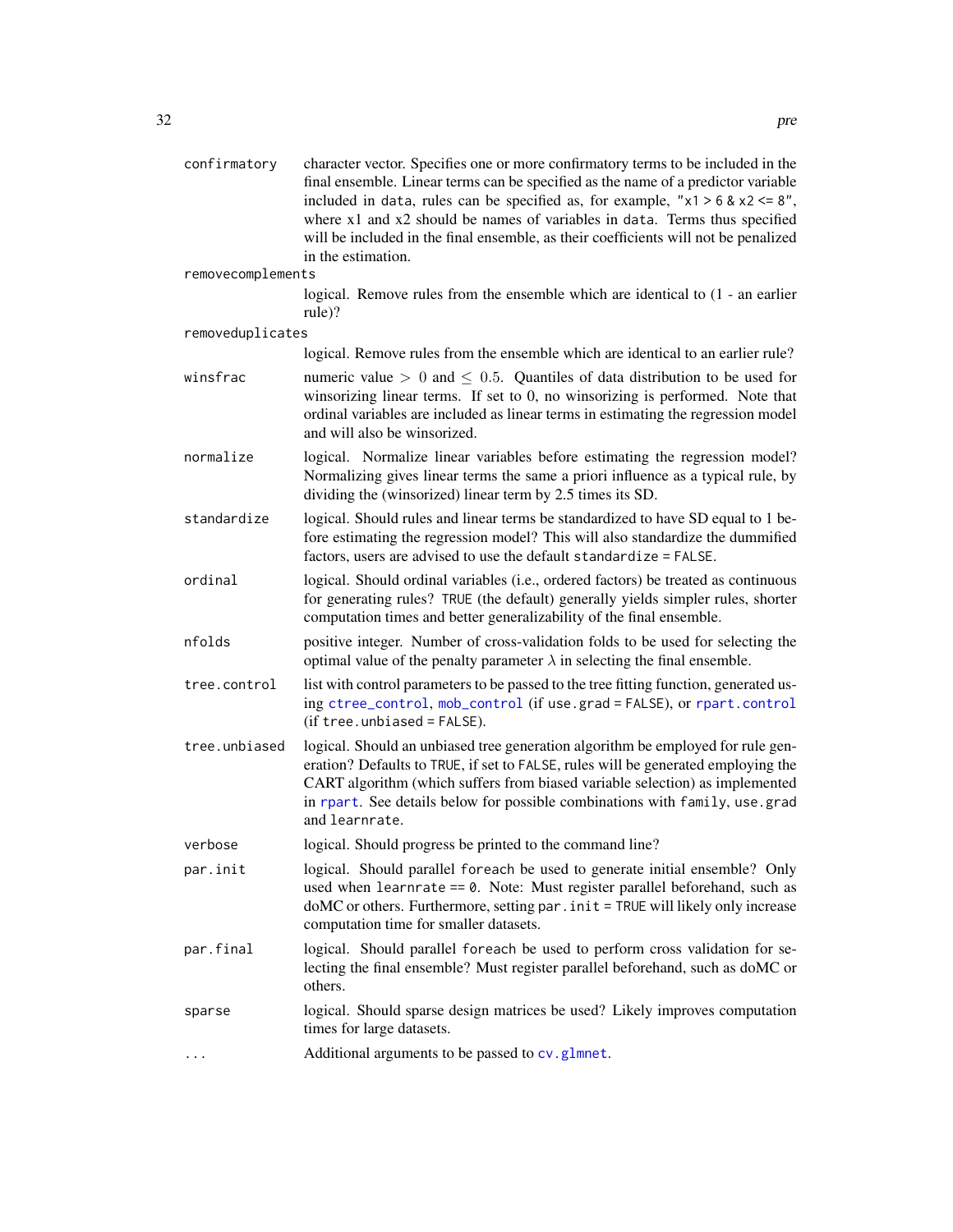### Details

Note that obervations with missing values will be removed prior to analysis.

In some cases, duplicated variable names may appear in the model. For example, the first variable is a factor named 'V1' and there are also variables named 'V10' and/or 'V11' and/or 'V12' (etc). Then for for the binary factor V1, dummy contrast variables will be created, named 'V10', 'V11', 'V12' (etc). As should be clear from this example, this yields duplicated variable names, which may yield problems, for example in the calculation of predictions and importances, later on. This can be prevented by renaming factor variables with numbers in their name, prior to analysis.

The table below provides an overview of combinations of response variable types, use.grad, tree.unbiased and learnrate settings that are supported, and the tree induction algorithm that will be employed as a result:

| use.grad     | tree.unbiased | learnrate        | family      | tree alg. | <b>Response variable format</b> |
|--------------|---------------|------------------|-------------|-----------|---------------------------------|
| <b>TRUE</b>  | <b>TRUE</b>   | $\boldsymbol{0}$ | gaussian    | ctree     | Single, numeric (non-integer)   |
| <b>TRUE</b>  | <b>TRUE</b>   | $\overline{0}$   | mgaussian   | ctree     | Multiple, numeric (non-integer) |
| <b>TRUE</b>  | <b>TRUE</b>   | $\boldsymbol{0}$ | binomial    | ctree     | Single, factor with 2 levels    |
| <b>TRUE</b>  | <b>TRUE</b>   | $\boldsymbol{0}$ | multinomial | ctree     | Single, factor with >2 levels   |
| <b>TRUE</b>  | <b>TRUE</b>   | $\boldsymbol{0}$ | poisson     | ctree     | Single, integer                 |
| <b>TRUE</b>  | <b>TRUE</b>   | $\overline{0}$   | cox         | ctree     | Object of class 'Surv'          |
| <b>TRUE</b>  | <b>TRUE</b>   | >0               | gaussian    | ctree     | Single, numeric (non-integer)   |
| <b>TRUE</b>  | <b>TRUE</b>   | >0               | mgaussian   | ctree     | Multiple, numeric (non-integer) |
| <b>TRUE</b>  | <b>TRUE</b>   | >0               | binomial    | ctree     | Single, factor with 2 levels    |
| <b>TRUE</b>  | <b>TRUE</b>   | >0               | multinomial | ctree     | Single, factor with >2 levels   |
| <b>TRUE</b>  | <b>TRUE</b>   | >0               | poisson     | ctree     | Single, integer                 |
| <b>TRUE</b>  | <b>TRUE</b>   | >0               | cox         | ctree     | Object of class 'Surv'          |
| <b>FALSE</b> | <b>TRUE</b>   | $\boldsymbol{0}$ | gaussian    | glmtree   | Single, numeric (non-integer)   |
| <b>FALSE</b> | <b>TRUE</b>   | $\boldsymbol{0}$ | binomial    | glmtree   | Single, factor with 2 levels    |
| <b>FALSE</b> | <b>TRUE</b>   | $\mathbf{0}$     | poisson     | glmtree   | Single, integer                 |
| <b>FALSE</b> | <b>TRUE</b>   | >0               | gaussian    | glmtree   | Single, numeric (non-integer)   |
| <b>FALSE</b> | <b>TRUE</b>   | >0               | binomial    | glmtree   | Single, factor with 2 levels    |
| <b>FALSE</b> | <b>TRUE</b>   | >0               | poisson     | glmtree   | Single, integer                 |
| <b>TRUE</b>  | <b>FALSE</b>  | $\boldsymbol{0}$ | gaussian    | rpart     | Single, numeric (non-integer)   |
| <b>TRUE</b>  | <b>FALSE</b>  | $\boldsymbol{0}$ | binomial    | rpart     | Single, factor with 2 levels    |
| <b>TRUE</b>  | <b>FALSE</b>  | $\boldsymbol{0}$ | multinomial | rpart     | Single, factor with >2 levels   |
| <b>TRUE</b>  | <b>FALSE</b>  | $\boldsymbol{0}$ | poisson     | rpart     | Single, integer                 |
| <b>TRUE</b>  | <b>FALSE</b>  | $\overline{0}$   | cox         | rpart     | Object of class 'Surv'          |
| <b>TRUE</b>  | <b>FALSE</b>  | >0               | gaussian    | rpart     | Single, numeric (non-integer)   |
| <b>TRUE</b>  | <b>FALSE</b>  | >0               | binomial    | rpart     | Single, factor with 2 levels    |
| <b>TRUE</b>  | <b>FALSE</b>  | >0               | poisson     | rpart     | Single, integer                 |
| <b>TRUE</b>  | <b>FALSE</b>  | >0               | cox         | rpart     | Object of class 'Surv'          |

pre 33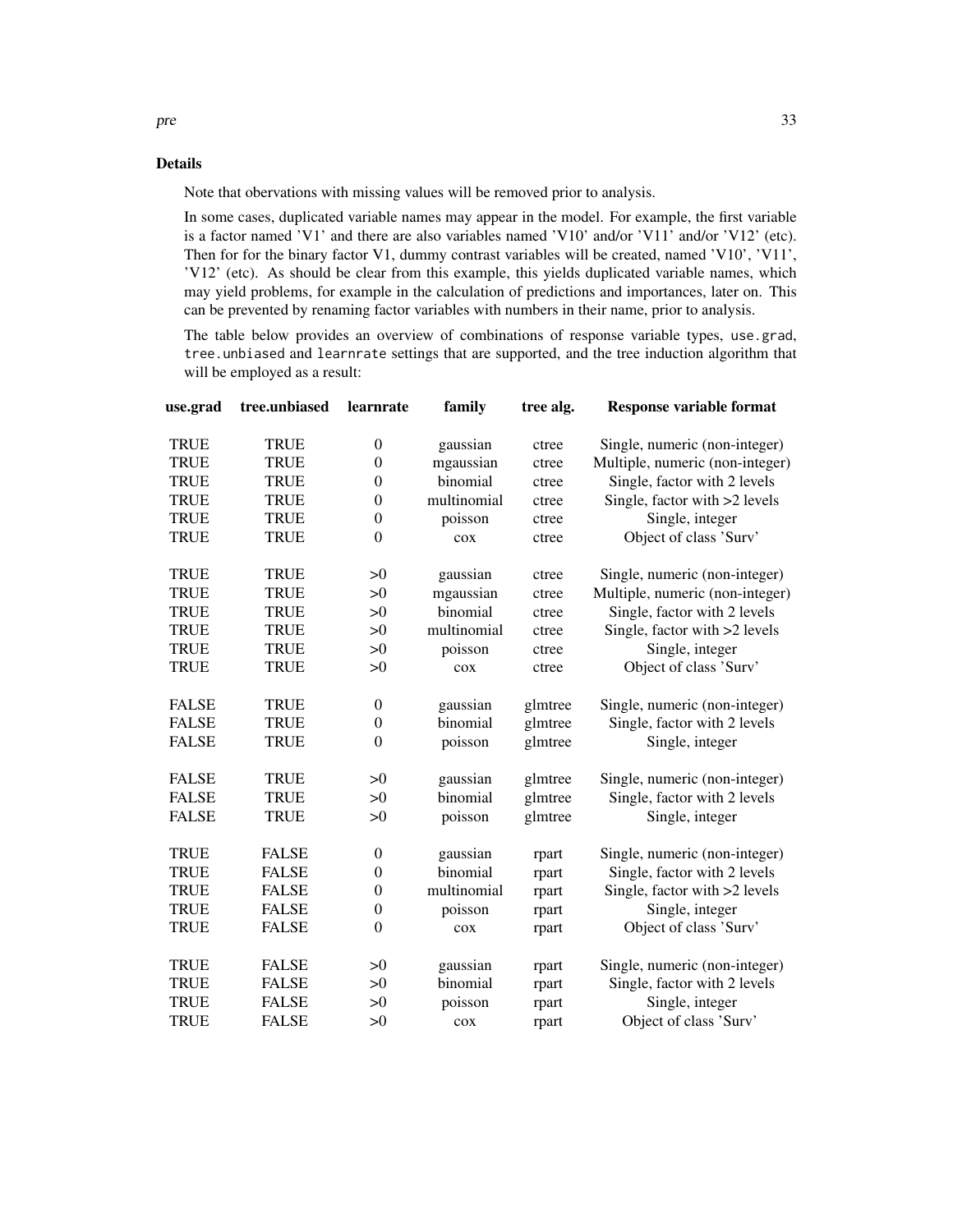<span id="page-33-0"></span>An object of class pre. It contains the initial ensemble of rules and/or linear terms and a range of possible final ensembles. By default, the final ensemble employed by all other methods and functions in package pre is selected using the 'minimum cross validated error plus 1 standard error' criterion. All functions and methods for objects of class pre take a penalty.parameter.val argument, which can be used to select a different criterion.

#### **Note**

Parts of the code for deriving rules from the nodes of trees was copied with permission from an internal function of the partykit package, written by Achim Zeileis and Torsten Hothorn.

#### References

Fokkema, M. (2020). Fitting prediction rule ensembles with R package pre. *Journal of Statistical Software, 92*(12), 1-30. <https://doi.org/10.18637/jss.v092.i12>

Friedman, J. H. (2001). Greedy function approximation: a gradient boosting machine. *The Annals of Applied Statistics, 29*(5), 1189-1232.

Friedman, J. H., & Popescu, B. E. (2008). Predictive learning via rule ensembles. *The Annals of Applied Statistics, 2*(3), 916-954.

Hothorn, T., & Zeileis, A. (2015). partykit: A modular toolkit for recursive partytioning in R. *Journal of Machine Learning Research, 16*, 3905-3909.

#### See Also

[print.pre](#page-37-1), [plot.pre](#page-27-1), [coef.pre](#page-6-1), [importance](#page-19-1), [predict.pre](#page-35-1), [interact](#page-22-1), [cvpre](#page-9-1)

```
## Fit pre to a continuous response:
airq <- airquality[complete.cases(airquality), ]
set.seed(42)
airq.ens \leq pre(Ozone \sim ., data = airq)
airq.ens
## Fit pre to a binary response:
airq2 <- airquality[complete.cases(airquality), ]
airq2$Ozone <- factor(airq2$Ozone > median(airq2$Ozone))
set.seed(42)
airq.ens2 \leq pre(Ozone \leq., data = airq2, family = "binomial")
airq.ens2
## Fit pre to a multivariate continuous response:
airq3 <- airquality[complete.cases(airquality), ]
set.seed(42)
airq.ens3 <- pre(Ozone + Wind \sim ., data = airq3, family = "mgaussian")
airq.ens3
## Fit pre to a multinomial response:
set.seed(42)
```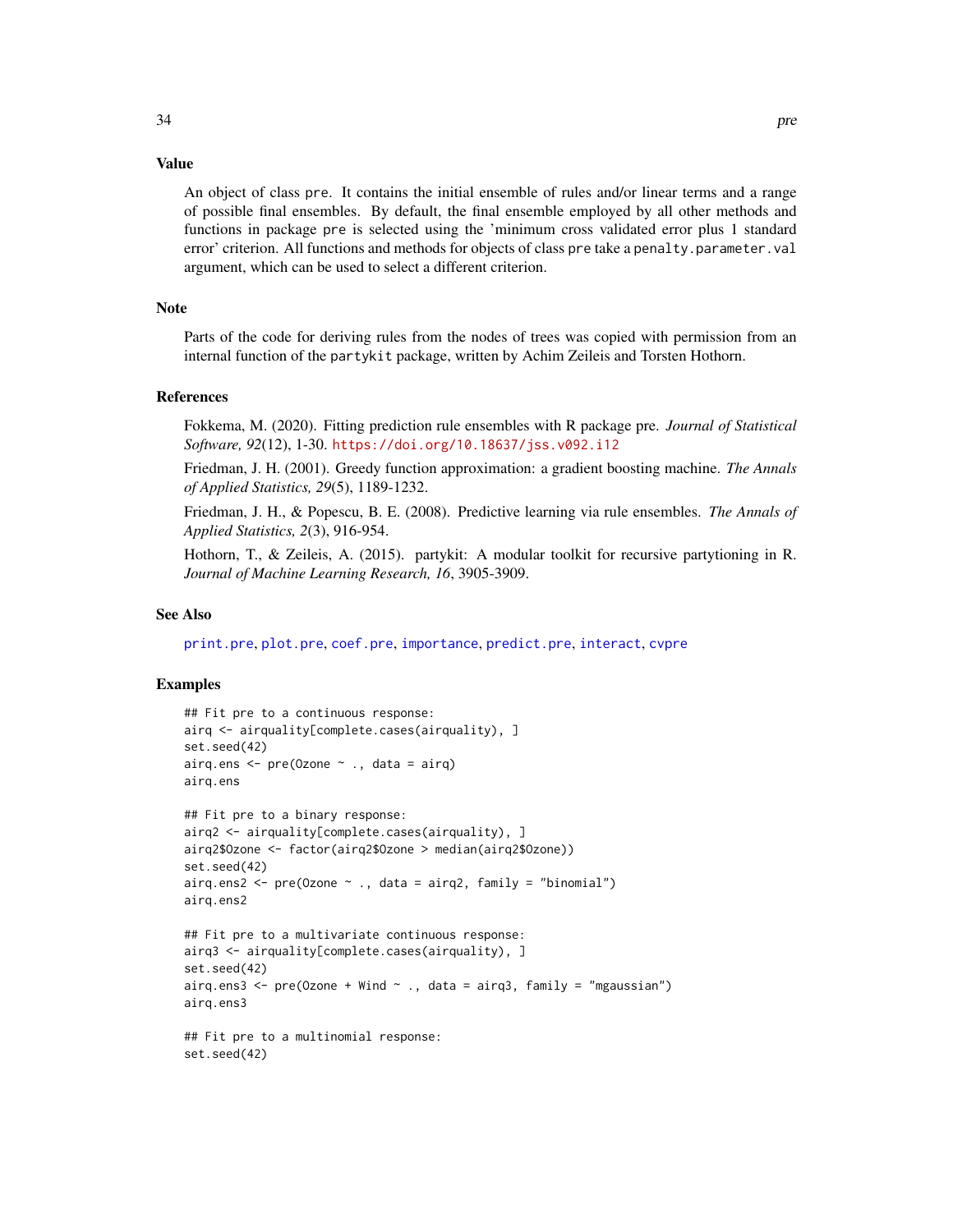# <span id="page-34-0"></span>predict.gpe 35

```
iris.ens \leq pre(Species \leq ., data = iris, family = "multinomial")
iris.ens
## Fit pre to a survival response:
library("survival")
lung <- lung[complete.cases(lung), ]
set.seed(42)
lung.ens <- pre(Surv(time, status) \sim ., data = lung, family = "cox")
lung.ens
## Fit pre to a count response:
## Generate random data (partly based on Dobson (1990) Page 93: Randomized
## Controlled Trial):
counts <- rep(as.integer(c(18, 17, 15, 20, 10, 20, 25, 13, 12)), times = 10)
outcome \leq rep(gl(3, 1, 9), times = 10)
treatment \leq rep(gl(3, 3), times = 10)
noise1 <- 1:90
set.seed(1)
noise2 <- rnorm(90)
countdata <- data.frame(treatment, outcome, counts, noise1, noise2)
set.seed(42)
count.ens <- pre(counts ~ ., data = countdata, family = "poisson")
count.ens
```
<span id="page-34-1"></span>

predict.gpe *Predicted values based on gpe ensemble*

# Description

Predict function for [gpe](#page-13-1)

# Usage

```
## S3 method for class 'gpe'
predict(
 object,
 newdata = NULL,
  type = "link",penalty.par.val = "lambda.1se",
  ...
\lambda
```

| of class gpe                                            |
|---------------------------------------------------------|
| optional new data to compute predictions for            |
| argument passed to predict.cv.glmnet<br>penalty.par.val |
| argument passed to s argument of predict.cv.glmnet      |
| Unused                                                  |
|                                                         |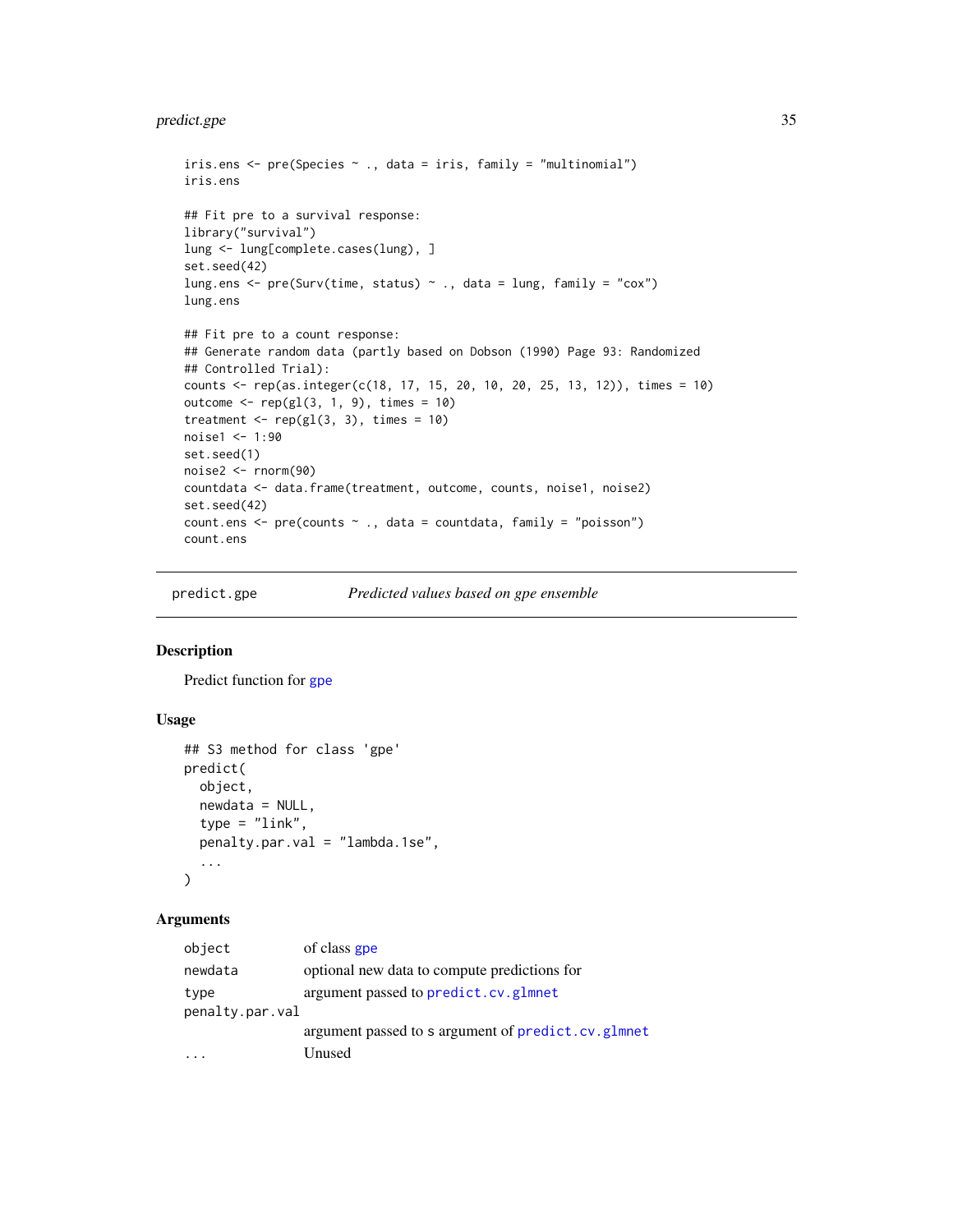# Details

The initial training data is used if newdata = NULL.

#### See Also

[gpe](#page-13-1)

<span id="page-35-1"></span>predict.pre *Predicted values based on final prediction rule ensemble*

# Description

predict.pre generates predictions based on the final prediction rule ensemble, for training or new (test) observations

# Usage

```
## S3 method for class 'pre'
predict(
 object,
 newdata = NULL,
  type = "link",
 penalty.par.val = "lambda.1se",
  ...
)
```

| object          | object of class pre.                                                                                                                                                                                                                                                                                                                                                                                                                                                                                                                                                                                             |
|-----------------|------------------------------------------------------------------------------------------------------------------------------------------------------------------------------------------------------------------------------------------------------------------------------------------------------------------------------------------------------------------------------------------------------------------------------------------------------------------------------------------------------------------------------------------------------------------------------------------------------------------|
| newdata         | optional data frame of new (test) observations, including all predictor variables<br>used for deriving the prediction rule ensemble.                                                                                                                                                                                                                                                                                                                                                                                                                                                                             |
| type            | character string. The type of prediction required; the default type = "link" is<br>on the scale of the linear predictors. Alternatively, for count and factor outputs,<br>type = "response" may be specified to obtain the fitted mean and fitted proba-<br>bilities, respectively; type = "class" returns the predicted class membership.                                                                                                                                                                                                                                                                       |
| penalty.par.val |                                                                                                                                                                                                                                                                                                                                                                                                                                                                                                                                                                                                                  |
|                 | character or numeric. Value of the penalty parameter $\lambda$ to be employed for<br>selecting the final ensemble. The default "lambda.min" employs the $\lambda$ value<br>within 1 standard error of the minimum cross-validated error. Alternatively,<br>"lambda.min" may be specified, to employ the $\lambda$ value with minimum cross-<br>validated error, or a numeric value $> 0$ may be specified, with higher values<br>yielding a sparser ensemble. To evaluate the trade-off between accuracy and<br>sparsity of the final ensemble, inspect pre_object\$glmnet.fit and plot(pre_object\$glmnet.fit). |
| $\cdots$        | further arguments to be passed to predict.cv.glmnet.                                                                                                                                                                                                                                                                                                                                                                                                                                                                                                                                                             |
|                 |                                                                                                                                                                                                                                                                                                                                                                                                                                                                                                                                                                                                                  |

<span id="page-35-0"></span>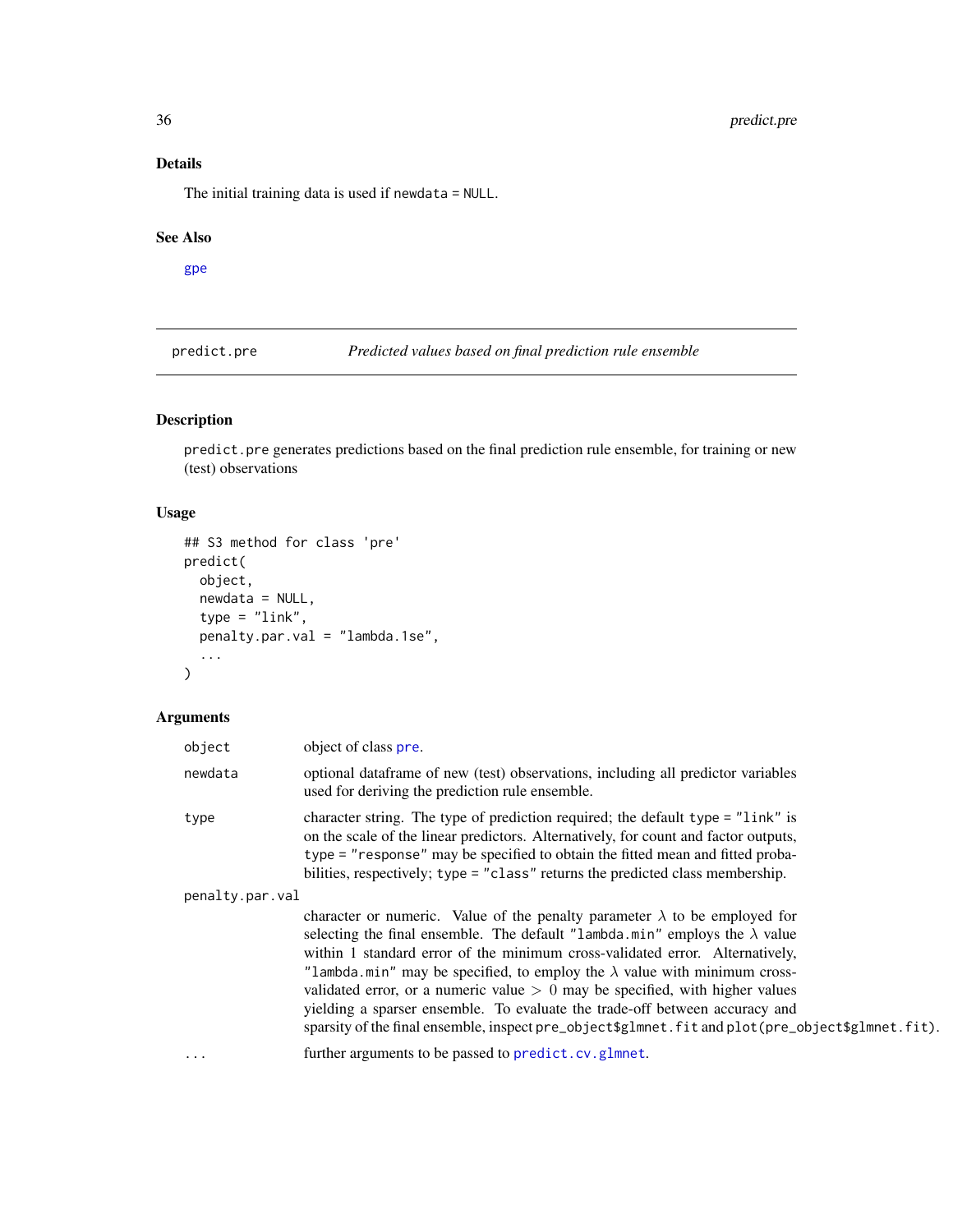#### <span id="page-36-0"></span>print.gpe 37

# Details

If newdata is not provided, predictions for training data will be returned.

# See Also

[pre](#page-29-1), [plot.pre](#page-27-1), [coef.pre](#page-6-1), [importance](#page-19-1), [cvpre](#page-9-1), [interact](#page-22-1), [print.pre](#page-37-1), [predict.cv.glmnet](#page-0-0)

# Examples

```
set.seed(1)
train <- sample(1:sum(complete.cases(airquality)), size = 100)
set.seed(42)
airq.ens <- pre(Ozone ~ ., data = airquality[complete.cases(airquality),][train,])
predict(airq.ens)
predict(airq.ens, newdata = airquality[complete.cases(airquality),][-train,])
```
<span id="page-36-1"></span>print.gpe *Print a General Prediction Ensemble (gpe)*

#### Description

Print a General Prediction Ensemble (gpe)

#### Usage

```
## S3 method for class 'gpe'
print(x, penalty.par.val = "lambda.1se", digits = getOption("digits"), ...)
```
#### Arguments

| $\mathsf{x}$    | An object of class gpe.                                                                                                                                                                                                                                                                                                                                                                                                                                                                                                                                                                                          |  |
|-----------------|------------------------------------------------------------------------------------------------------------------------------------------------------------------------------------------------------------------------------------------------------------------------------------------------------------------------------------------------------------------------------------------------------------------------------------------------------------------------------------------------------------------------------------------------------------------------------------------------------------------|--|
| penalty.par.val |                                                                                                                                                                                                                                                                                                                                                                                                                                                                                                                                                                                                                  |  |
|                 | character or numeric. Value of the penalty parameter $\lambda$ to be employed for<br>selecting the final ensemble. The default "lambda.min" employs the $\lambda$ value<br>within 1 standard error of the minimum cross-validated error. Alternatively,<br>"lambda.min" may be specified, to employ the $\lambda$ value with minimum cross-<br>validated error, or a numeric value $> 0$ may be specified, with higher values<br>yielding a sparser ensemble. To evaluate the trade-off between accuracy and<br>sparsity of the final ensemble, inspect pre_object\$g1mnet.fit and plot(pre_object\$g1mnet.fit). |  |
| digits          | Number of decimal places to print                                                                                                                                                                                                                                                                                                                                                                                                                                                                                                                                                                                |  |
| .               | Additional arguments, currently not used.                                                                                                                                                                                                                                                                                                                                                                                                                                                                                                                                                                        |  |

# See Also

[gpe](#page-13-1) [print.pre](#page-37-1)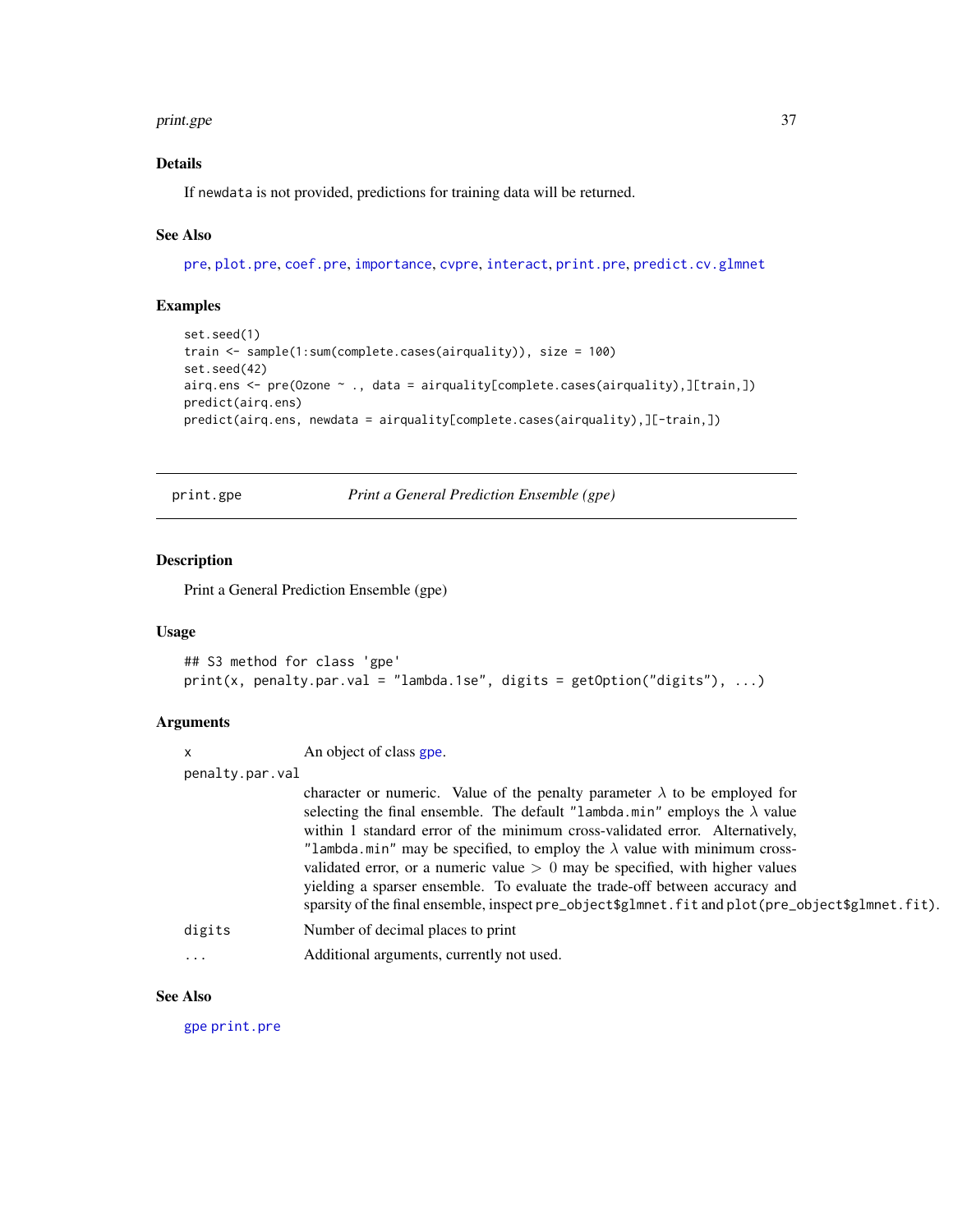<span id="page-37-1"></span><span id="page-37-0"></span>

print.pre prints information about the generated prediction rule ensemble to the command line

#### Usage

```
## S3 method for class 'pre'
print(x, penalty, par.val = "lambda.1se", digits = getOption("digits"), ...)
```
#### **Arguments**

x An object of class [pre](#page-29-1). penalty.par.val character or numeric. Value of the penalty parameter  $\lambda$  to be employed for selecting the final ensemble. The default "lambda.min" employs the  $\lambda$  value within 1 standard error of the minimum cross-validated error. Alternatively, "lambda.min" may be specified, to employ the  $\lambda$  value with minimum crossvalidated error, or a numeric value  $> 0$  may be specified, with higher values yielding a sparser ensemble. To evaluate the trade-off between accuracy and sparsity of the final ensemble, inspect pre\_object\$glmnet.fit and plot(pre\_object\$glmnet.fit). digits Number of decimal places to print ... Additional arguments, currently not used.

# Details

Note that the cv error is estimated with data that was also used for learning rules and may be too optimistic. Use [cvpre](#page-9-1) to obtain a more realistic estimate of future prediction error.

#### Value

Prints information about the fitted prediction rule ensemble.

#### See Also

[pre](#page-29-1), [summary.pre](#page-42-1), [plot.pre](#page-27-1), [coef.pre](#page-6-1), [importance](#page-19-1), [predict.pre](#page-35-1), [interact](#page-22-1), [cvpre](#page-9-1)

```
set.seed(42)
airq.ens <- pre(Ozone ~ ., data = airquality[complete.cases(airquality),])
print(airq.ens)
```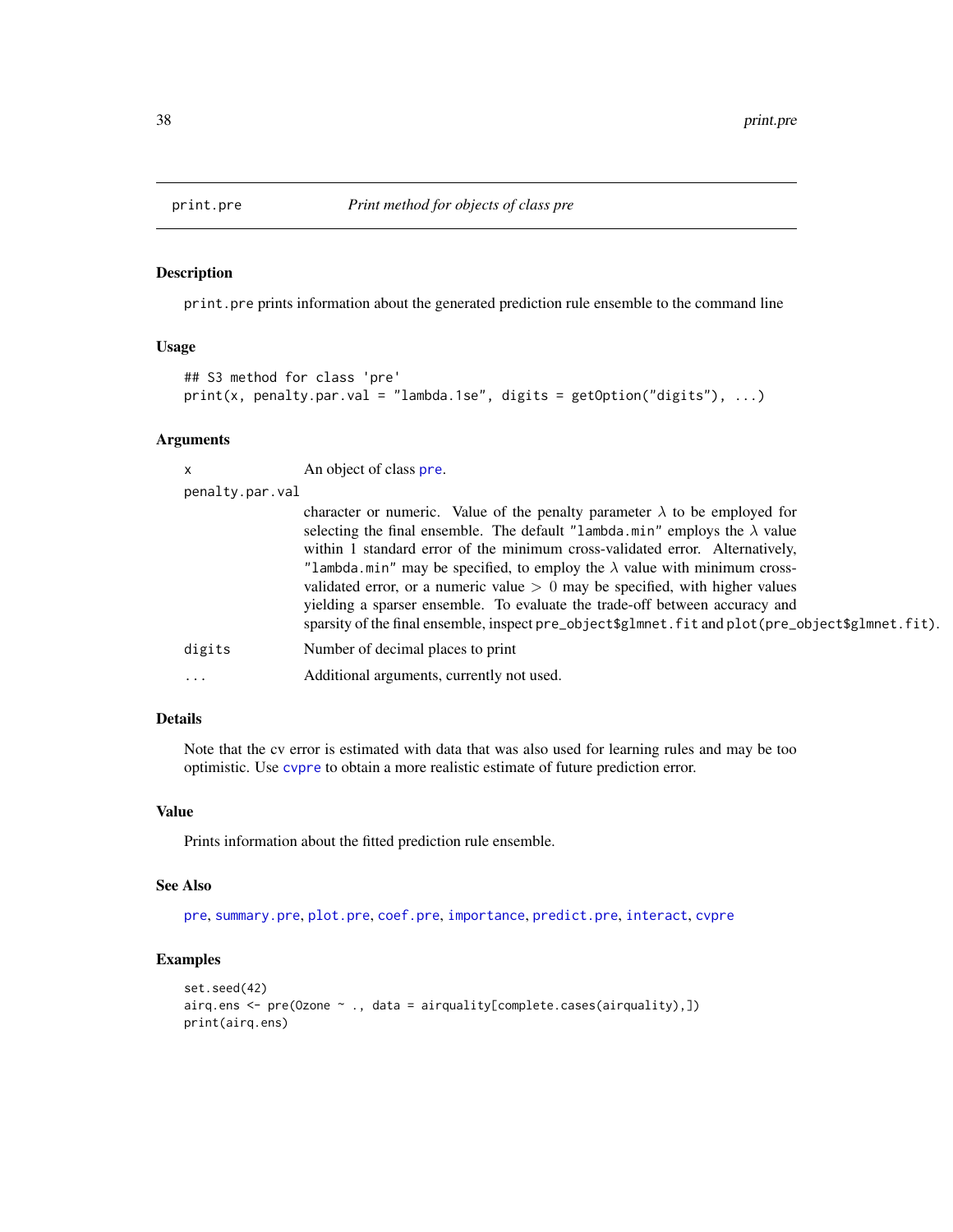<span id="page-38-2"></span><span id="page-38-1"></span><span id="page-38-0"></span>

Wrapper functions for terms in gpe.

#### Usage

rTerm(x)  $lTerm(x, lb = -Inf, ub = Inf, scale = 1/0.4)$ 

 $eTerm(x, scale = 1/0.4)$ 

# Arguments

| X     | Input symbol.                                                                                                                                                                                                                         |
|-------|---------------------------------------------------------------------------------------------------------------------------------------------------------------------------------------------------------------------------------------|
| 1b    | Lower quantile when winsorizing. -Inf yields no winsorizing in the lower tail.                                                                                                                                                        |
| ub    | Lower quantile when winsorizing. Inf yields no winsorizing in the upper tail.                                                                                                                                                         |
| scale | Inverse value to time x by. Usually the standard deviation is used. 0.4 / scale<br>is used as the multiplier as suggested in Friedman & Popescu $(2008)$ and gives<br>each linear term the same a-priori influence as a typical rule. |

# Details

The motivation to use wrappers is to ease getting the different terms as shown in the examples and to simplify the formula passed to [cv.glmnet](#page-0-0) in [gpe](#page-13-1). lTerm potentially rescales and/or winsorizes x depending on the input. eTerm potentially rescale x depending on the input.

# Value

x potentially transformed with additional information provided in the attributes.

# References

Friedman, J. H., & Popescu, B. E. (2008). Predictive learning via rule ensembles. *The Annals of Applied Statistics, 2*(3), 916-954.

# See Also

[gpe](#page-13-1), [gpe\\_trees](#page-17-2) [gpe\\_linear](#page-17-1) [gpe\\_earth](#page-17-1)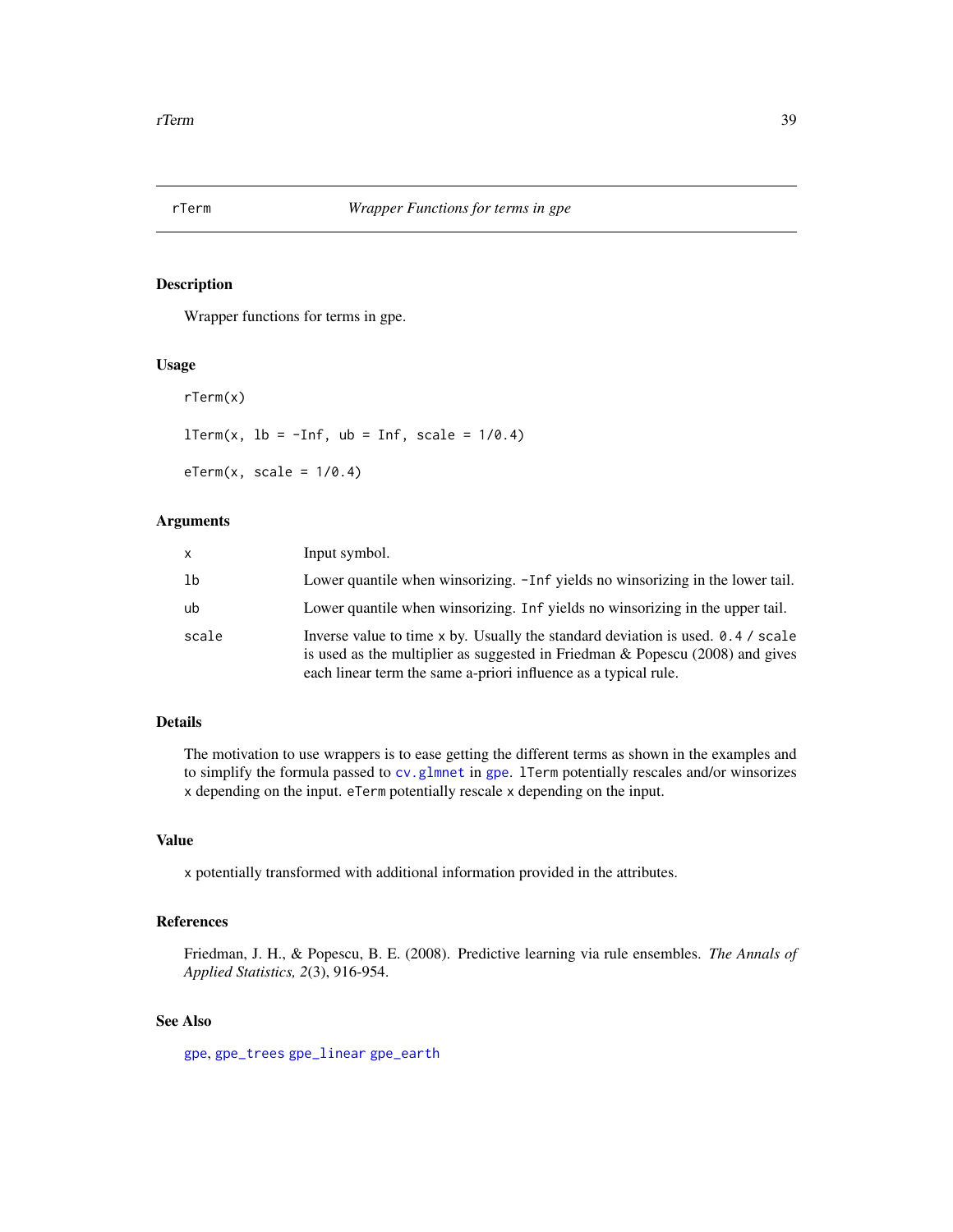# Examples

```
mt <- terms(
~ rTerm(x1 < 0) + rTerm(x2 > 0) + lTerm(x3) + eTerm(x4),
specials = c("rTerm", "lTerm", "eTerm"))
attr(mt, "specials")
# $rTerm
# [1] 1 2
#
# $lTerm
# [1] 3
#
# $eTerm
# [1] 4
```
<span id="page-39-1"></span>singleplot *Create partial dependence plot for a single variable in a prediction rule ensemble (pre)*

# Description

singleplot creates a partial dependence plot, which shows the effect of a predictor variable on the ensemble's predictions. Note that plotting partial dependence is computationally intensive. Computation time will increase fast with increasing numbers of observations and variables. For large datasets, package 'plotmo' (Milborrow, 2019) provides more efficient functions for plotting partial dependence and also supports 'pre' models.

# Usage

```
singleplot(
  object,
  varname,
  penalty.par.val = "lambda.1se",
  nvals = NULL,
  type = "response",
 ylab = "predicted",
  ...
\mathcal{E}
```

| object  | an object of class pre                                                                                                                                                                                                                                                                               |
|---------|------------------------------------------------------------------------------------------------------------------------------------------------------------------------------------------------------------------------------------------------------------------------------------------------------|
| varname | character vector of length one, specifying the variable for which the partial de-<br>pendence plot should be created. Note that varname should correspond to the<br>variable as described in the model formula used to generate the ensemble (i.e.,<br>including functions applied to the variable). |

<span id="page-39-0"></span>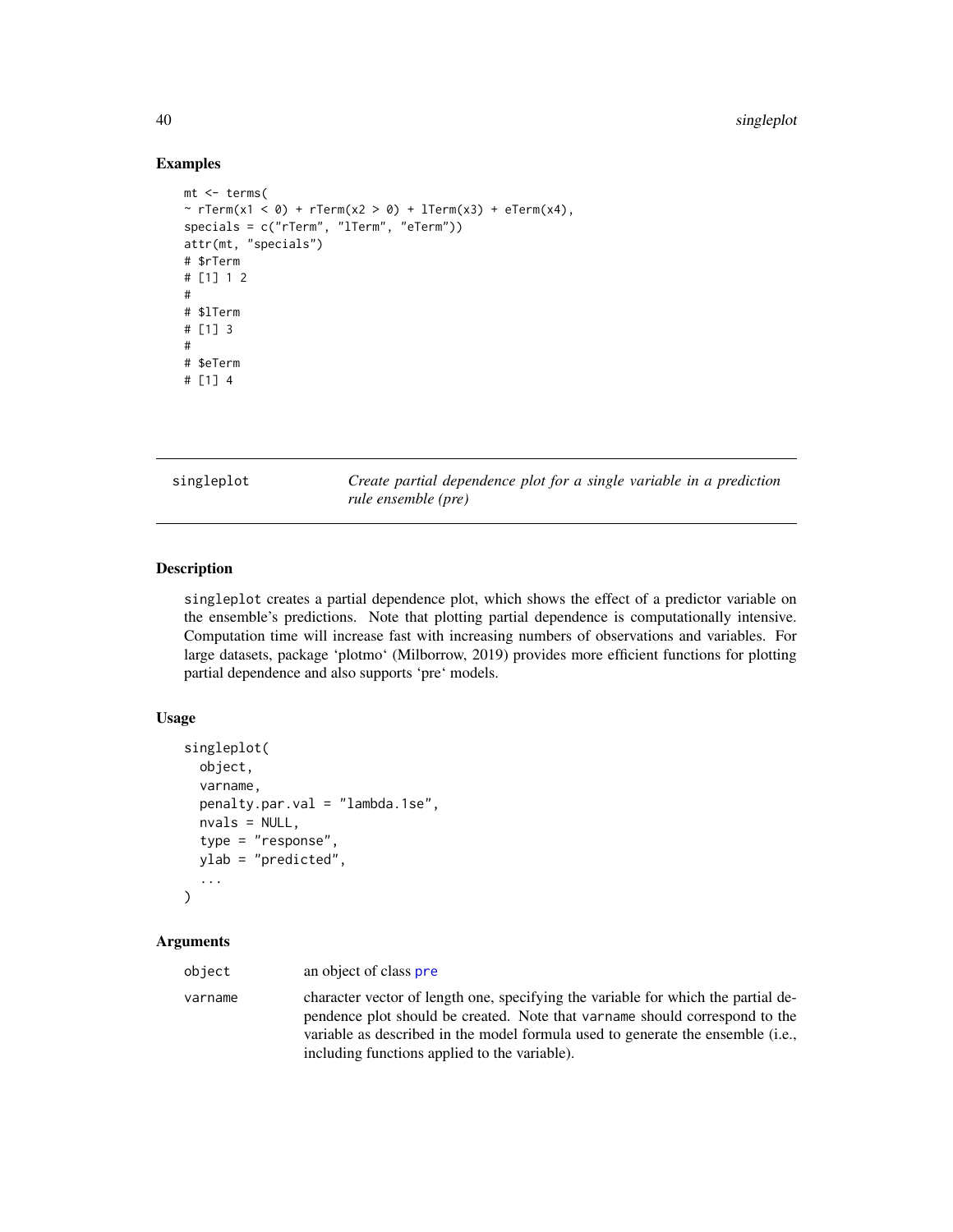#### <span id="page-40-0"></span>singleplot that the same single-plot that the same single-plot that the same single-plot that the same single-plot

| penalty.par.val |                                                                                                                                                                                                                                                                                                                                                                                                                                                                                                                                                                                                                  |  |
|-----------------|------------------------------------------------------------------------------------------------------------------------------------------------------------------------------------------------------------------------------------------------------------------------------------------------------------------------------------------------------------------------------------------------------------------------------------------------------------------------------------------------------------------------------------------------------------------------------------------------------------------|--|
|                 | character or numeric. Value of the penalty parameter $\lambda$ to be employed for<br>selecting the final ensemble. The default "lambda.min" employs the $\lambda$ value<br>within 1 standard error of the minimum cross-validated error. Alternatively,<br>"lambda.min" may be specified, to employ the $\lambda$ value with minimum cross-<br>validated error, or a numeric value $> 0$ may be specified, with higher values<br>yielding a sparser ensemble. To evaluate the trade-off between accuracy and<br>sparsity of the final ensemble, inspect pre_object\$g1mnet.fit and plot(pre_object\$g1mnet.fit). |  |
| nvals           | optional numeric vector of length one. For how many values of x should the<br>partial dependence plot be created?                                                                                                                                                                                                                                                                                                                                                                                                                                                                                                |  |
| type            | character string. Type of prediction to be plotted on y-axis. type = "response"<br>gives fitted values for continuous outputs and fitted probabilities for nominal<br>outputs. type = "link" gives fitted values for continuous outputs and linear<br>predictor values for nominal outputs.                                                                                                                                                                                                                                                                                                                      |  |
| ylab            | character. Label to be printed on the y-axis.                                                                                                                                                                                                                                                                                                                                                                                                                                                                                                                                                                    |  |
| .               | Further arguments to be passed to plot. default.                                                                                                                                                                                                                                                                                                                                                                                                                                                                                                                                                                 |  |
|                 |                                                                                                                                                                                                                                                                                                                                                                                                                                                                                                                                                                                                                  |  |

# Details

By default, a partial dependence plot will be created for each unique observed value of the specified predictor variable. When the number of unique observed values is large, this may take a long time to compute. In that case, specifying the nvals argument can substantially reduce computing time. When the nvals argument is supplied, values for the minimum, maximum, and (nvals -2) intermediate values of the predictor variable will be plotted. Note that nvals can be specified only for numeric and ordered input variables. If the plot is requested for a nominal input variable, the nvals argument will be ignored and a warning printed.

See also section 8.1 of Friedman & Popescu (2008).

#### References

Fokkema, M. (2020). Fitting prediction rule ensembles with R package pre. *Journal of Statistical Software, 92*(12), 1-30. <https://doi.org/10.18637/jss.v092.i12>

Friedman, J. H., & Popescu, B. E. (2008). Predictive learning via rule ensembles. *The Annals of Applied Statistics, 2*(3), 916-954.

Milborrow, S. (2019). plotmo: Plot a model's residuals, response, and partial dependence plots. <https://CRAN.R-project.org/package=plotmo>

# See Also

# [pre](#page-29-1), [pairplot](#page-25-1)

```
set.seed(42)
airq.ens <- pre(Ozone ~ ., data = airquality[complete.cases(airquality),])
singleplot(airq.ens, "Temp")
```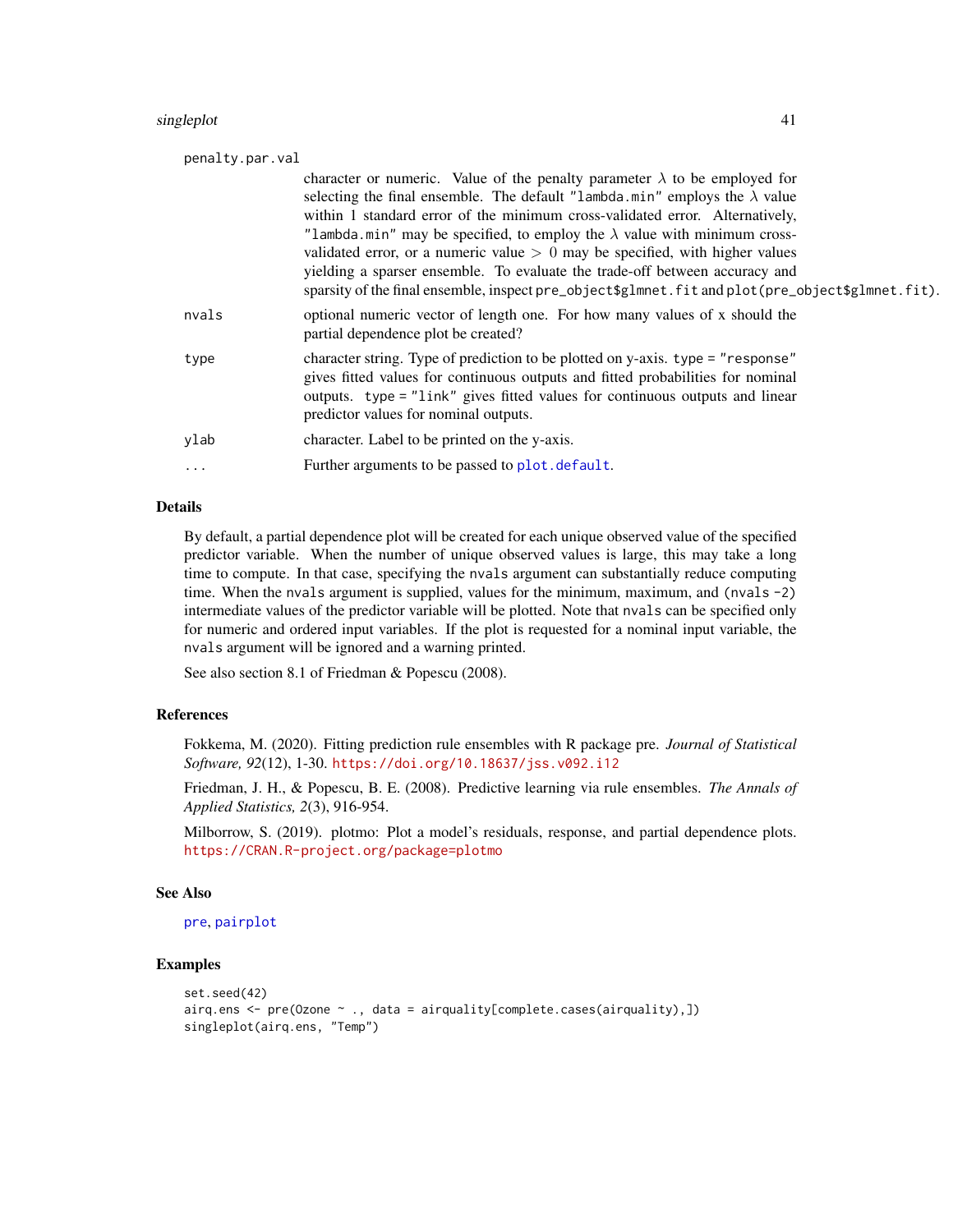<span id="page-41-0"></span>

summary.gpe prints information about the generated ensemble to the command line

### Usage

```
## S3 method for class 'gpe'
summary(object, penalty.par.val = "lambda.1se", ...)
```
# Arguments

| object          | An object of class gpe.                                                                                                                                                                                                                                                                                                                                                                                                                                                                                      |
|-----------------|--------------------------------------------------------------------------------------------------------------------------------------------------------------------------------------------------------------------------------------------------------------------------------------------------------------------------------------------------------------------------------------------------------------------------------------------------------------------------------------------------------------|
| penalty.par.val |                                                                                                                                                                                                                                                                                                                                                                                                                                                                                                              |
|                 | character or numeric. Value of the penalty parameter $\lambda$ to be employed for<br>selecting the final ensemble. The default "lambda.min" employs the $\lambda$ value<br>within 1 standard error of the minimum cross-validated error. Alternatively,<br>"lambda.min" may be specified, to employ the $\lambda$ value with minimum cross-<br>validated error, or a numeric value $> 0$ may be specified, with higher values<br>yielding a sparser ensemble. To evaluate the trade-off between accuracy and |
| $\ddotsc$       | sparsity of the final ensemble, inspect pre_object\$glmnet.fit and plot(pre_object\$glmnet.fit).<br>Additional arguments, currently not used.                                                                                                                                                                                                                                                                                                                                                                |

# Details

Note that the cv error is estimated with data that was also used for learning rules and may be too optimistic.

### Value

Prints information about the fitted ensemble.

# See Also

[gpe](#page-13-1), [print.gpe](#page-36-1), [coef.gpe](#page-6-2), [predict.gpe](#page-34-1)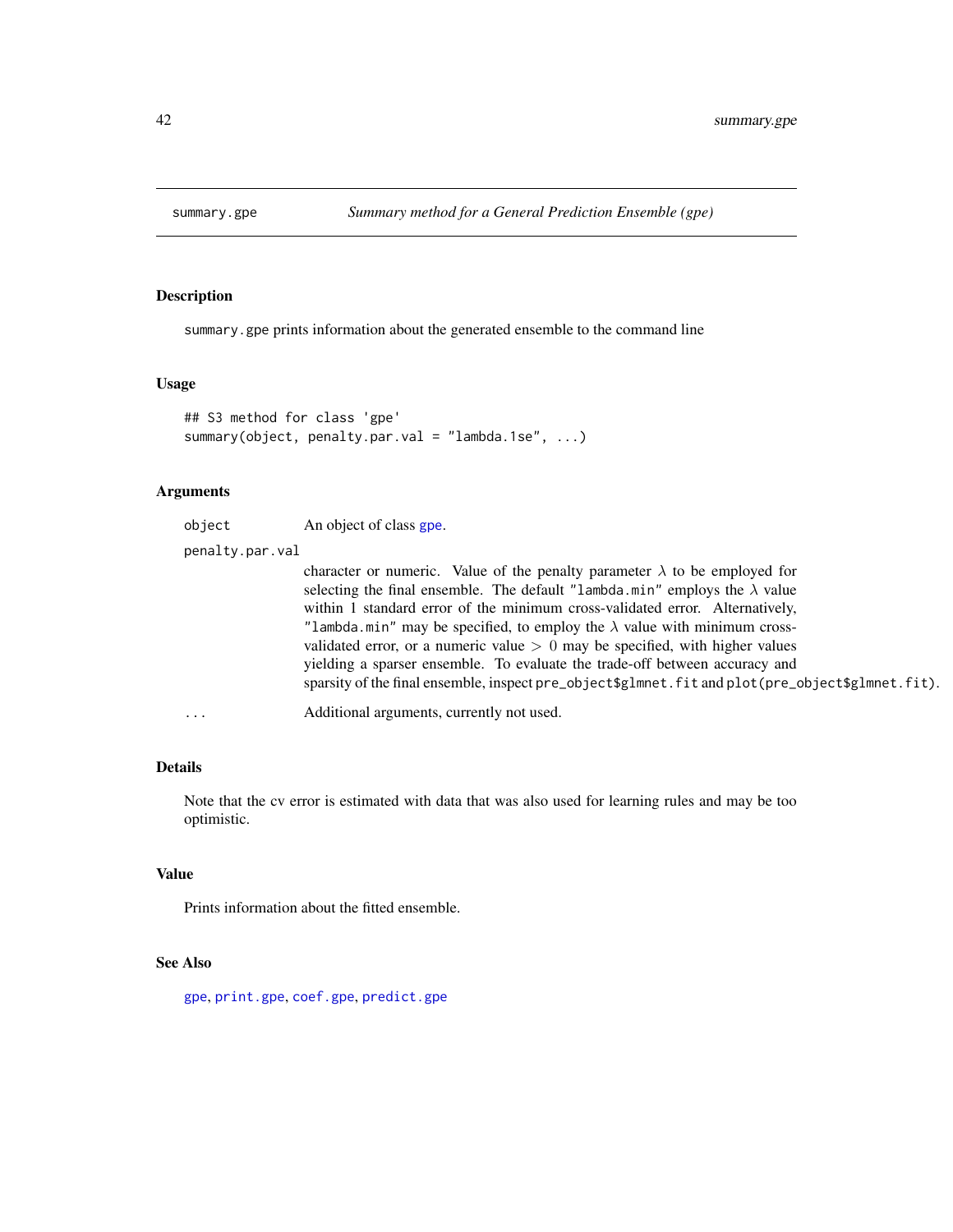<span id="page-42-1"></span><span id="page-42-0"></span>

summary.pre prints information about the generated prediction rule ensemble to the command line

#### Usage

```
## S3 method for class 'pre'
summary(object, penalty.par.val = "lambda.1se", ...)
```
# Arguments

object An object of class [pre](#page-29-1).

penalty.par.val

|          | character or numeric. Value of the penalty parameter $\lambda$ to be employed for                |
|----------|--------------------------------------------------------------------------------------------------|
|          | selecting the final ensemble. The default "lambda.min" employs the $\lambda$ value               |
|          | within 1 standard error of the minimum cross-validated error. Alternatively,                     |
|          | "lambda.min" may be specified, to employ the $\lambda$ value with minimum cross-                 |
|          | validated error, or a numeric value $> 0$ may be specified, with higher values                   |
|          | yielding a sparser ensemble. To evaluate the trade-off between accuracy and                      |
|          | sparsity of the final ensemble, inspect pre_object\$glmnet.fit and plot(pre_object\$glmnet.fit). |
| $\cdots$ | Additional arguments, currently not used.                                                        |
|          |                                                                                                  |

# Details

Note that the cv error is estimated with data that was also used for learning rules and may be too optimistic. Use [cvpre](#page-9-1) to obtain a more realistic estimate of future prediction error.

# Value

Prints information about the fitted prediction rule ensemble.

#### See Also

[pre](#page-29-1), [print.pre](#page-37-1), [plot.pre](#page-27-1), [coef.pre](#page-6-1), [importance](#page-19-1), [predict.pre](#page-35-1), [interact](#page-22-1), [cvpre](#page-9-1)

```
set.seed(42)
airq.ens <- pre(Ozone ~ ., data = airquality[complete.cases(airquality),])
summary(airq.ens)
```